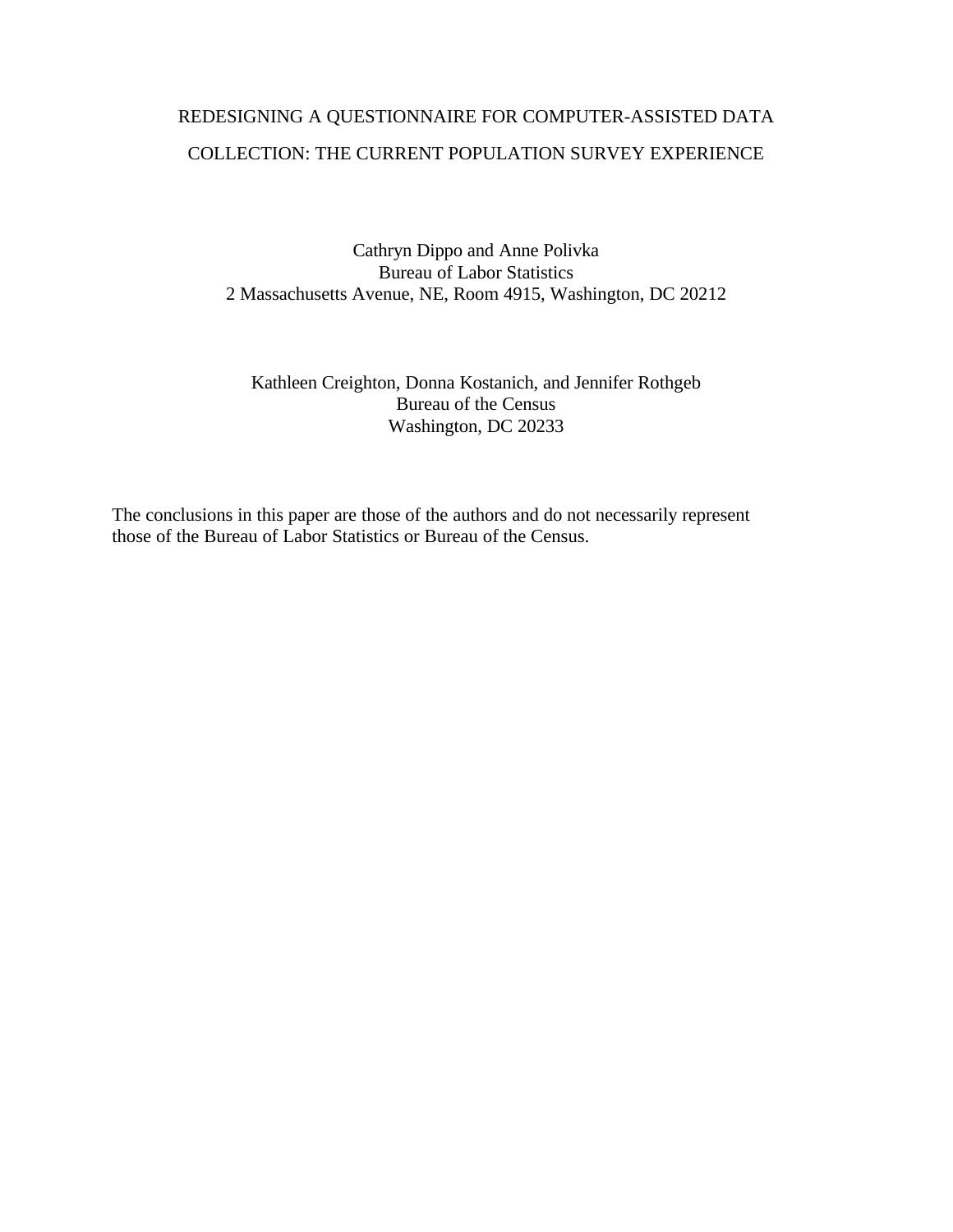# ABSTRACT

Over the last decade, there have been two new factors that have significantly influenced the design of survey data collection--the computer and the theories and methods of cognitive psychology. When, in 1986, staffs of the Bureau of Labor Statistics and the Bureau of the Census initiated a process for redesigning the Current Population Survey (CPS) for the 21st century, incorporating these two new factors was made a top priority. In this paper, we illustrate how, by concentrating on the cognitive processes of respondents and interviewers, we used computer-assisted interviewing as a tool for reducing measurement error.

Key words: cognitive aspects of survey methodology, questionnaire testing, measurement error

Acknowledgments: The new CPS questionnaire is the result of a team effort which involved many staff members from both BLS and Census. Space does not allow us to recognize everyone. The other members of the BLS-Census Questionnaire Design and Overlap Analysis Steering Committees over the years were Chester Bowie, John Bregger, Shail Butani, Lawrence Cahoon, Kennon Copeland, Harvey Hamel, Elizabeth Martin, Michael McMahon, Thomas Scopp, Clyde Tucker, Ronald Tucker, and Alan Tupek.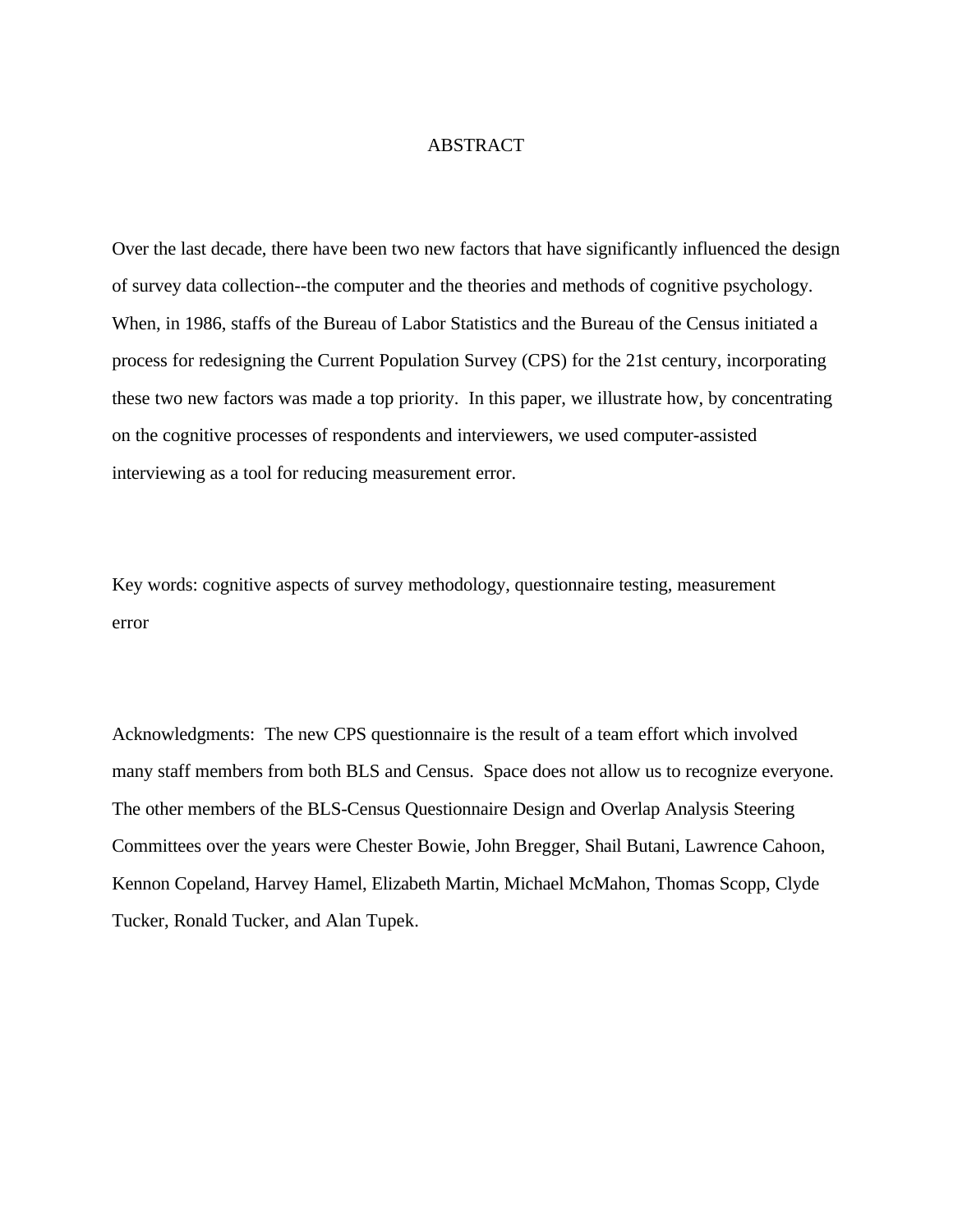# REDESIGNING A QUESTIONNAIRE FOR COMPUTER-ASSISTED DATA COLLECTION: THE CURRENT POPULATION SURVEY EXPERIENCE

Cathryn Dippo and Anne Polivka, Bureau of Labor Statistics Kathleen Creighton, Donna Kostanich, and Jennifer Rothgeb, Bureau of the Census

# 1. Introduction

Over the last decade, there have been two new factors influencing survey questionnaire design- the computer and the theories and methods of cognitive psychology. Computers were first used by U. S. market research firms in the early 1970s to aid in the direct collection of data by telephone (Fink 1983). Since then, numerous computer-assisted telephone interviewing (CATI) systems have been developed. With the proliferation of light-weight portable computers over the last few years, the development of computer-assisted personal interviewing (CAPI) is proceeding rapidly. The theories of cognitive psychology were first explicitly used as the basis for redesigning the questionnaire for the National Crime Survey (Martin 1986). In the last few years, many of the major Federal statistical agencies and numerous private survey organizations have established "cognitive laboratories," which are routinely used in questionnaire development.

Our purpose in writing this paper is to promote the use of the above-mentioned new methodologies when designing a survey questionnaire by describing our experiences in designing an automated data collection instrument for the Current Population Survey (CPS). After providing some background material on questionnaire design and computer-assisted interviewing methodologies in section 2, we discuss the development of the CPS questionnaire over the last 50 years and how redesigning the CPS questionnaire for the 21st century has brought together the two new methodologies. In section 3, we highlight how we utilized the computer in evaluating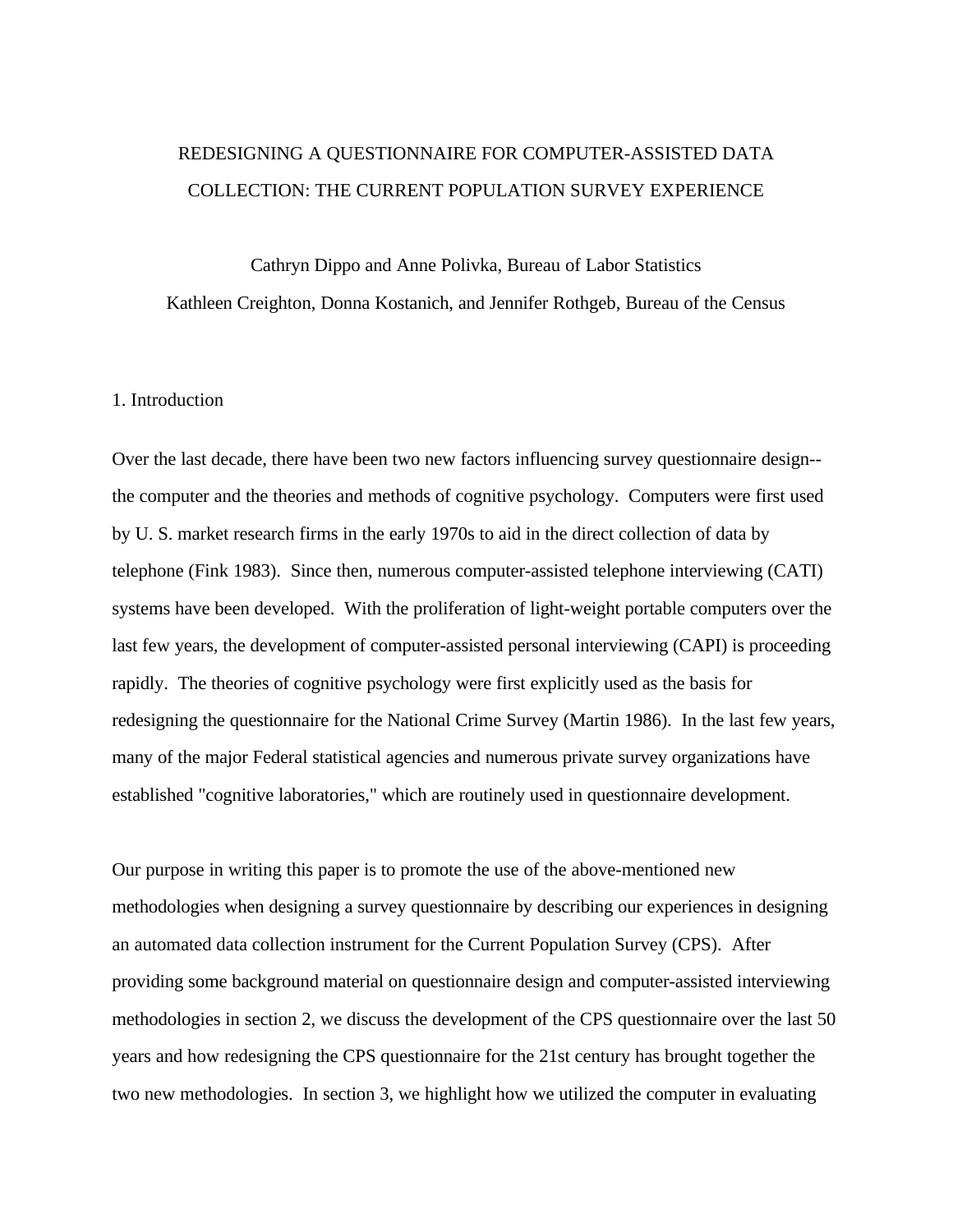alternative questionnaire designs. Some examples are given in section 4 on the new CPS questionnaire's design features which aid the cognitive processes of the respondent and interviewer and are primarily dependent on the use of the computer. The effects of the new questionnaire and collection procedures on labor force estimates are briefly discussed in section 5. We conclude in section 6 with a discussion of issues for the future.

#### 2. Background

The Current Population Survey is a monthly survey of approximately 60,000 households. The CPS survey, conducted for the Bureau of Labor Statistics (BLS) by the Bureau of the Census, is the primary source of information on the U. S. labor force. Each month BLS analyzes and publishes information from the CPS, such as the unemployment rate, demographic characteristics of individuals in the labor force, and the number of hours individuals work. The survey began in 1940 under the auspices of the Works Projects Administration and was called the Monthly Report of Unemployment. The current CPS questionnaire has remained essentially unchanged since the last major revision in January 1967. With only minor exceptions. the concepts measured have remained constant since the late 1940's.

Over its 50+-year history, the CPS has continued to be a model for survey designers. It was the first national probability sample of households, and many of the statistical methods for sampling and estimation now considered common practice were originally researched and implemented in CPS. When, in April 1986, the staffs of the Bureau of Labor Statistics and the Bureau of the Census met to discuss the future of the Current Population Survey, two of the six research areas identified as necessary to make CPS a leading-edge survey for the 21st century related to data collection--computer-assisted interviewing and the questionnaire. A Questionnaire Design Task Force was established to identify the cognitive and conceptual problems in the existing questionnaire, to suggest possible solutions for identified problems, and to develop a research plan to design and test a new questionnaire, along with related survey procedures. A separate task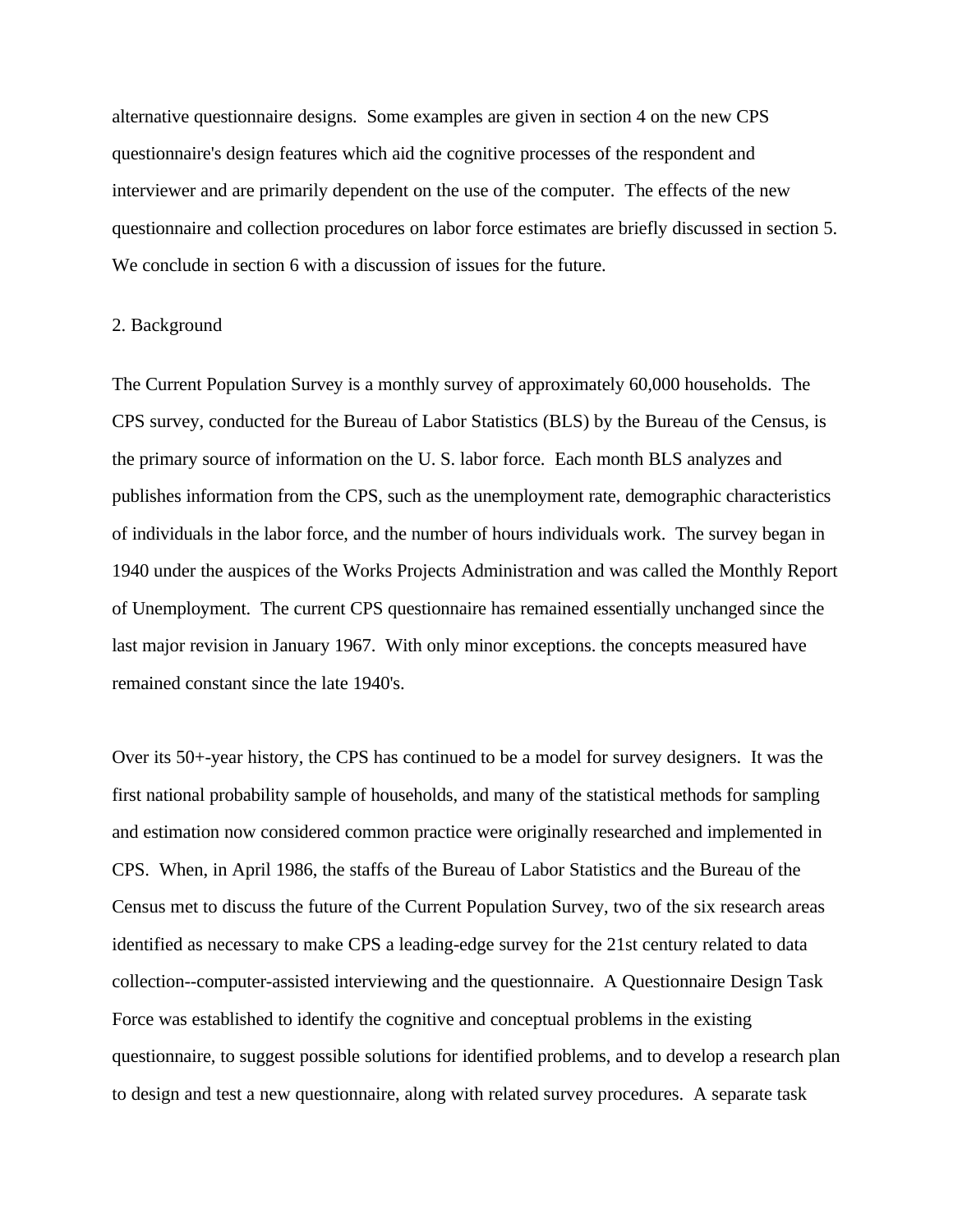force was established to investigate the potential uses of computer-assisted interviewing. When a final consolidated research plan was approved in 1988, a major premise of the plan was that all interviews would be conducted using a computer. Following a period of questionnaire development and extensive testing, Census began collecting au CPS data using a new fullyautomated questionnaire in January 1994. CPS is the first monthly survey conducted by the Federal government to use fully-automated collection procedures.

In the rest of this section, we present background information on questionnaire design and computer-assisted interviewing methodologies and then discuss how we have blended innovations in these areas to produce a new questionnaire for CPS.

2.1. Questionnaire design methodology

Numerous texts and articles on the subject of questionnaire design have been published over the last 40 years. Some concentrate on question structure and sequencing. See, for example, *The Art of Asking Questions* (Payne 195 *1), Asking Questions: A Practical Guide to Questionnaire Design* (Sudman and Bradburn 1974), and *Survey Questions: Handcrafting the Standardized Questionnaire* (Converse and Presser 1986). Some concentrate on methods for testing and evaluating questionnaires. See, for example, *Approaches to Developing Questionnaires* (DeMaio 1983) and *TestinglAssessing Question Quality* (Thorslund and Wdrneryd 1985). Still others look at form design and other aspects of questionnaire administration.

While not necessarily explicitly stated, the over-arching concern in all these works is nonsampling error. The importance of acknowledging the existence of and measuring nonsampling errors has long been recognized (Hansen, Hurwitz, and Bershad 1961). Numerous studies have been undertaken to measure selected types of nonsampling error, including measurement error, response error, and interviewer variance. Groves (1989) describes the various methods used to estimate these errors.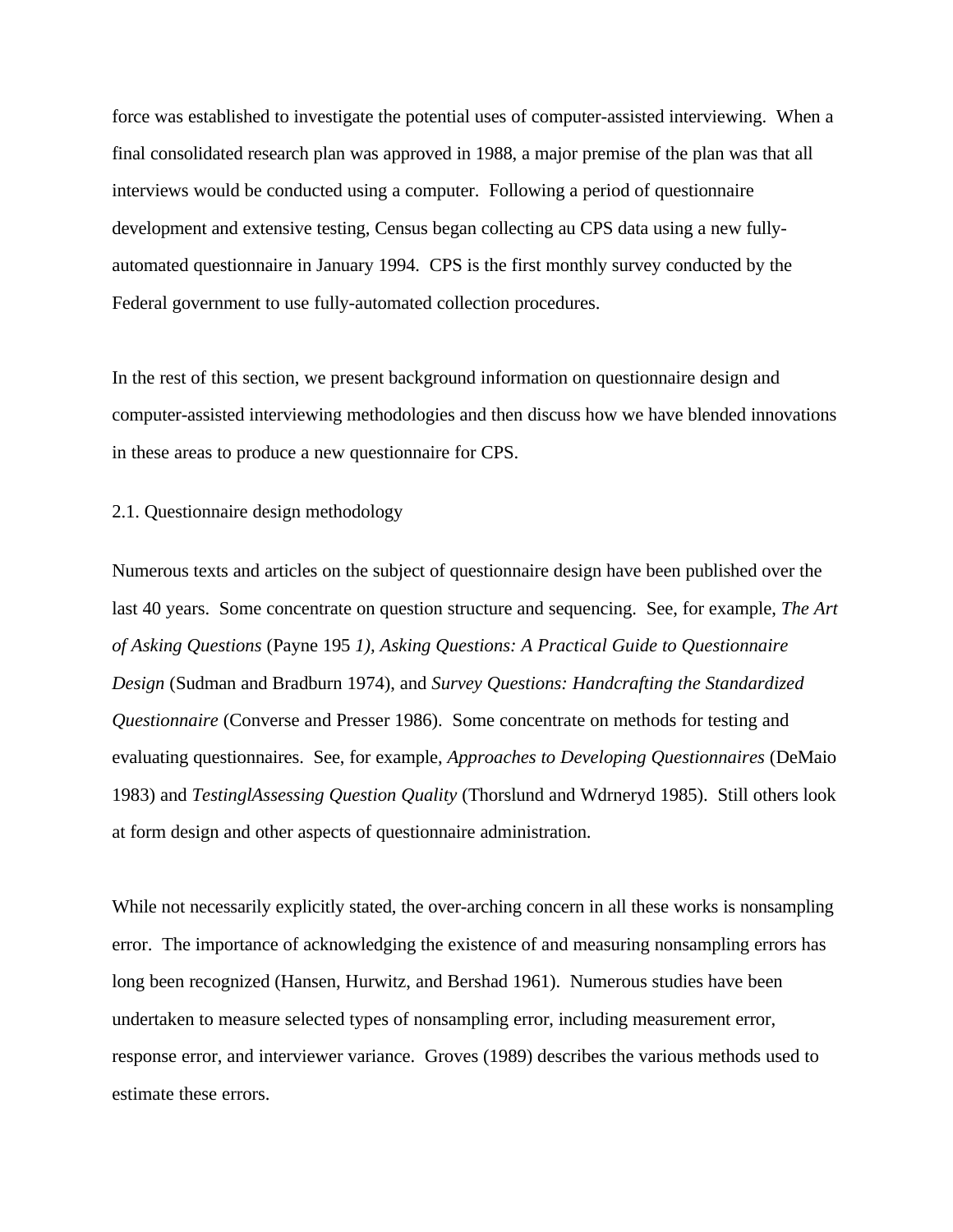However, studies designed to estimate measurement errors rarely provide insight into their causes, especially from a respondent's or interviewer's perspective. Our basic understanding of the underlying cognitive and social psychological processes used by respondents and interviewers during survey data collection is still minimal.

Although many of the authors of questionnaire design texts have had training in psychology and have investigated respondents' misunderstanding of survey questions, e.g., Belson (I981), the explicit call for an interdisciplinary approach to questionnaire development is relatively recent. Thomas (1979) addressed the question of why experimental psychologists and survey researchers thus far had so little that is useful and constructive to say to one another. The National Academy of Sciences, Committee on National Statistics, convened a panel on survey measurement of subjective phenomena. The panel included a cognitive psychologist and several other representatives from the social sciences. Their report (Tumer and Martin 1984) includes a recommendation for extensive interdisciplinary investigation of the subjective aspects of survey questions.

In 1983, the National Academy of Sciences sponsored a small conference on "Cognitive Aspects of Survey Methodology" (CASM), which was attended by psychologists, sociologists, anthropologists, and survey researchers. Their purpose was to investigate how the theories and research techniques of one discipline could benefit one another and thus build bridges between disciplines where none currently existed (Jabine, et al. 1984). Subsequently, the Social Science Research Council established a Committee on Cognition and Survey Research, which sponsored seminars on "The Effects of Theory-Based Schemas on Retrospective Data" and "The Role of the interviewer in Survey Measurement Error." The Committee also sponsored the book *Questions*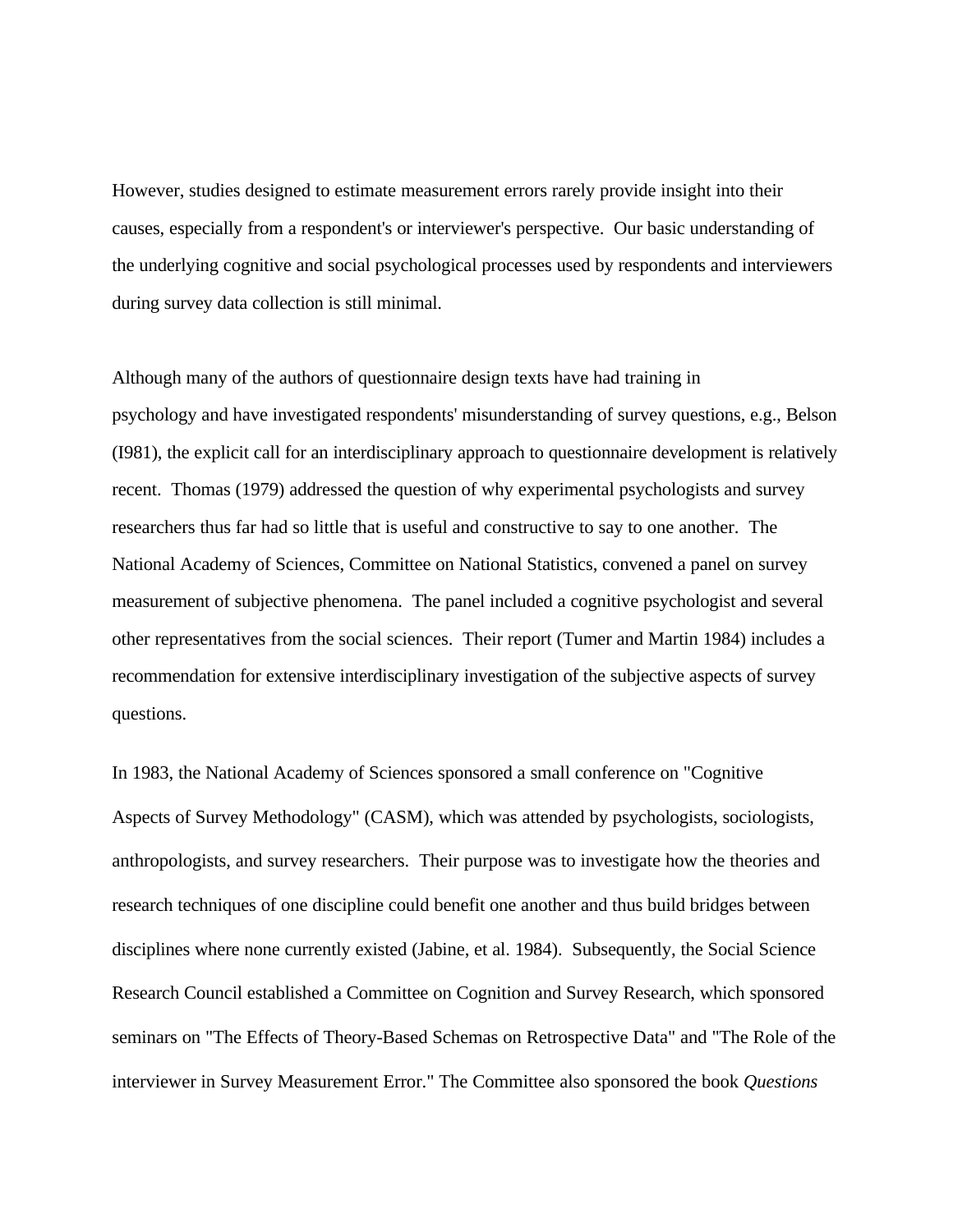*About Questions: Inquiries into the Cognitive Bases of Surveys* (Tanur 1991) which provided an examination of the cognitive and social processes that influence the answers to questions.

There are two important aspects to the CASM movement relevant to a discussion of the questionnaire design methodology used for this redesign of the CPS questionnaire. One is the development of a psychological model that can relate psychological theory to how the questionnaire affects response and the other is the incorporation of laboratory techniques into the questionnaire design and testing process.

2. 1. 1. Psychological theory and questionnaire design

Many authors consider questionnaire design an art. For example, Platek (I985, p. 119) believes "Questionnaire development may be viewed both as a science and an art," while Converse and Presser (1986, p. 7) are less explicit when they discuss "strategies culled from examples or experience of question-crafters." One of the goals of the CASM movement has been to promote the development of questionnaire design as a science rather than an art. One aspect of this development process is the creation of a psychological model.

Tourangeau (1984) has presented a model of the respondent's task from a cognitive perspective which includes four steps: comprehension, retrieval, judgment, and response communication. Comprehension involves the assignment of meaning by the respondent to the survey question; retrieval--the memory search for relevant knowledge (concepts and facts); judgment--the selection of a response; and communication--the transmission of the selected response.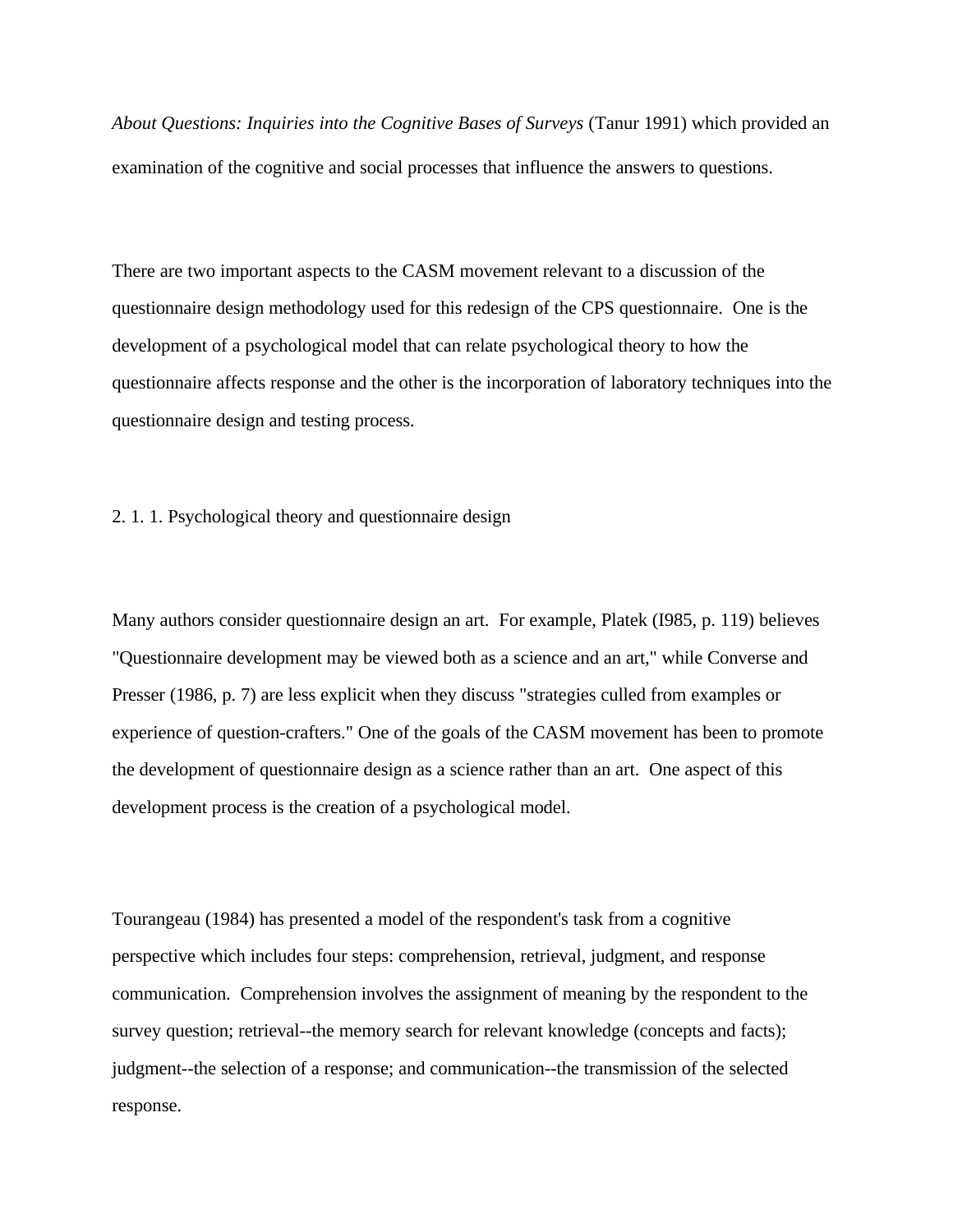In discussing "The Current Status of Questionnaire Research," Bradbum and Sudman (I 99 1) categorize questionnaire response effects into question wording (understanding question words, words as cues, and the emotional content of words), question form (length of questions and specificity of the question, including open- versus closed-form), response categories (response categories as cues and scales, inclusion of *Don't know* response categories), and question flow (question ordering). How do we relate these factors which are known to affect response error to a psychological model? Let us take as an example question wording. The choice of words used in questions affect respondents' comprehension, because a word can be given no meaning by a respondent, a word can be taken to mean different things by a respondent, or a word can be taken to mean different things by different respondents (Groves 1989). The use of words as cues is directly related to respondents' retrieval of information from memory (Tanur 1991), and the emotional content of words may influence respondents' reporting through an effect referred to as "social desirability" (Groves 1989). The other factors historically known to affect respondent's behavior can be similarly related to the Tourangeau model.

As other behavioral scientists become involved in questionnaire design, specifically, and the data collection process, generally, other models are being developed. For example, Esposito and Jobe (1991) have presented "A General Model of the Survey Interaction Process," which advocates a more interdisciplinary view of the survey data collection process by incorporating theories from anthropology, psychology, sociology, and statistics. Mullin, Conrad, Sander, and Herrmann (1993) have developed more detailed cognitive models of the interviewer process of question generation and question clarification, the respondent process of question answering, and the interviewer-respondent interaction. These models should be viewed as frameworks for building a sound theoretical basis, so that questionnaire design can become a science rather than an art.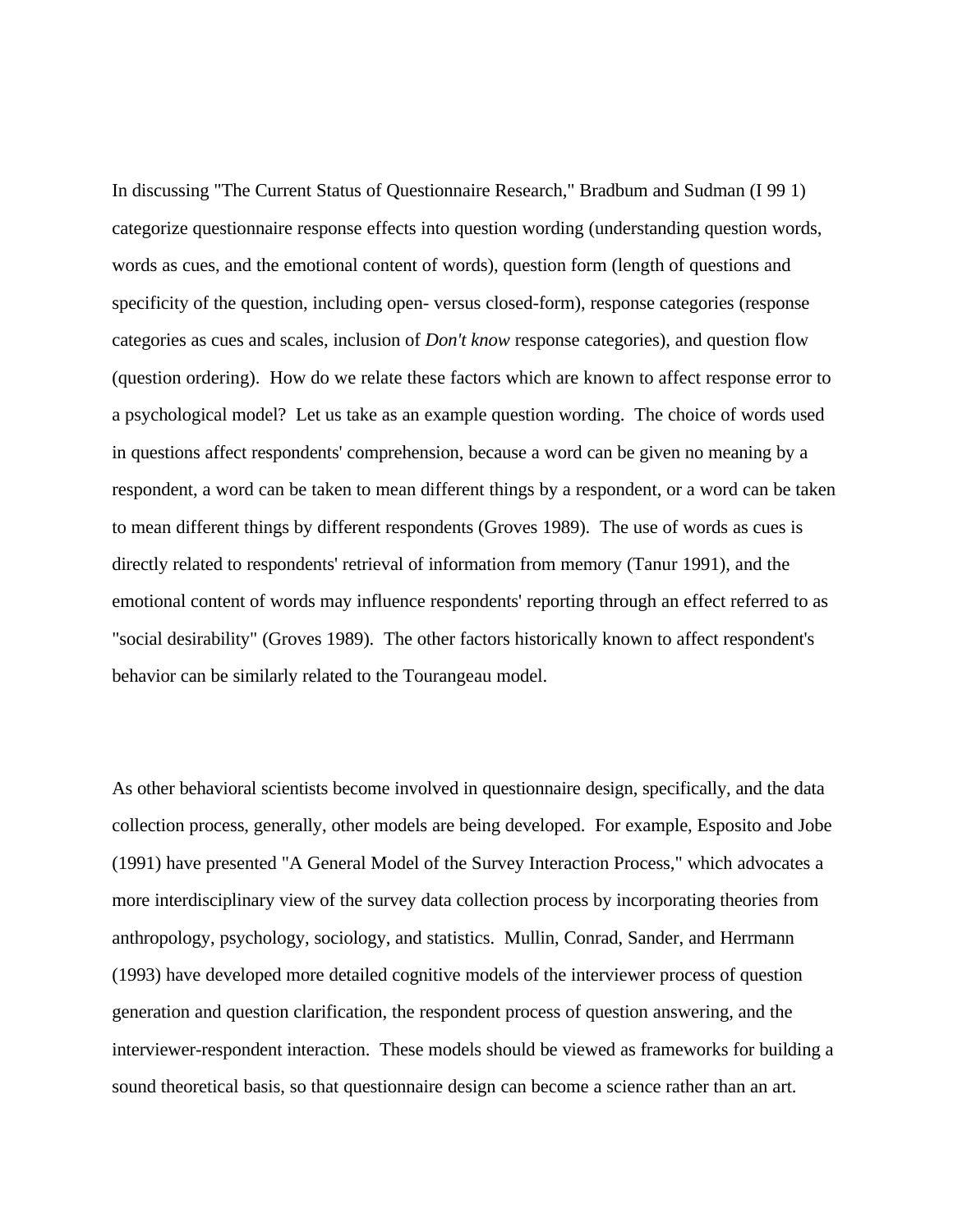#### 2.1.2. Laboratory methods and questionnaire design

Another aspect of converting questionnaire design from an art to a science is the development of a set of recognized investigative methods with criteria for evaluating their effectiveness in various situations. As discussed above with respect to psychological theory, this conversion means building upon a body of knowledge that has been accumulated over the years.

When the Subcommittee on Questionnaire Design of the Federal Committee on Statistical Methodology prepared their review of the methods used in Federal statistical agencies in developing questionnaires, they used terms such as *unstructured individual interviewing, qualitative group interview. informal testing, formal testing, and interviewing debriefing* (DeMaio 1983). When Forsyth and Lessler (1991) prepared a taxonomy of cognitive laboratory methods for the International Conference on Measurement Errors in Surveys, they used terms such as *expert evaluation, concurrent and retrospective think-aloud interviews, free-sort and dimensional-sort classifications, and focus group interviews.* Many of the procedures are basically the same in the two classification schemes, e.g., *qualitative group interview and focus group interview;* others differ because a more scientific hypotheses-based approach has been developed for the techniques among psychologists, e.g., Ericsson and Simon's (1980) study of verbal report methods. Fowler and Mangione (1990) and Fowler (1991) discuss principles and methods for designing a questionnaire to minimize interviewer effects. Methods for evaluating interviewer behavior have been developed over the last decade (Cannell, Lawson and Hausser 1975; Cannell and Oksenberg 1988). Reading questions, probing as a follow-up to inadequate responses, categorizing or recording verbatim responses to open-ended questions, and maintaining a professional, neutral relationship with the respondent are important aspects of the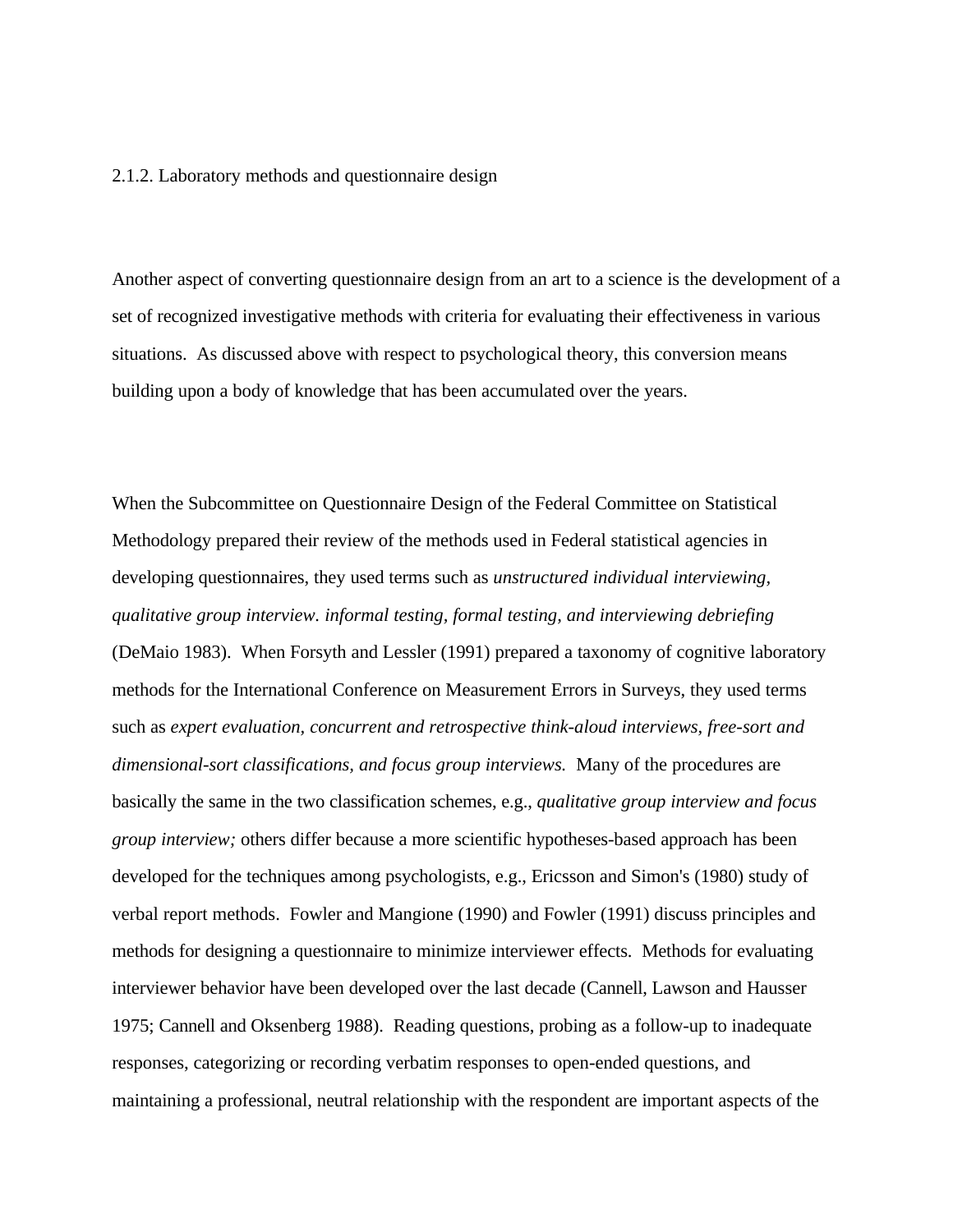interviewer's job which need to be taken into account when designing a standardized questionnaire.

2.2. Designing a questionnaire for computer-assisted interviewing

Despite the existence of CATI since the early 1970s, little was written on questionnaire design for computer-assisted interviewing until the mid- 1980s. And then, much of the literature focused on the questionnaire as a computer program (Nicholls and House 1987, Futterman 1988). Groves and Nicholls (1986) and House and Nicholls (1988) presented six basic objectives for CATI questionnaire design:

- 1. Collect survey data, including responses to questions, interviewer comments, and other relevant information.
- 2. Meet interviewer needs by having comprehensible displays, easy access to information, and methods for expediting movement within the questionnaire.
- 3. Ensure program correctness so the instrument functions as intended under all circumstances.
- 4. Function efficiently so that the CATI instrument makes minimum demands on hardware resources while maintaining rapid response times.
- 5. Provide documentation that ensures the program structure, coding, and operation are understandable to others.
- 6. Be portable to other surveys collecting similar information.

Each of these objectives were discussed in terms of software accuracy. Quality enhancements such as automatic branching and editing were most often promoted on the basis of controlling interviewer error. Little or no attention was given to exploiting the benefits of a computer as an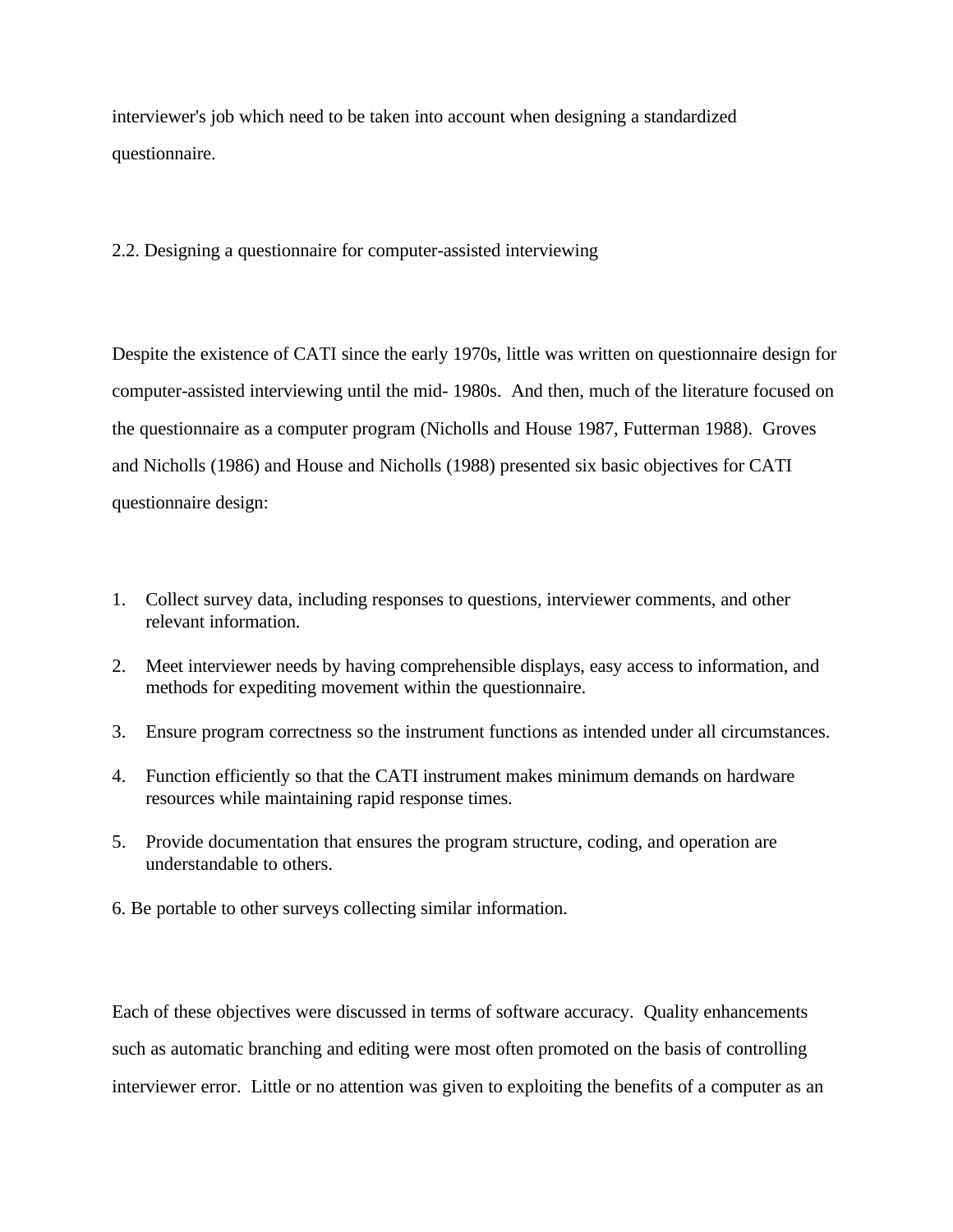aid to the respondent's or interviewer's cognitive processes. Palit (1987), in his discussion of "Questionnaire Design for Automated Interviewing," stated that "In the movement away from a paper based system to a machine based system, I believe, the main danger is that we replace survey specialists with computer specialists. ... The data collection phase in the survey process is a human interaction problem and a subject matter problem first; only a very small part of the action can be claimed legitimately by the computer. We should not let the introduction of the computer into the collection process mislead us on this score."

Many of the computer-facilitated quality enhancements discussed by authors neglectful of the CASM perspective can be interpreted from a psychological modeling point of view. For example, question customizing using "fills" based upon prior answers such as the subject's name alleviates the need for the interviewer to comprehend that the....... in the question "Does... USUALLY work 35 hours or more a week at this job?" means she must substitute the subject's name, look at the roster of household members, make a judgment about which of the listed names should be substituted, and verbalize the new question. Similarly, automated branching and on-line help facilities can be viewed as procedures for reducing the interviewer's cognitive load.

Other enhancements cited by previous authors may, in fact, increase interviewers' cognitive load or have a negative effect on respondents' question-answering processes. For example, van Bastelaer, Kerssemakers, and Sikkel (1988) describe the advantages of having the computer detect inconsistencies in respondents' answers so that interviewers can reconcile them. Yet little thought and, as far as we know, no research has been expended to establish what are the best procedures for confronting respondents with what, in essence, amounts to making an error.

#### 2.3. Designing a questionnaire for the Current Population Survey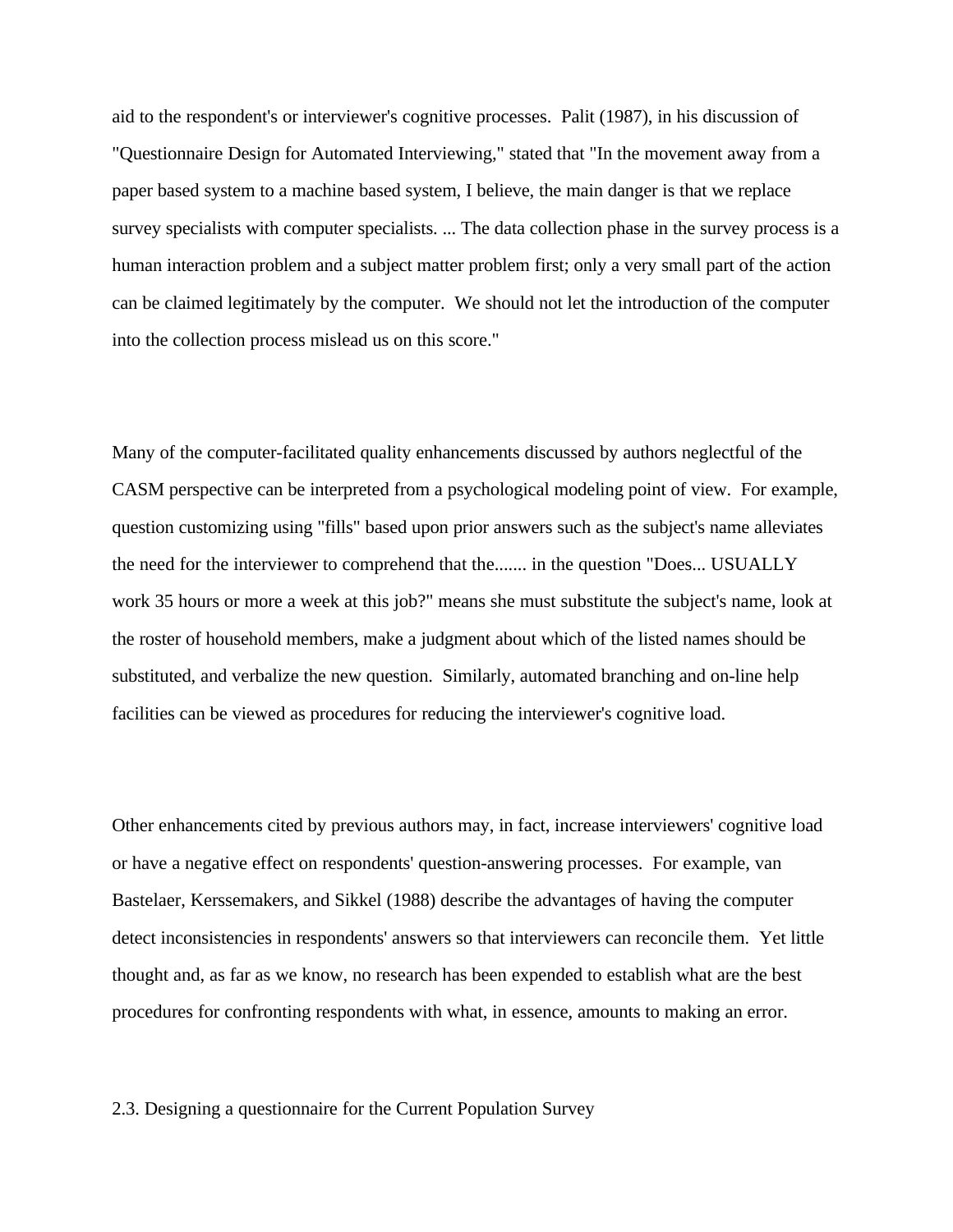Changes to the CPS questionnaire have always been approached very cautiously. The labor force questions used prior to January 1994 to measure the basic concepts of employment and unemployment are essentially the same as those used 25 years ago, when the last major questionnaire revision took place. The long time frame between major revisions is in part due to the need to gauge or benchmark the effects of the changes on labor force estimates--an expensive proposition.

Past experience with even a minor, grammatically innocuous change of a question from a double negative (Canamucio and Bushery 1986) indicates the sensitivity of the data collection process. Based upon the results of the Methods Development Survey, changing the question "Is there any reason why you could not have taken a job last week?" to "Could you have taken a job last week if one had been offered?"' was projected to have no effect on CPS estimates of unemployment. In the old question, a *no* response made the person available for work, hence, unemployed<sup>1</sup>. The revised question required a *yes* response for the individual to be considered available, hence, unemployed. What was not considered when the question was changed was the contaminating effect of the old question; it appeared that some interviewers continued to ask the old question by rote and then entered the response as no, resulting in the person being classified as not in the labor force rather than unemployed. (This was quickly resolved through additional training.)

The last major questionnaire changes to the CPS questionnaire occurred in January 1967. These changes, which were based upon recommendations of the President's Committee to Appraise

-

 $1$  Availability for work is one of the necessary conditions to be considered unemployed, along with active job search or being on layoff from a job to which an individual expects to be recalled.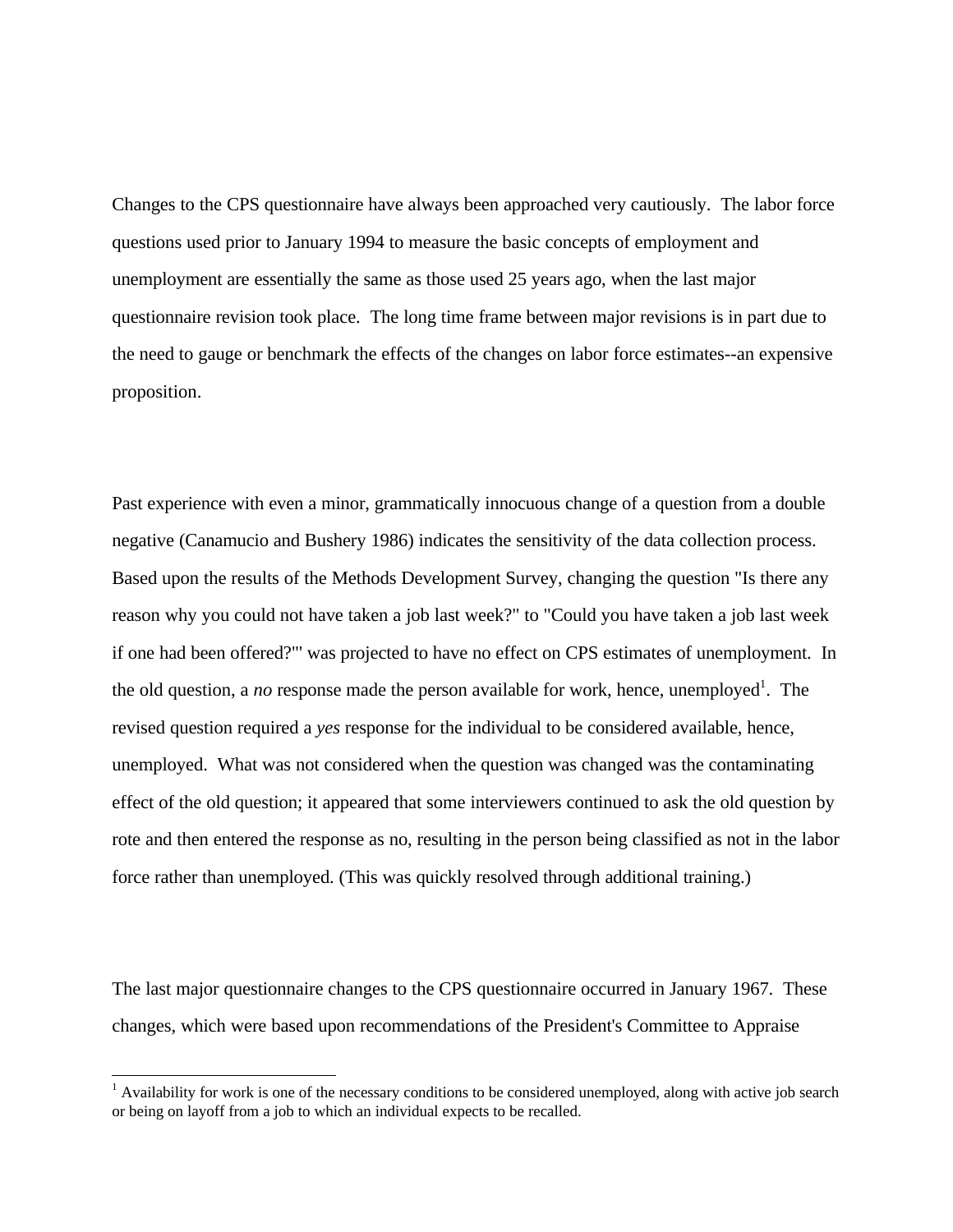Employment and Unemployment Statistics (known as the Gordon Committee) (U.S. Department of Commerce 1976), were preceded by several years of testing. Since then, the National Commission on Employment and Unemployment Statistics (the Levitan Commission), which was convened in the late 1970s, made a number of specific recommendations for changes to the CPS, some of which involved changes to the questionnaire wording and content. Although many of the recommendations were implemented (Butz and Plewes 1989), some were delayed until the recent revision in order to estimate the effects of the changes with a sufficiently large sample.

The 1988 final research plan for the CPS called for the development of a new questionnaire, which would be used in a fully-automated collection environment. That is, all interviewers, both in the field and in centralized telephone-interviewing facilities, would use a computerized questionnaire to collect data. Moreover, the plan called for the questionnaire to be developed using a CASM approach.

All of the changes to the questionnaire over the last 30 years have been constrained by the paperbased data capture system, which was predicated on the use of  $FOSDIC<sup>2</sup>$ . Some of the problems associated with this methodology are discussed in section 2.3.1 below. Thus, the decision to develop the new questionnaire within a fully-automated collection environment freed us from the physical constraints of a paper-based processing system developed many years before and allowed us to focus on developing a questionnaire which would reduce response and interviewer error. Some of the problems respondents and interviewers experienced with the old questionnaire are discussed in section 2.3.2.

 $\overline{a}$ 

 $2$ Film Optical Sensing Device for Input to Computer, one of the original optical character reading devices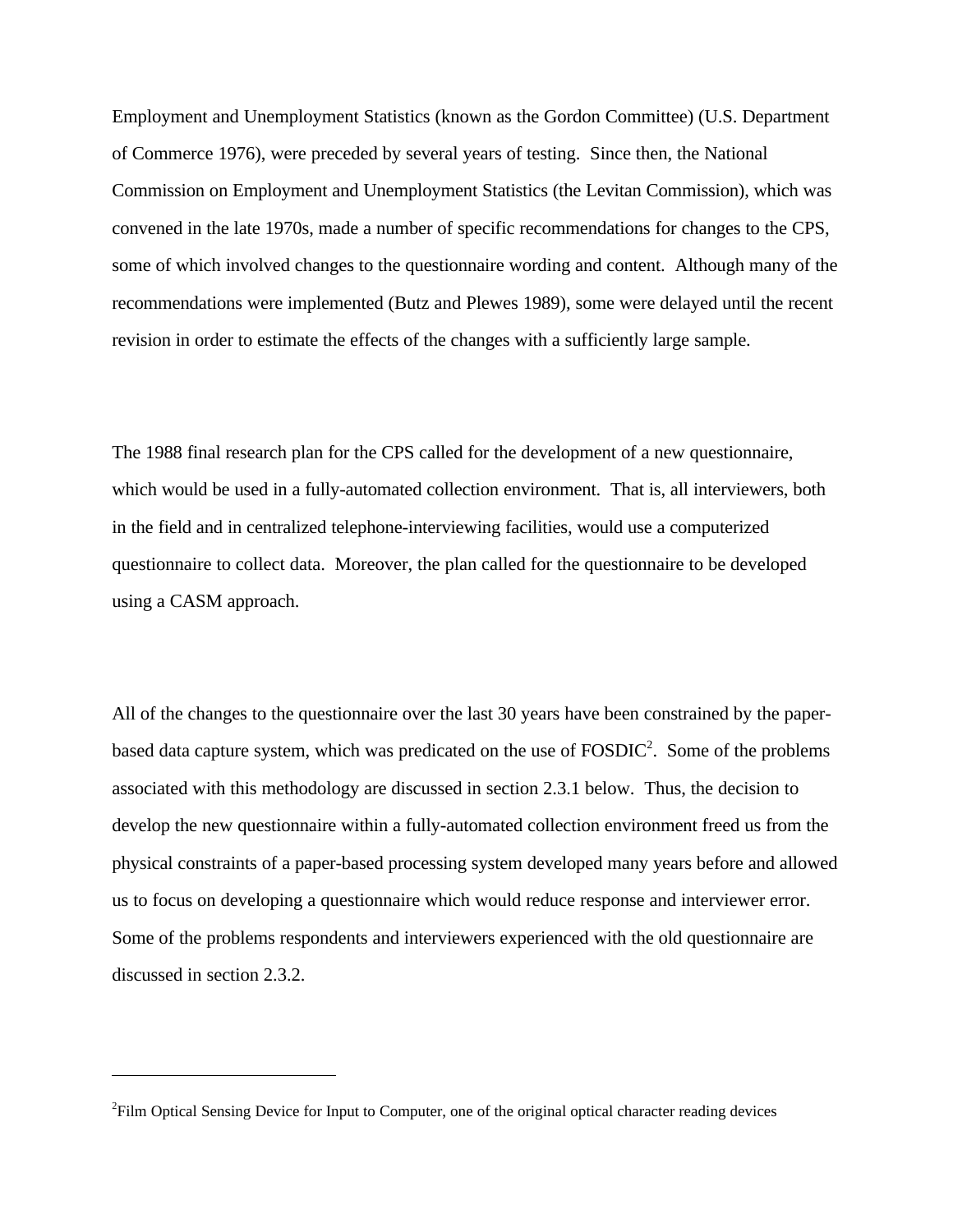2.3. 1. Physical and operational problems with old paper-based methodology

In the past, creative and efficient questionnaire design for the CPS was inhibited by four principal factors: limitations of the data capture system, space constraints, the physical separation of the household characteristics data collection form from the labor force questionnaire, and the inability to preprint information on the labor force questionnaire.

For over 30 years, FOSDIC was the primary data entry device for CPS. Despite its reliability and availability, FOSDIC technology had several liabilities that inhibited change to the core questions, limited the scope and design of supplement questions, and increased the possibility of interviewer error. The size of the CPS questionnaire booklet was fixed at 12 11-1/2-by-12 inch pages -- 4 pages for the core labor force questions, 4 pages for supplemental questions (when asked) and demographics, and 2 pages for capture of children, Armed Forces members, and household characteristics (in addition to outside covers). These restrictions made the core CPS questions, for the most part, immutable and limited supplement design flexibility.

With FOSDIC, information was captured by darkening a small preprinted circle that had to be within a prescribed distance to "index marks" in order to be read properly. Erasures were discouraged because they left enough of a mark to be read by FOSDIC. False "pickups" were also a possibility from stray markings on the questionnaire. Thus, interviewers had to take great care in completing and handling the questionnaire.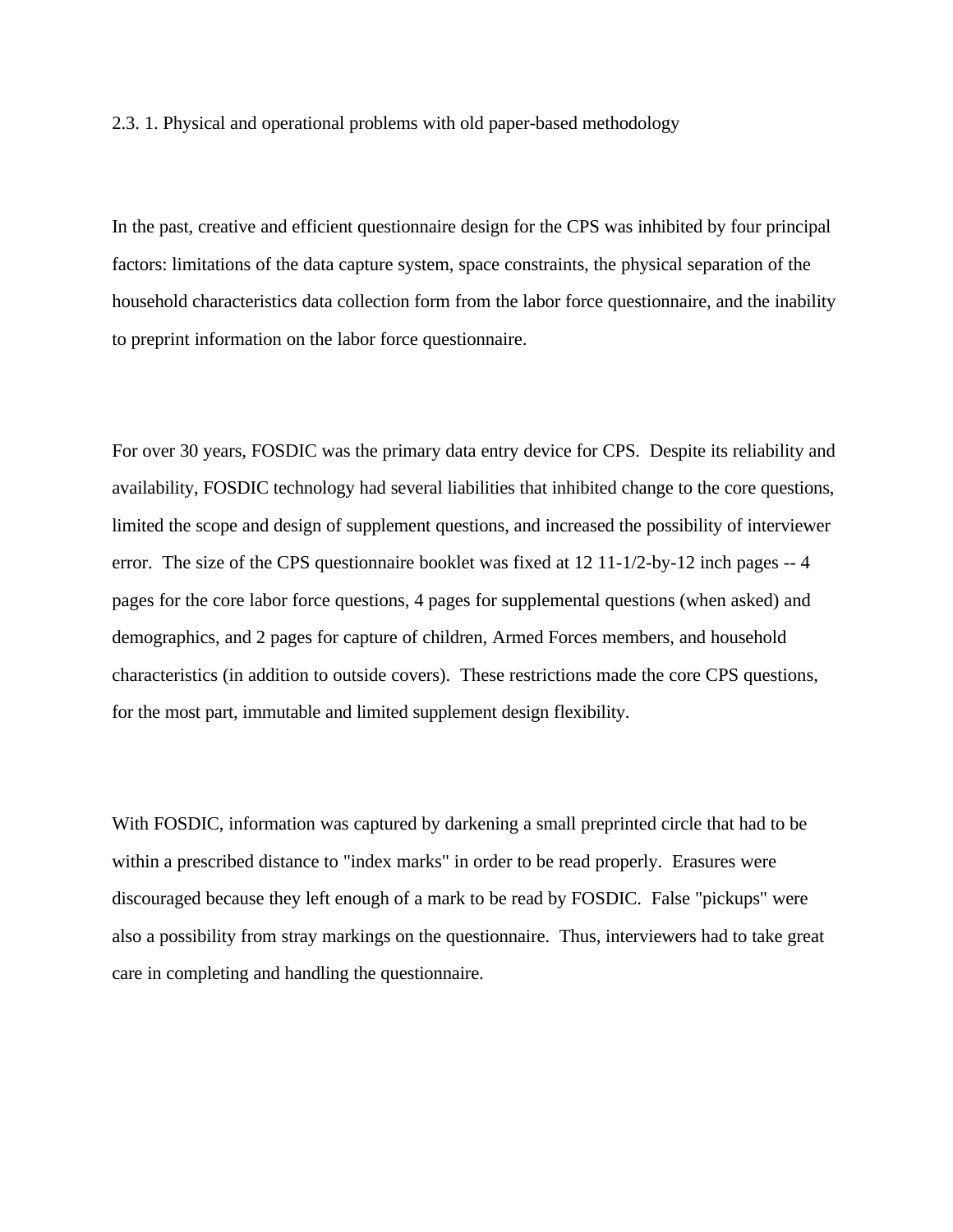Another, much larger source of data entry error was inherent in the CPS data collection procedures whereby a "control card" which contained all the demographic background information for a household had to be kept within the interviewer's supervising office, while the FOSDIC-readable questionnaire was forwarded to a central processing facility for data capture and processing. This required that all the demographic and identifying information be transcribed by interviewers each month onto the FOSDIC-readable questionnaires before transmittal. This procedure was known to be error-prone in that errors of omission or inconsistency from month to month existed for these items. Moreover, while a full accounting of interviewers' assignments on a housing unit basis was undertaken clerically at the supervising office, there was no verification that each person listed on the control card had a labor force interview completed for it.

The procedures for the old CPS paper questionnaire made it operationally infeasible to provide any of the information recorded directly onto the FOSDIC-readable form back to the interviewers in succeeding months for use in dependent interviewing, that is, to read back to the respondent a previously reported answer to determine whether there had been a change. Yet, the responses to many of the core labor force questions remained the same from month to month for many people- -for example, an employed person's job description from which industry and occupation codes were derived. The independent collection of this information resulted in over-estimates of monthto-month change (Collins 1975).

2.3.2 Respondents' and interviewers' cognitive problems with current questionnaire

Based upon the recommendations of the BLS-Census Questionnaire Design Task Force (Bregger, et al. 1986), which were expanded upon by Martin (1987), pre-questionnaire design work began with investigations of respondents' and interviewers' understanding of CPS concepts. Laboratory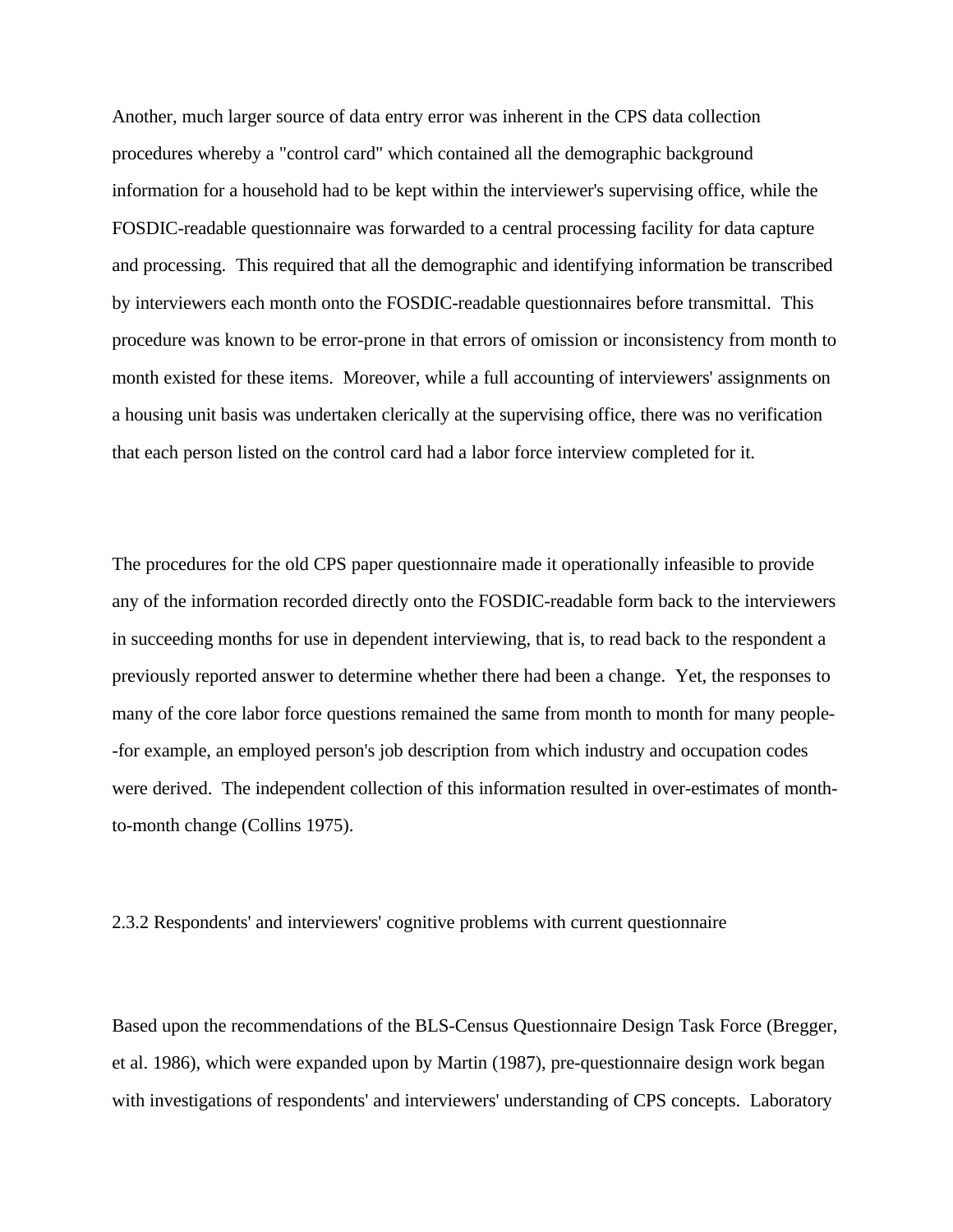research methods of paraphrasing, retrospective protocol analysis, and focus groups were used to investigate the key labor force questions used to determine whether individuals are employed, unemployed, or not in the labor force. The concepts examined included work, number of hours actually worked during a week, last week, looking for work. and being on layoff. Many of the laboratory techniques were used with individuals who had specific characteristics of interest. For example, focus groups were conducted with individuals who classified themselves as on layoff, looking for work, or as in households where at least two members worked. The majority of the research was conducted in cognitive laboratories in Washington, DC . However, a small proportion was conducted at sites where it was easier to recruit specific types of workers. For example, focus groups to assess individuals' understanding of what it means to be on layoff were conducted in a union hall in Baltimore, and focus groups to ascertain whether the measurement of marginal work activities differed among ethnic groups or occupations were conducted in Kansas City, KS, and Boulder, CO. For further details, see Palmisano (1989), Bienias (1988), and U. S. Bureau of Labor Statistics (1988).

To obtain a quantifiable measure of respondents' comprehension of labor force concepts, a respondent debriefing, consisting of special follow-up probes and hypothetical vignettes, was administered to 2,300 telephone respondents in CPS between July and December of 1988. The results of the respondent debriefing verified the findings of the laboratory research. Thus, for example, with respect to *last week,* when asked, only 58 percent of respondents reported that they thought the phrase referred to an exact time frame. In addition, when asked to define *last week,* only 17 percent of the respondents had a definition that matched the CPS definition of Sunday through Saturday. The majority of respondents, 54 percent, defined last week as Monday through Friday. Respondents' classification of vignettes indicated that the majority of respondents' concept of work was in accord with the CPS definition. However, a substantial minority had a broader definition, while an equally large number had a narrower definition of work than the CPS.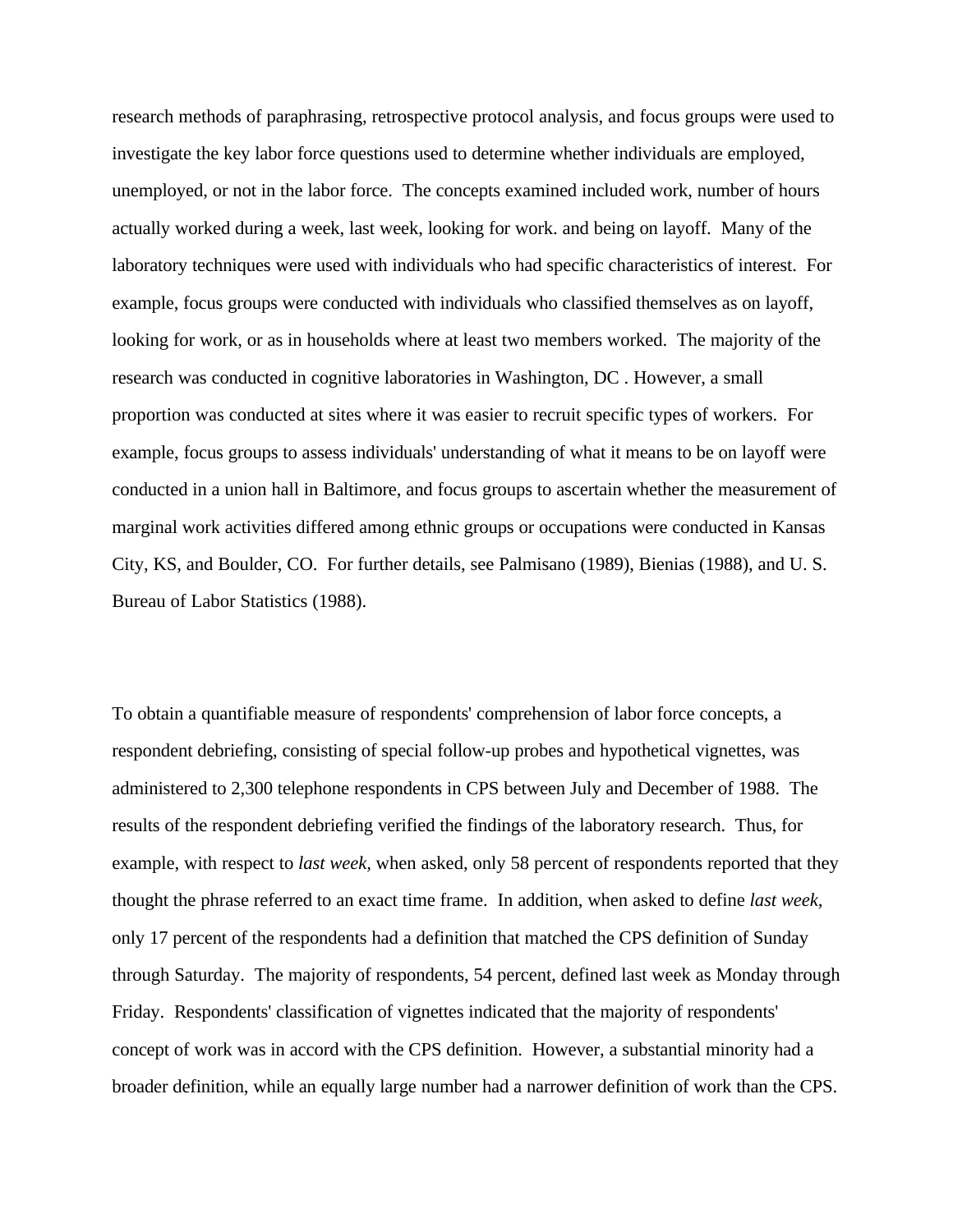These variations in definition were revealed by the fact that 38 percent of the respondents classified as working a vignette situation that did not meet the official CPS definition, while, in another vignette situation, 50 percent failed to classify as working one that did meet the official CPS criterion. Corresponding to Schwarz's (1987) findings, analysis of the vignettes indicated that respondents' definitions of work depended on their characteristics and experiences. (For more information on this study, see Campanelli, Martin and Creighton (1989) and Martin, Campanelli, and Fay (1991).)

Interviewers' understanding of the CPS concepts were tested in March 1989, when they were administered a subset of the vignettes used in the respondent debriefing. The majority of interviewers classified the vignettes correctly. However, classification of activities as looking for work or marginal work were problematic for interviewers. Over a third of the interviewers indicated that activities which do not meet the official CPS definition, such as reading the newspaper, should be counted as legitimate job search methods (Campanelli, Martin, and Rothgeb 1991).

An overview of the old questionnaire's effectiveness from an interviewer's perspective was obtained through interviewer debriefings that consisted of a standardized questionnaire followed by focus group discussions (U. S. Bureau of Labor Statistics 1988). These interviewer debriefings were conducted with 120 interviewers at 13 sites across the country during March 1988. In these debriefings, interviewers indicated that, while on the whole the labor force questions worked effectively, there were several questions and segments they felt were subject to response error. These included the underreporting of work activities, especially irregular, illegal, marginal, or non-monetarily rewarded work, the overreporting of job search activities due to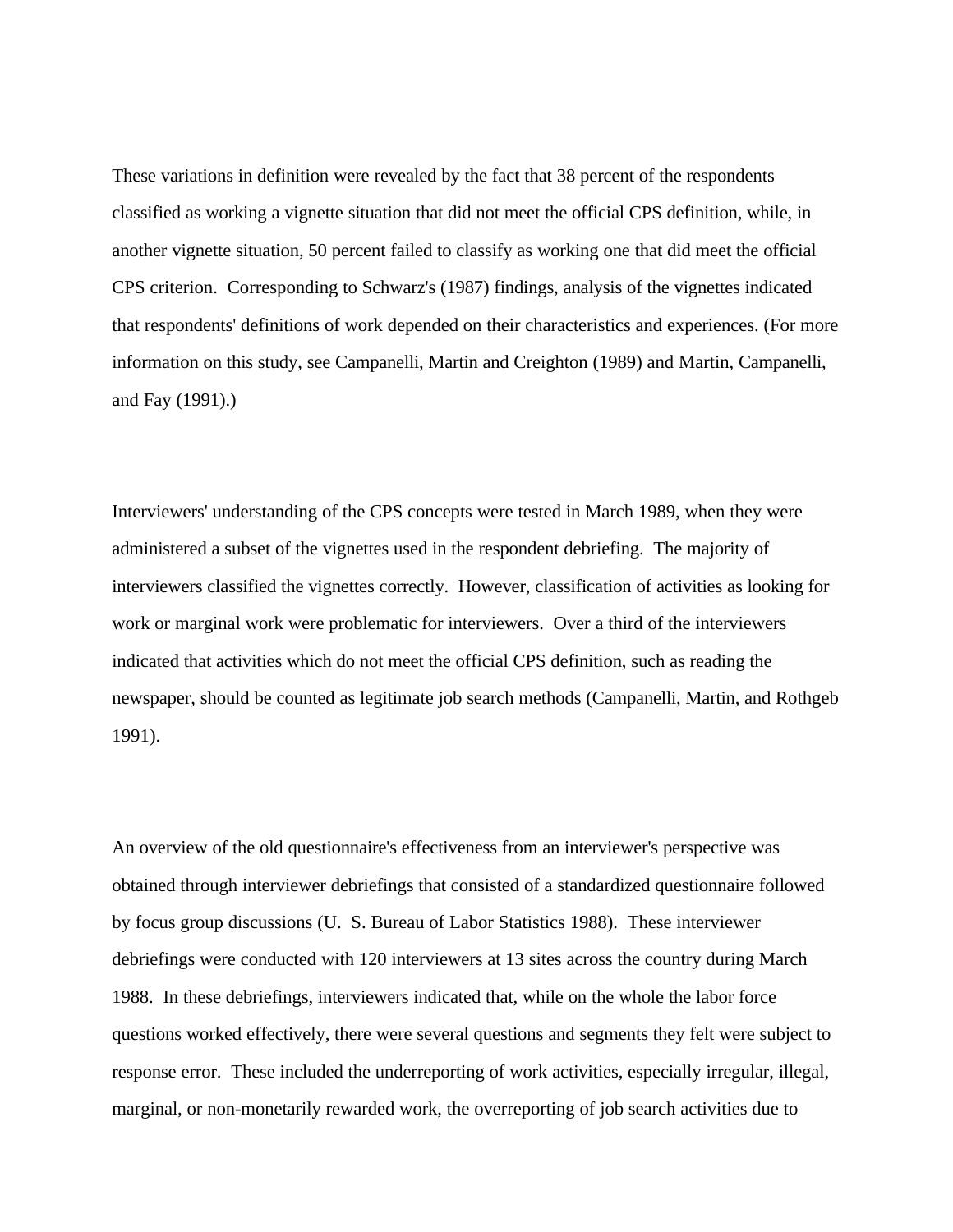respondents' desire to provide socially acceptable answers, and a lack of a common understanding of phrases such as *last week.* Only 52 percent of the interviewers believed that all or nearly all respondents' understood the CPS definition of work. Seventy-four percent of the interviewers felt that respondents some of the time or most of the time said they were looking for work because they felt it was expected that they should be working or looking for work.

Taken as a whole, the examinations of respondents' and interviewers' comprehension indicated that concepts such as *last week and layoff* needed to be made explicit in the questionnaire. A method for distinguishing between active<sup>3</sup> and passive job search methods needed to be incorporated into the questionnaire, and the structure of the questionnaire, along with question wording, needed to be altered to broaden the measurement of work activities.

At the same time that interviewers' and respondents' comprehension were being analyzed, other aspects of their mental processing were being investigated. For example, an extensive analysis was conducted of interviewers' judgments in the coding of verbal responses to open-ended questions into pre-specified categories. This analysis involved several steps. First, the frequency distributions of responses for each of the open-ended CPS questions were analyzed to identify infrequently used response categories and over use of the *other* category. Subsequent to the response distribution analysis, a sample of responses were analyzed to formulate new categories. These sample responses were obtained from three sources: CPS telephone interviews conducted from the centralized CATI facility between July and December 1988 (7,200 transcribed *other* responses distributed over six questions); CPS field interviews (personal visit or telephone) conducted between November 1988 and February 1989 (981 responses to two questions asking

 $\overline{a}$ 

 $3$  An active job search method is one which has the potential to result in a job offer from an employer without further action by the job seeker. For example, sending a resume to an employer in response to reading a want ad is ad active job search activity, while just reading the want ads is a passive job search method.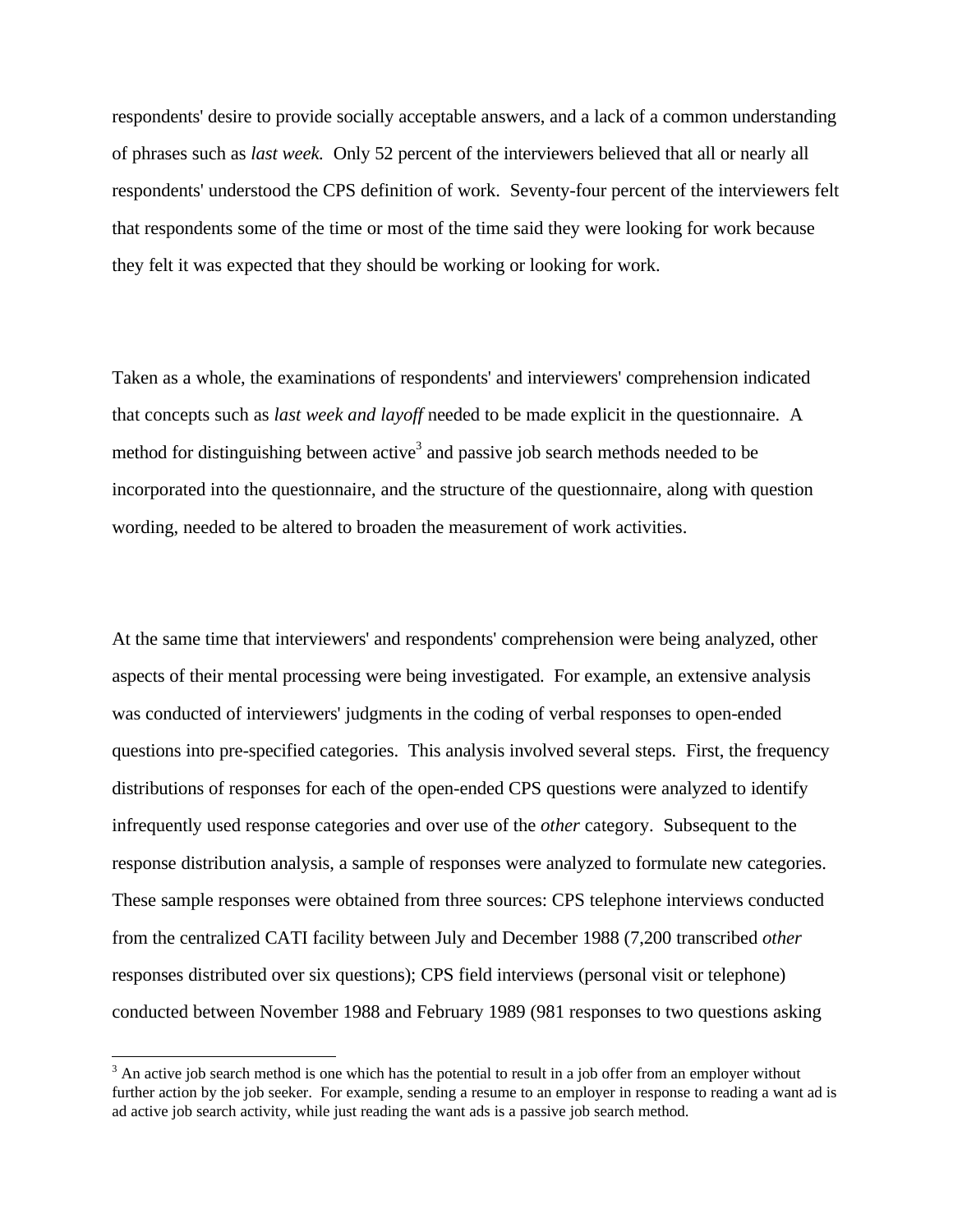the reason for working less than 35 hours); and the CPS questions in the National Longitudinal Survey interviews conducted in 1988 (at least 1,000 responses to each question). New categories were formulated using a q-sort methodology. The accuracy and consistency of interviewers' coding using the new response categories were then evaluated using a subset of the verbatim responses and a sample of interviewers. For a complete description of this research project, see Fracasso (1989). Other projects which used laboratory methods were reported on by Boehm (1989); Edwards, Levine, and Allen (1989); and Gaertner, Cantor, Gay, and Shank (1989).

Throughout the preliminary research, the focus was on the cognitive aspects of respondents' and interviewers' tasks. The computer was used as a tool for designing a question and answer process which eased the cognitive processing of the participants. Many of the characteristics of the questionnaire which are facilitated by using a computer are discussed in section 4, while the use of the computer as a tool for evaluating alternative questionnaires is discussed in section 3 below.

#### 3. Utilizing the computer in questionnaire evaluation

Based on the results of the preliminary research, recommendations of the joint BLS-Census Questionnaire Design Task Force, and the National Commission on Employment and Unemployment Statistics, two alternative versions of the questionnaire were developed. These two alternatives were compared to the current questionnaire in a large computer-assisted telephone interviewing test using a random-digit dialing sampling procedure (CATI/RDD). This test was conducted from July 1990 to January 1991 and included interviews for about 72,000 individuals. The primary objectives of this CATI/RDD test were to provide data to aid in the selection of the best of the alternative wordings for each question (or question set) and to identify problems in question wording or sequencing.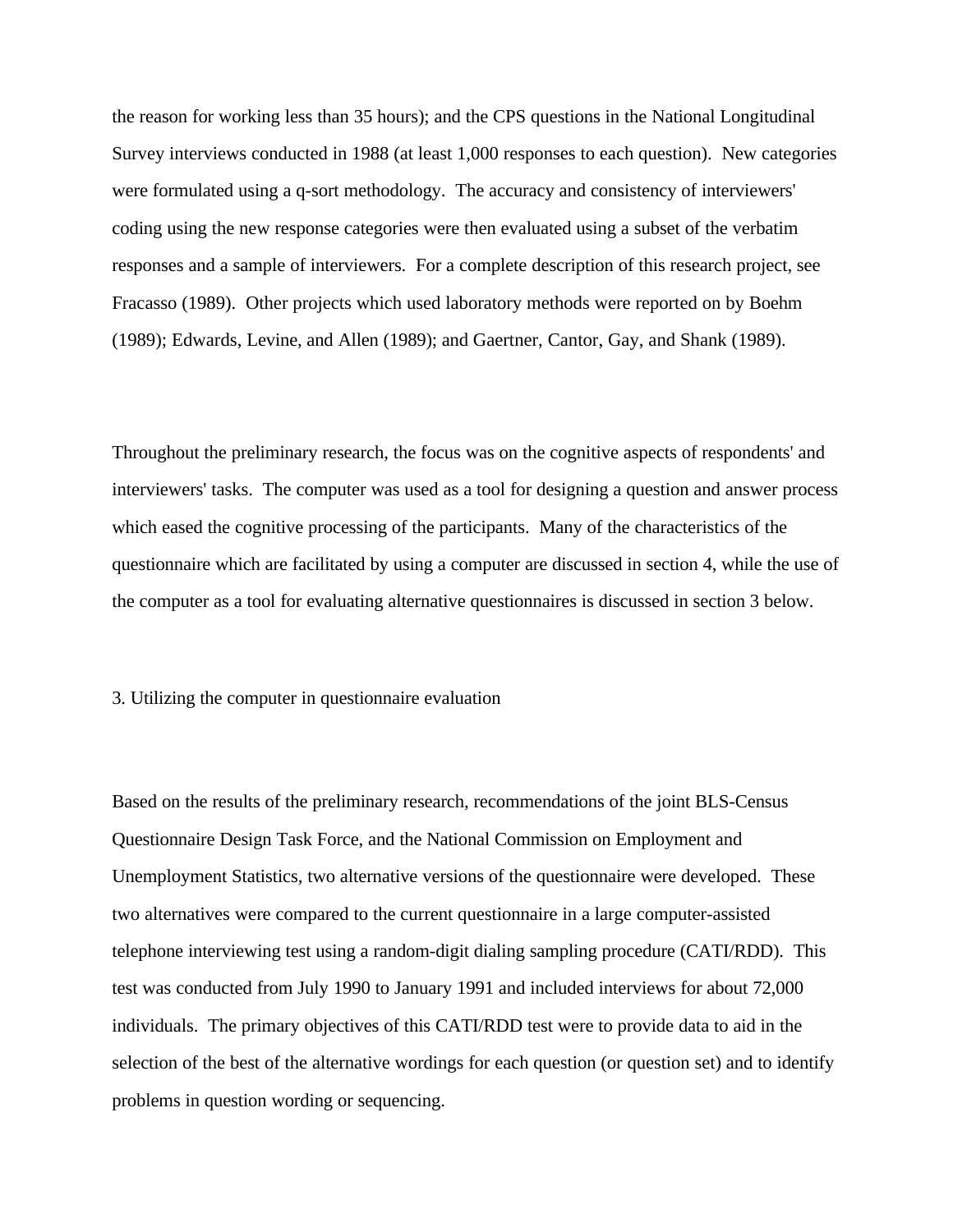Based on the results of the first CATI/RDD test, a third alternative version of the questionnaire was developed. Like the first two alternatives, the third alternative questionnaire was tested against the current questionnaire in a CATI/RDD test. The second CATI/RDD test was conducted from July 1991 to October 1991 and consisted of interviews for approximately 30,000 individuals. The purpose of the second CATI/RDD test was to obtain data for finalizing question wording and sequencing for the new questionnaire.

Both of the CATI/RDD tests essentially involved moving the cognitive laboratory to the field. The data from the CATI/RDD tests were primarily analyzed using four methods-systematic behavior coding of interviewers' and respondents' interactions, interviewer debriefings, field-based respondent debriefings, and item-based response analysis. The use of the computer greatly enhanced, increased the efficiency, or made feasible three of these four analytical methods. Moreover, the computerized instrument made it both possible and cost-effective to use all these techniques simultaneously. (For further information on the methods, as well as a discussion of their strengths and weakness, see Campanelli, *et al* . 1991 and Esposito, *et al* 1991.)

#### 3. 1. Behavior coding

Behavior coding consists of quantifying the number of questions interviewers read incorrectly or respondents have difficulty answering. It can be done in real-time by monitoring interviews in progress or by using tape-recorded interviews. Behavior coding data are useful in identifying problematic items in a questionnaire. Comparing behavior coding data across questionnaires is one way to determine if alternative questions improve the quality of interviewer-respondent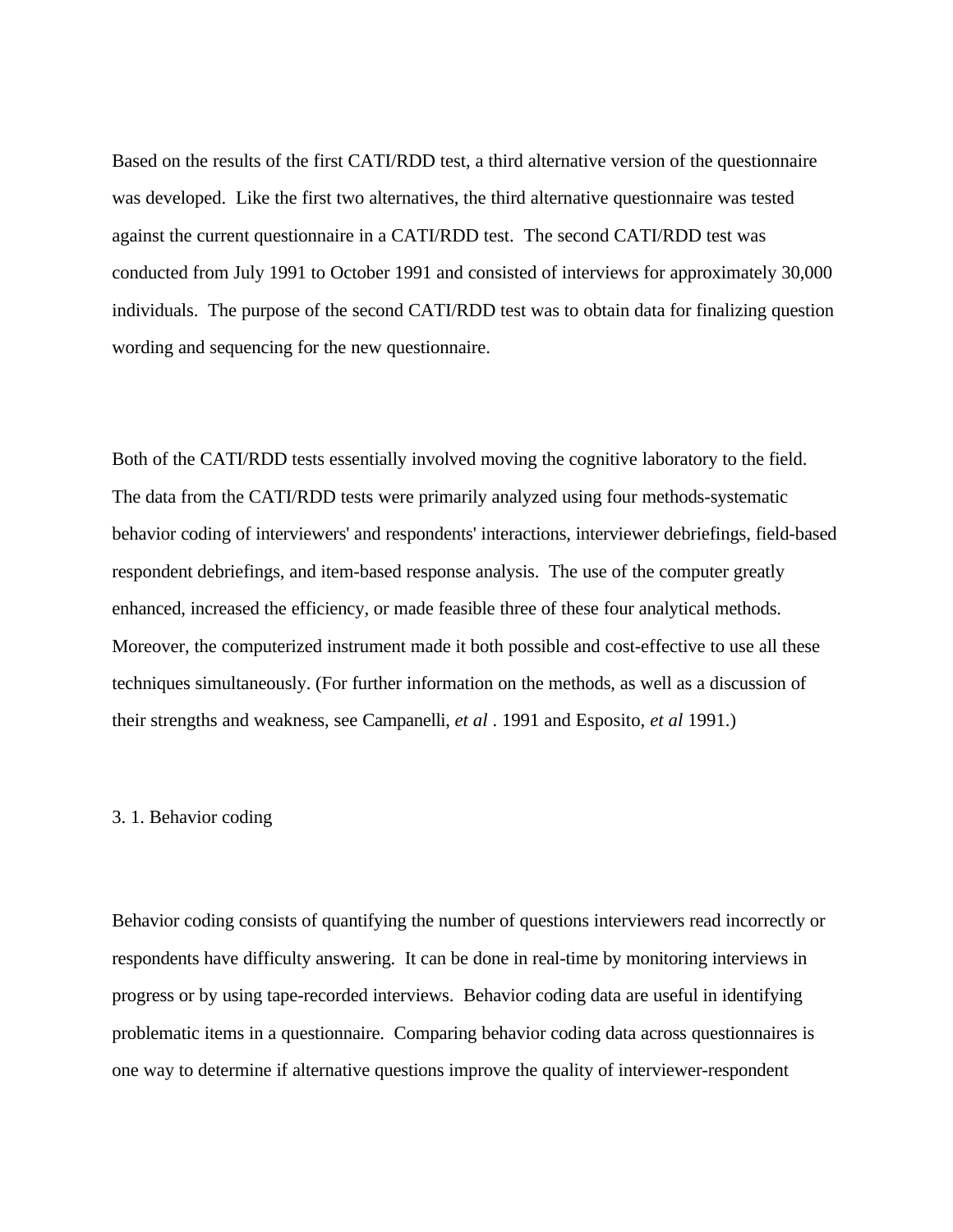interactions. That is, if one version of a question results in more accurate reading by interviewers and more adequate responses by respondents, it may be considered better.

All of the interviews for the CATI/RDD test were conducted from the Bureau of the Census's CATI facility in Hagerstown, MD, where it was possible to monitor interviews in progress. Using a specially developed form inspired by the work of Cannell et al. (1989), six researchers from BLS and Census coded interviewer-respondent exchanges, noting whether interviewers read a question exactly as worded, with a slight change in wording, or with a major change. Monitors also noted whether respondents gave adequate answers, qualified answers, inadequate answers, asked for clarification, interrupted the questions, said they did not know the answer to the question, or refused to answer. By monitoring interviews conducted from the CATI facility, it was possible to behavior code large numbers of geographical disperse interviews in a single day.

Computer-assisted interviewing at the centralized facility also made it possible for the monitors to simultaneously see and hear the questions interviewers were asking, enhancing their ability to code an interview while it was in progress. Otherwise, given the complicated skip patterns and the numerous fills in the revised CPS questionnaire, it would have been extremely difficult to determine if the interviewer was asking the question exactly as worded. Monitoring of question reading could have been done with taped interviews, but having the question appear on the screen reduced the probability that the appropriate fill or question wording would not be apparent to the monitor.

Another advantage of monitoring from a centralized computer-assisted interviewing facility is that interviews could be monitored more anonymously. Requesting interviewers to tum on tape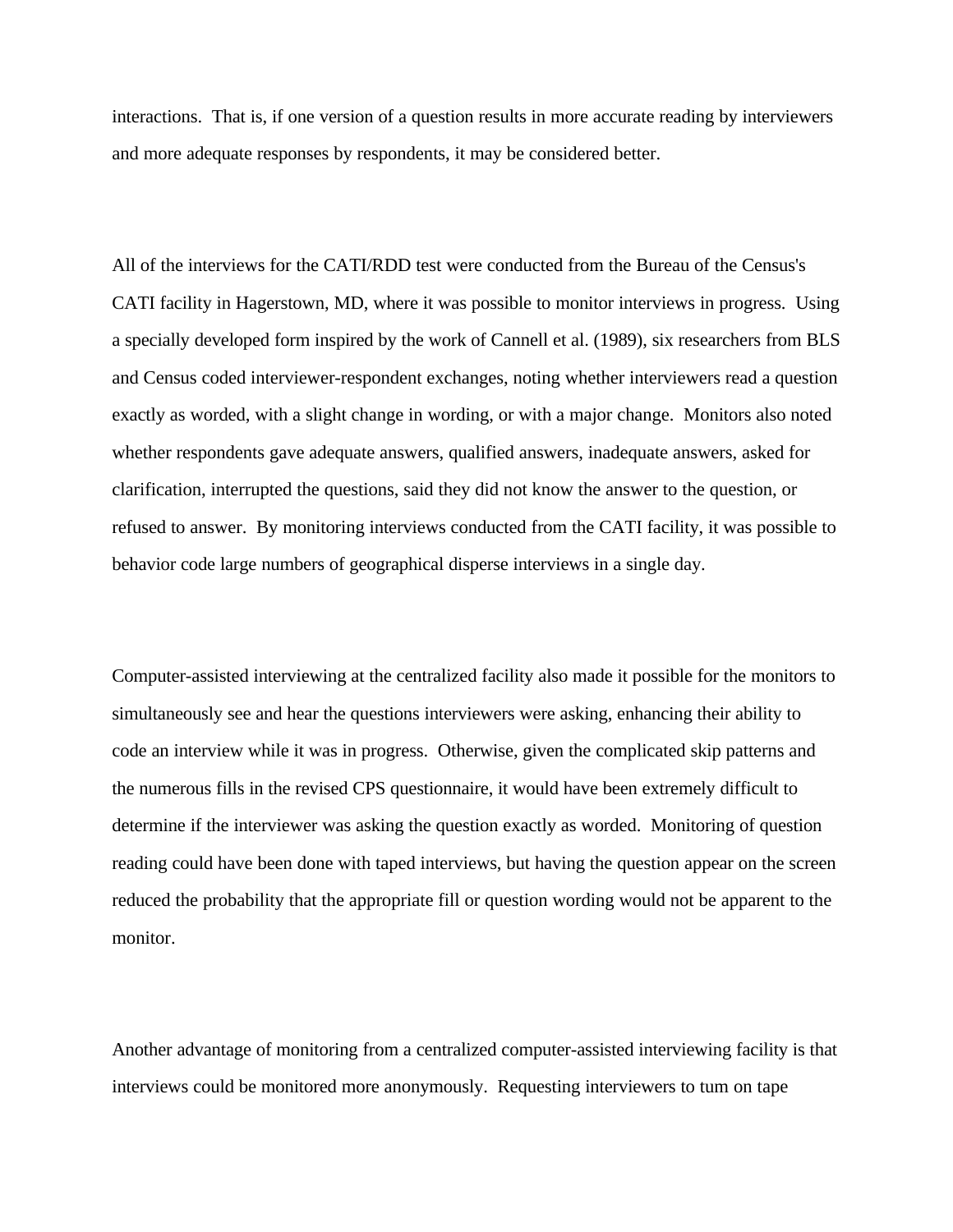recorders would have been far more intrusive. The more discrete nature of monitoring in a computer-assisted interviewing facility, hopefully, would reduce the bias introduced by interviewers being aware that they were being monitored.

#### 3.2. Respondent debriefing

Respondent debriefing involves incorporating follow-up questions in a field test interview to gain a better understanding of how respondents interpret questions asked of them. Respondent debriefings can be used to gather information similar to that acquired by some laboratory methods. However, by conducting respondent debriefings in conjunction with the CATI/RDD test, it was possible to draw inferences for a population much larger than is possible with laboratory methods.

Computer-assisted interviewing allowed the CATI/RDD respondent debriefings to differ in several ways from debriefings typically administered using paper instruments. First, follow-up probes were tailored for each household based upon responses to the main survey. For example, individuals indicating they had more than one job were asked how they determined which job was their main job. Second, computer-assisted interviewing also made it possible to prioritize different segments of the respondent debriefing. A high priority was assigned to follow-up probes for rare or hard-to-find subpopulations. For example, since unpaid family workers constitute a very small proportion of the American work force, persons in households reporting a business or farm and who did not report working during the reference week were asked questions to ascertain whether they had done any unpaid work. The priorities of the follow-up probes allowed a wide variety of debriefing questions to be asked without overburdening respondents or jeopardizing reliability.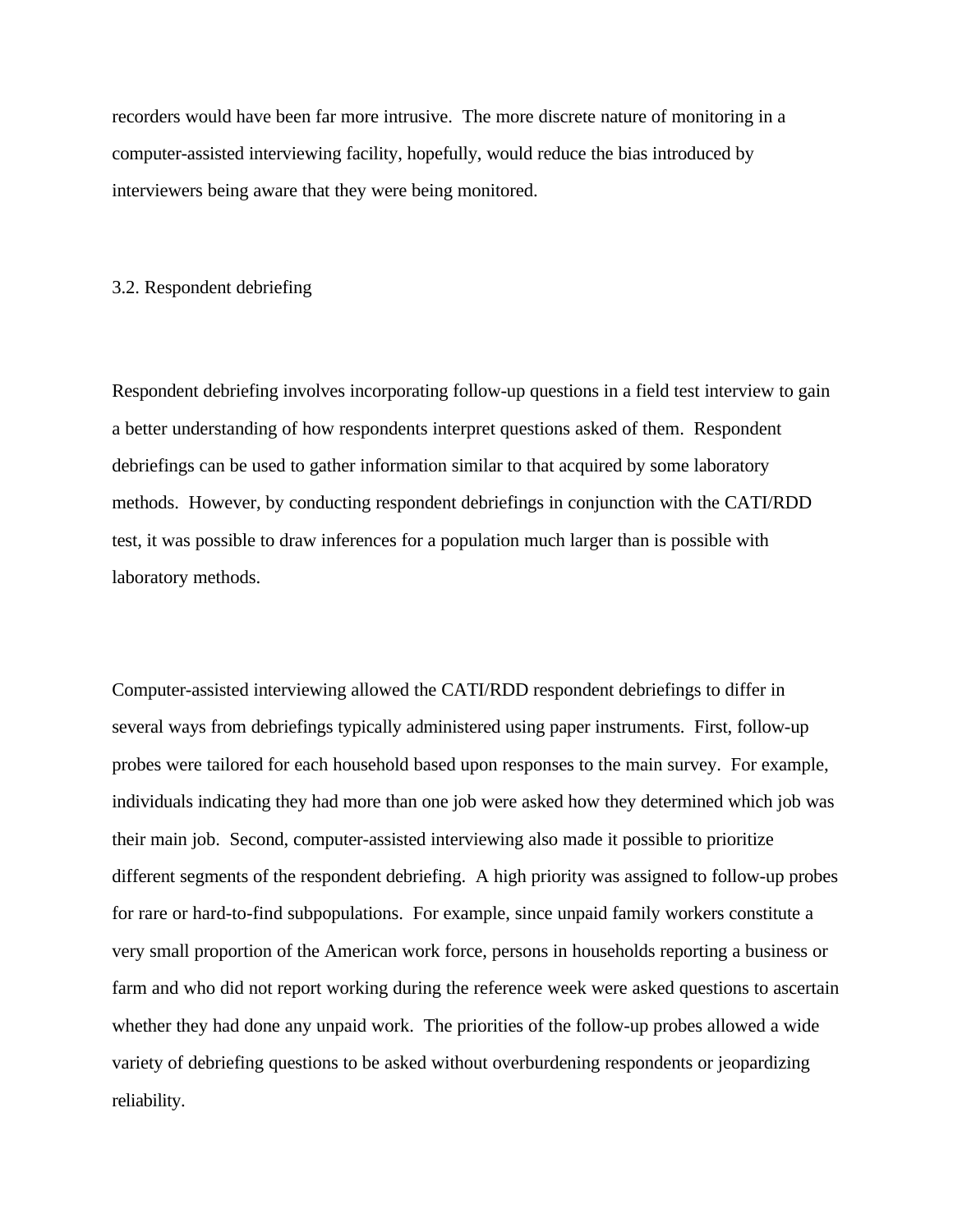For those households not belonging to one of the targeted subpopulations--the majority, a sampling algorithm was used to determine which of several sets of debriefing questions a household would receive. In addition, computer-assisted interviewing made it possible to use a fractional replication factorial design (Alexandria and Becker 1978) to modify questions which might be subject to gender bias and randomize question order (Perreault 1975) to avoid context effects.

# 3.3. Response analysis

The primary purpose of analyzing response distribution data is to determine if the different question versions or different question sequencing produce differences in response I patterns that affect labor force estimates. Response distribution data were analyzed for all questionnaire items.

The analysis of nonresponse and response distributions was facilitated by the computer in several ways. First, data were available quickly. (Due to the tightness of the overall schedule, data from the first CATI/RDD test conducted between July 1990 and January 1991 needed to be analyzed and incorporated into a revised alternative questionnaire by April 1, 199 1. Data from the second CATI/RDD test conducted from July 1991 to October 1991 needed to be analyzed and incorporated into a final revised questionnaire by January 1, 1992.) By eliminating the need to translate data from a paper instrument into computer-readable form and by including some preliminary data editing and classification recoding into the computerized instrument, the time required for data processing was reduced.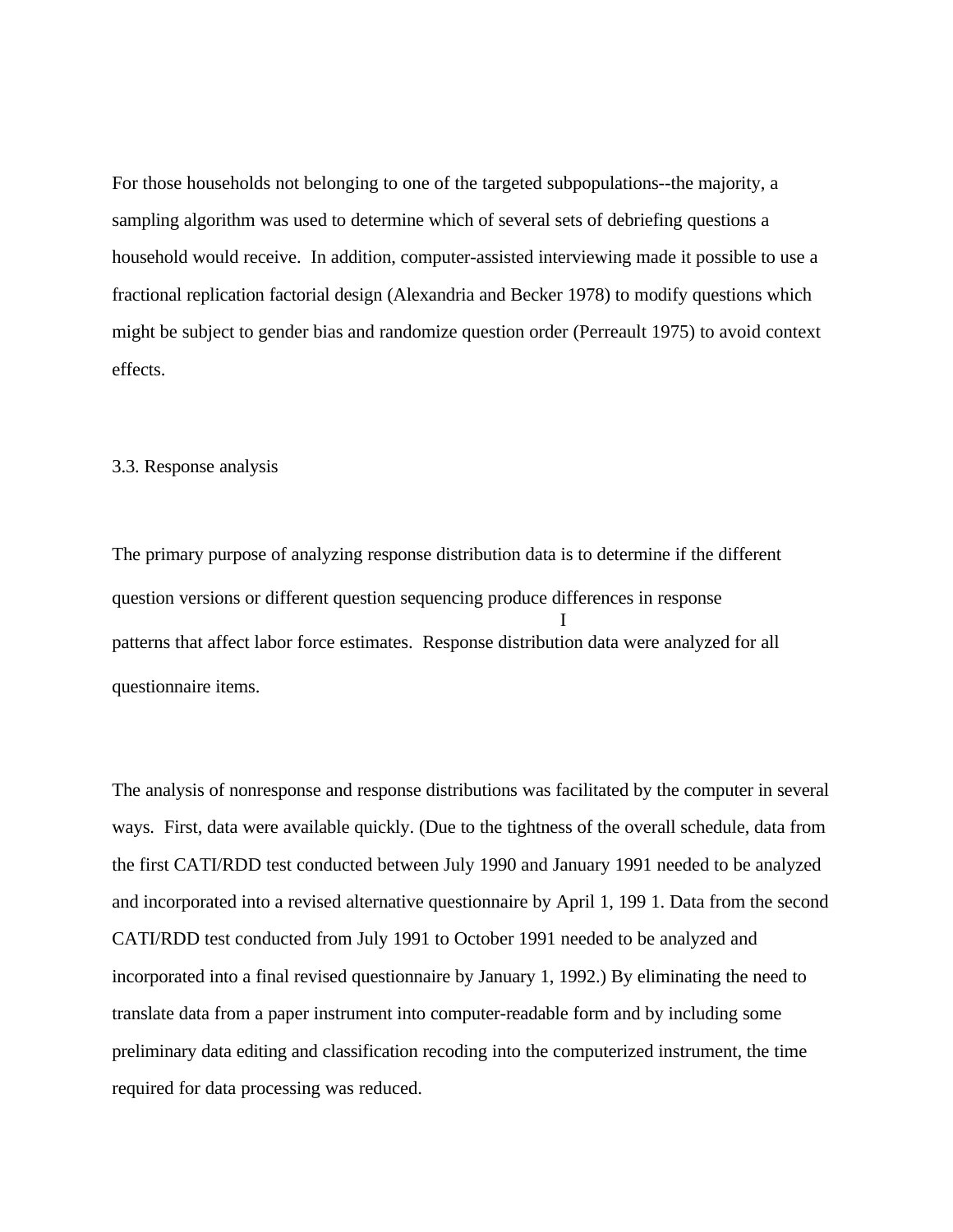Second, verbatim responses to open-ended questions were available simultaneously with interviewers' coding of the responses into prespecified categories. Currently in the CPS, recorded verbatim answers are stored on microfiche, making access difficult and time-consuming. Having the transcribed answers in a computer-readable form correctly associated with the marked response category, made it possible to analyze quickly whether the precoded response categories were being used properly and to determine if additional or different response categories were necessary.

The use of the computer also made it possible to collect nonresponse data in a more useful and probably less biased way than if a paper instrument had been used. On a paper questionnaire, answers of "don't know" or refusals typically are handled in one of three ways--by including *don't know and refusal* response categories, by instructing interviewers to leave the answer blank, or by interviewers obtaining a "best guess" for an answer. Each of these approaches has its disadvantages. When *don't knows and refusals* appear as printed response categories, they serve as cues or reminders to interviewers that these are acceptable responses. It is suspected that these cues increase the use of these categories and thus may bias the results. If, on the other hand, the interviewer is instructed to leave answers blank, it is impossible to distinguish situations where the interviewer accidentally left an answer blank from instances where respondents did not provide an answer. In addition, it is impossible to separate *don't knows from refusals.* If. using the third procedure, interviewers are instructed to obtain an answer even if it entails guessing, the quality of the data may be compromised, since answers which were guesses or elicited after extensive prodding usually are not identified.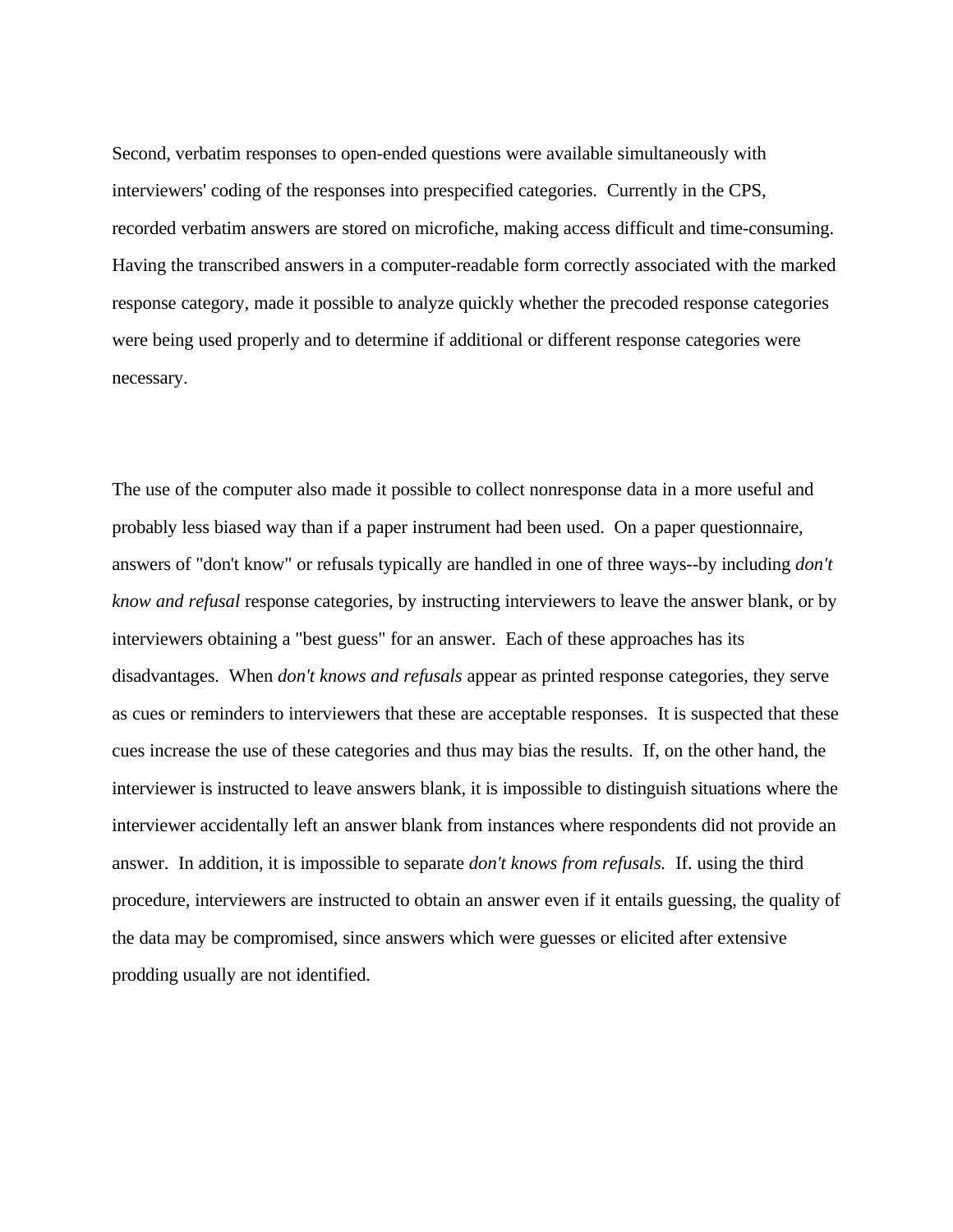With a computerized survey instrument, it is possible to obtain a "truer," more usable measure of nonresponse by including *don't know and refusal* as response categories, but not having them appear on the interviewer's screen. These data made it possible to select questions with the lowest overall nonresponse rate and to distinguish questions requiring a difficult cognitive task from sensitive questions through the analysis of don't know rates versus refusal rates.

### 4. Design features of computer-assisted instruments

An instrument designed for computer-assisted interviewing should be considerably different from one designed to be printed on paper. Computerized data collection instruments should be thought of as expert systems or as software tools with built-in knowledge bases that aid users in performing complex cognitive tasks. When considered from this perspective, the design of a computer-assisted instrument has two major components: the development of a knowledge base and the description of the cognitive task. The knowledge base for CPS, for example, includes the detailed working definitions for each labor force category, the detailed coding and classification systems for industry and occupation, etc. An example of a cognitive task model is given by Mullin, et al. (I 993), which includes a break down of both interviewers' and respondents' jobs into comprehension, recall, judgment, and verbalization/recording tasks. The designer's job is to develop a tool which aids interviewers and respondents in their cognitive tasks by taking advantage of the computer's ability to store information and perform complex functions. For example, question tailoring and complex question sequences can be used to aid respondents in comprehending what information is being sought; standardized probes can be built into the instrument to aid the interviewer in recalling all the bits of information needed for classification; information can be brought forward from previous interviews (dependent interviewing) to reduce respondent recall error; and response categories for open-ended questions can be viewed as cues to aid interviewer's judgment.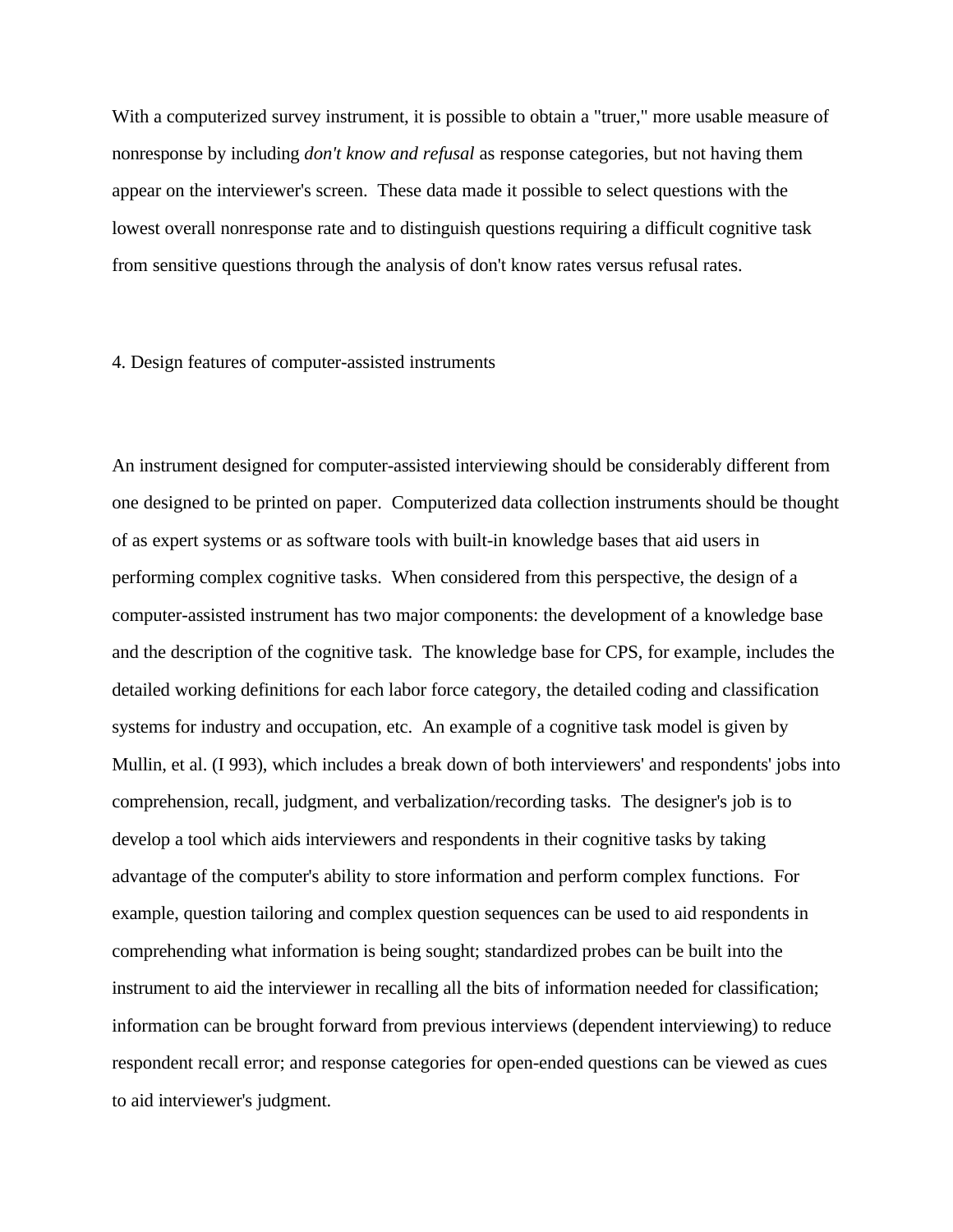In this redesign of the CPS questionnaire, we have not completely incorporated the knowledge base associated with CPS. That is, we have attempted to build into the instrument questions and response categories which incorporate the basic knowledge needed to classify individuals into a major labor force category. We have not incorporated an on-line help system containing the detailed information in the interviewer's manual pertaining to special situations. And, while plans exist for incorporating automated industry and occupation coding into the instrument, this would only be a first step toward making the CPS an expert system for associating an accurate industry and occupation code to each interviewed individual,

We have, in this redesign, focused on the cognitive tasks of the interviewer and respondent. The new CPS questionnaire was designed to reduce measurement error and respondent burden, while permitting the collection of more information and incorporating validity checks within the interview. For the sake of brevity, we will only discuss selected design features which facilitate the cognitive tasks of the interviewer and respondent-.complex question sequencing, question tailoring, standardized probes, dependent interviewing, and built-in editing procedures.

# 4. 1. Complex question sequencing

Computer-assisted interviewing permits complicated question-to-question branching instructions or skip patterns to be incorporated into the questionnaire without adding the potential for interviewer error. Computerized skip patterns can use information from several questions simultaneously.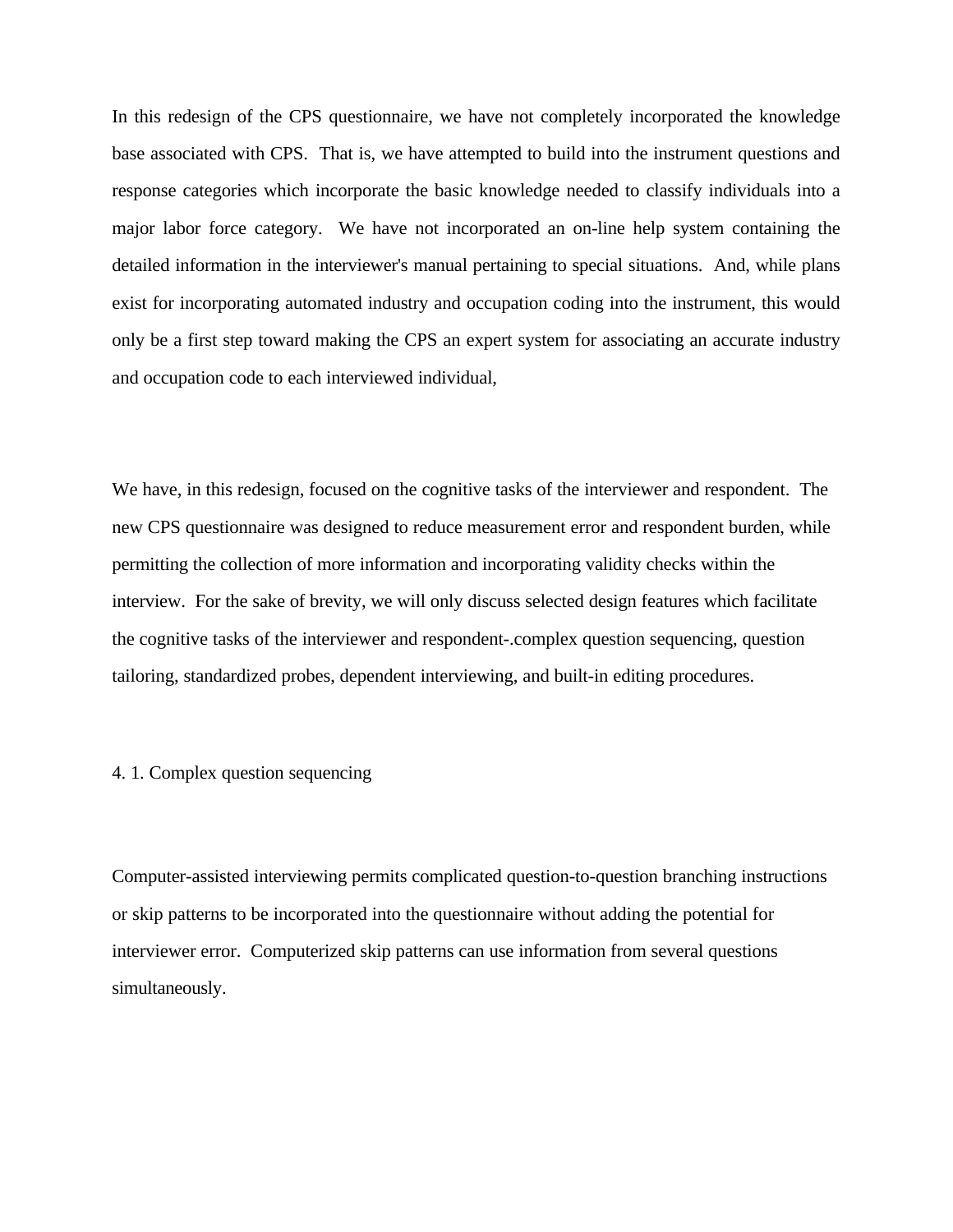#### 4.2. Question tailoring

The tailoring of questions to reflect answers to preceding questions aids respondents in comprehending what information is being sought. For example, during the first CATI/RDD test of the question, "Last week did you do any work for pay or profit?," interviewers reported that a response sometimes heard was "No, I didn't work for profit, but I worked at my regular job." This response indicated that the respondent missed the word *pay* in the question and only heard the word *profit*. To avoid this misunderstanding, the question was modified to reflect the answer to a previous question on the existence of a family business. Specifically, if it had been previously indicated that there was a business within the household, the question would include the phrase "either for pay or profit." For households in which no business was indicated, the question would simply be "Last week, did you do any work for pay?"

Question tailoring can also reduce respondent burden. For example, one of the most common complaints about the old CPS questionnaire was that it was burdensome for retired persons who had no attachment to the labor force (BLS 1988). Respondents who indicated they were retired in response to the question inquiring about their major activities last week were still asked if they worked last week, if they were temporarily absent from a job or on layoff, if they had looked for work in the last 4 weeks, and, in their fourth and eighth interviews, their work histories within the last 5 years. In the redesigned survey, the response category "retired" is included for each question inquiring about an individual's labor force status. If individuals volunteer that they are retired in response to any of these questions, the computer verifies that they are 50 years or older and skips these respondents to questions inquiring whether they want a job and when they last worked. If they indicated that they do not want a job, the individuals are classified as retired and the interview is terminated.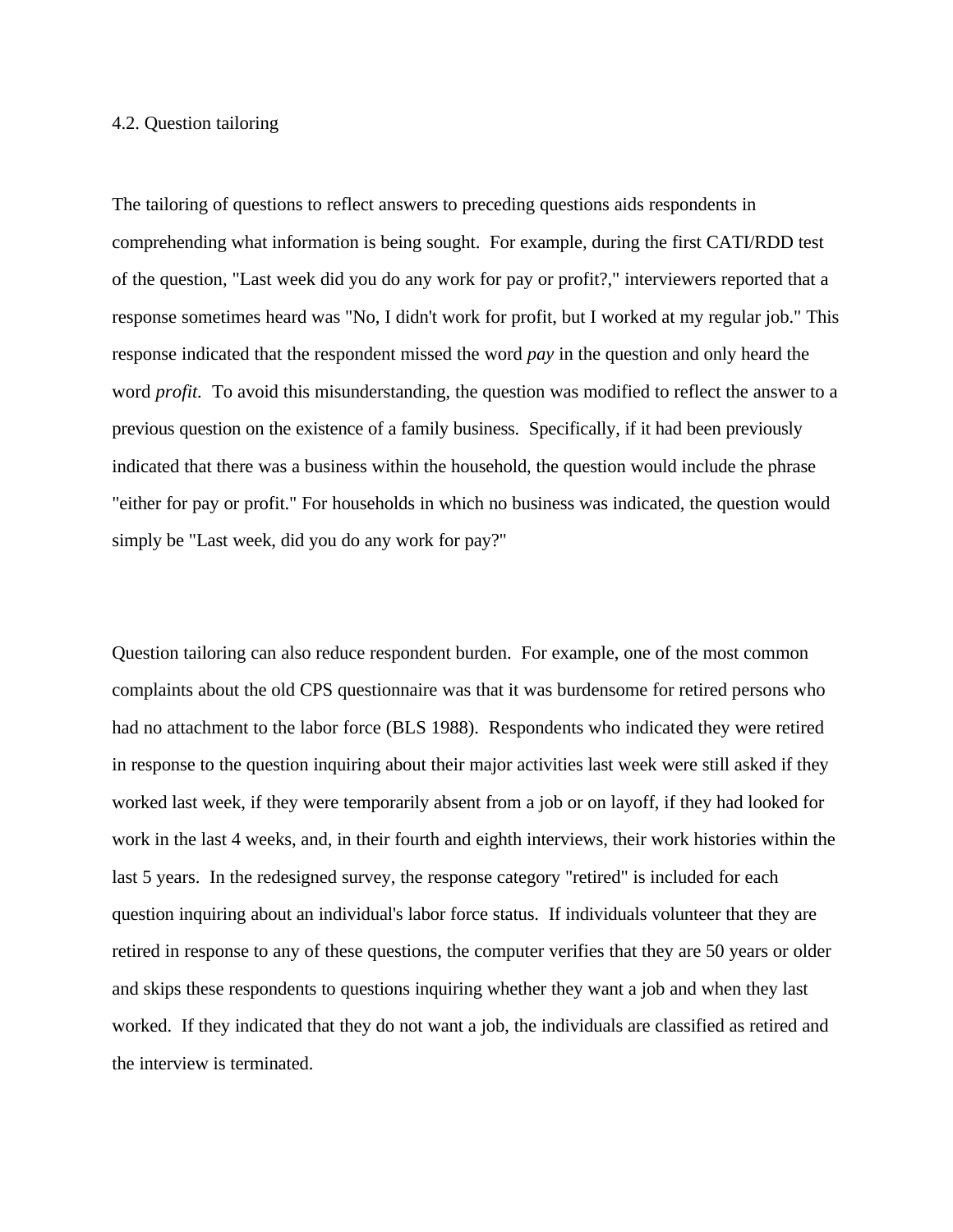### 4.3. Standardized probes

The incorporation of standardized probes into the CPS instrument should reduce errors caused by variation in interviewing procedures. For example, in coding an individual's industry and occupation, it is important to know if the individual's business or industry is mainly manufacturing, retail trade or wholesale trade. In the old questionnaire, respondents were first asked for whom they worked and then "What kind of business or industry is this?" There was no guarantee that the respondent would volunteer the information that the business was manufacturing. retail trade, wholesale trade, or some other industry. Nor was there any guarantee that the interviewer would remember to probe for this information. In the new computerized instrument, the question inquiring about the kind of business or industry in which someone is employed is followed by an interviewer instruction to ask if necessary the question "Is this business or organization mainly manufacturing, retail trade, wholesale trade, or something else?"

In addition to insuring uniformity among interviewers, the incorporation of standardized probes into the survey instrument should also reduce measurement error by providing a method to check respondents' understanding of questions; by addressing the needs of selected subgroups of respondents; and by encouraging more precision in respondents' answers. For example, standardized probes were added to elicit information on job search, clarify the kind of information needed about why an individual worked part time, and determine if an individual whose usual hours vary usually works full time.

An example of the use of probes to permit respondents to answer in a more natural way, while obtaining more precise information, occurs in the questions about how long someone has been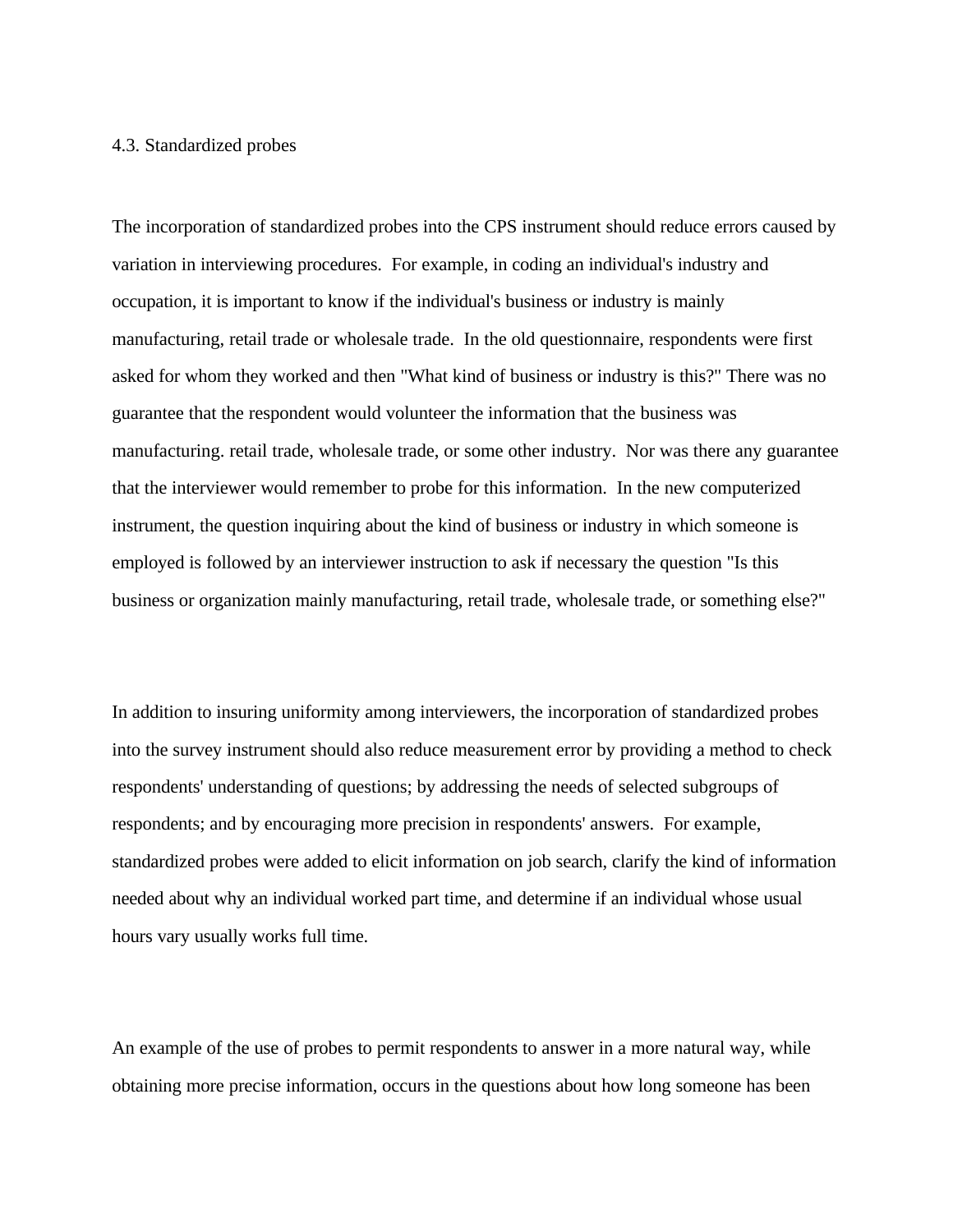looking for work or has been on layoff. Analysis of the first CATI/RDD test data confirmed the findings of Bowers and Horvath (1984) that even when respondents report the length of time they have been unemployed in weeks, they have a tendency to report the time in 4 week or month long intervals. Bowers and Horvath also found that there was a tendency for respondents to overreport the length of unemployment for shorter unemployment spells, but underreport the length of unemployment for longer spells. To encourage more precision in reporting without forcing respondents to report the data in an uncomfortable periodicity, respondents can now report their duration in weeks or months. However, if they report a duration of 4 months or less, a standardized probe is administered to obtain the duration in weeks.

# 4.4. Dependent interviewing

Prior to the redesign, all labor force information was collected independently each month. For information which does not change frequently, the re-collection of this information is inefficient, burdensome and a source of irritation for respondents. For example, in monitoring interviews, when respondents came to the questions inquiring about their places of employment and usual activities or duties, a frequent response was "the same as last month" or "I told you that last month." Furthermore, the 1975 Collins study and the results of the respondent debriefing in the CATI/RDD tests indicated that a substantial proportion of the monthly changes in industry and occupational codes was spurious. Specifically, the CATI/RDD tests indicated 38.8% of those reporting for themselves who indicated that neither their place of employment or theirjobs duties changed, had different occupation codes in consecutive months, while 21.4% of those who said they had not changed employers had different industry codes. On the other hand, because of the tendency for dependent interviewing to result in underestimates of change, it was implemented in the new, computerized questionnaire in only three areas--confirmation of retired status, industry and occupation, and length of time looking for work or on layoff.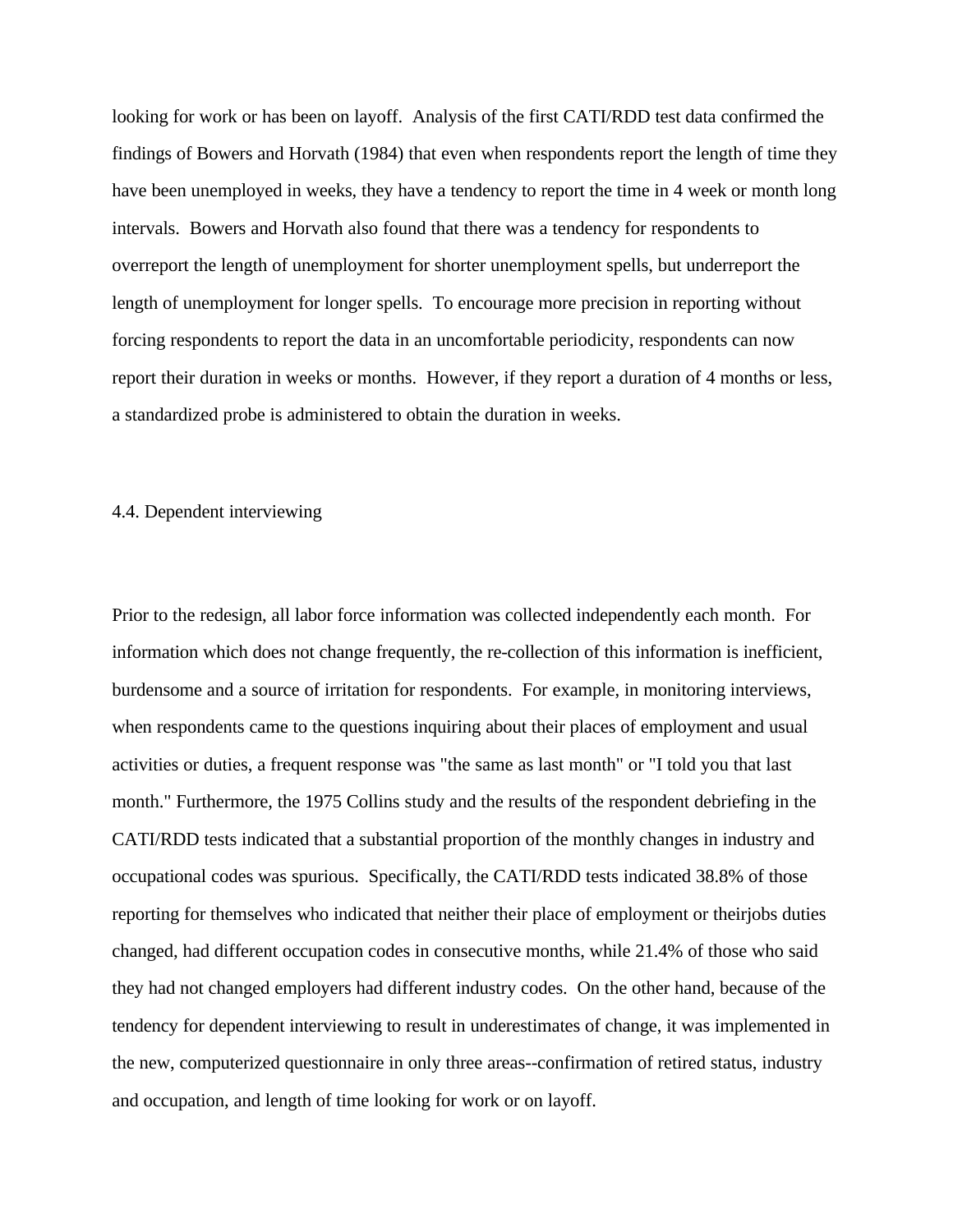Individuals employed in consecutive months are read back the name of the company for whom they were reported working in the previous month and asked if they still work there. If they confirm that where they worked last week is the same as previously recorded, they are asked if their usual duties and activities have changed since last month. If respondents indicate that there have been no changes, they are read back the description of duties and activities recorded in the previous month and asked to verify their accuracy. The results of the second CATI/RDD test indicated that approximately 5 percent of respondents changed 3-digit industry month to month, while 7 percent changed 3-digit occupations<sup>4</sup>. These figures were much closer to estimates of true change obtained by Westat under contract to BLS of 3.8 to 4.2 percent change between 3 digit industry categories and 5.9 to 7.4 percent change between 3-digit occupations.

Consistency in the reporting of unemployment duration was also improved by using dependent interviewing. In the first CATI/RDD test, it was found that only 24.8% of those looking for work in consecutive months increased their reported time of unemployment by 4 weeks plus or minus a week<sup>5</sup>. The revised CPS instrument eliminates this inconsistency by automatically adding the appropriate number of weeks to the initially reported duration for persons who have been unemployed in consecutive months.

-

<sup>4</sup> These estimates of change include month-to-month change for both dependent and independent measures of industry and occupation.

<sup>&</sup>lt;sup>5</sup> Bowers and Horvath (1984) estimated that in 1976 only 24.4% of those unemployed in consecutive months reported durations that were consistent, where consistency was defined as the second reported duration being 4 or 5 weeks more than the first duration.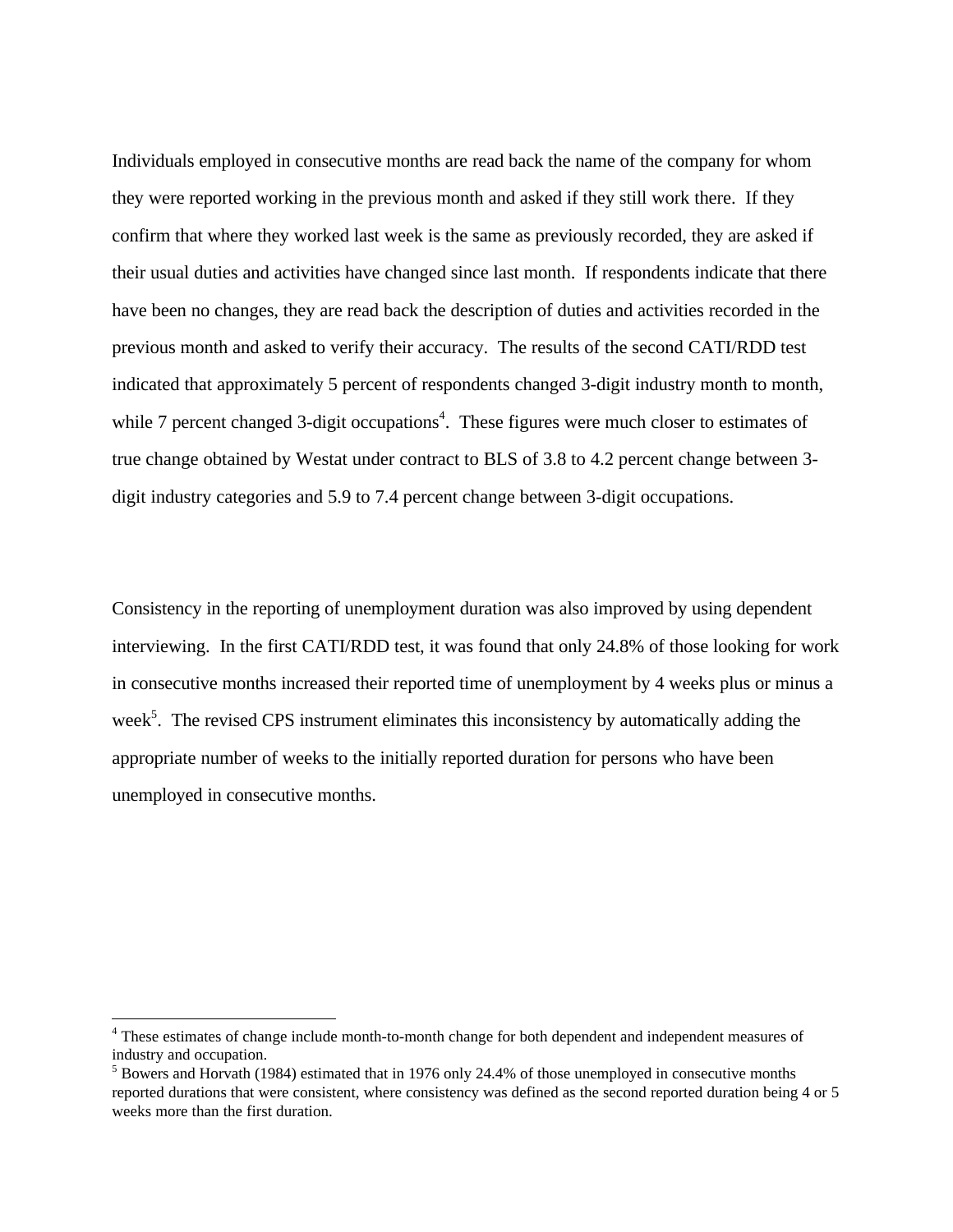### 4.5. Built-in editing procedures

When one views a computer-assisted data collection instrument as an expert system, it seems natural to include as much as possible of what is typically viewed as *post-collection processing* into the instrument. This includes, for example, data verification procedures and range and consistency edits. By detecting possible errors and resolving inconsistencies during the interview when respondents can aid in the correction of the data, the quality of the data should be improved. Without these procedures, inconsistent answers can only be "corrected" through imputation in post-interviewing processing. In the redesigned CPS, three types of verification procedures were used--verification by respondents that their answers were recorded correctly, verification by respondents of calculations done by the computer, and verification by interviewers that they correctly entered respondents answers.

Examples of each of these verification procedures can be found in the redesigned earnings questions. Within the earnings series, respondents are encouraged to report their earnings for the time period with which they are most comfortable, e.g., hourly or annually. Respondents who have chosen to report their earnings for a time period other than hourly are asked the following question for verification purposes. "I have recorded your total earnings as (recorded amount) (WEEKLY, BFWEEKLY, MONTHLY, or ANNUALLY) before taxes or other deductions. Is that correct?" If the respondent indicates that the answer is incorrect, the earnings question is repeated ONCE using the time frame for which the respondent expressed a preference. The respondent is not asked to verify the second answer, since a second verification could be considered badgering by the respondent and place the interviewers in an awkward situation.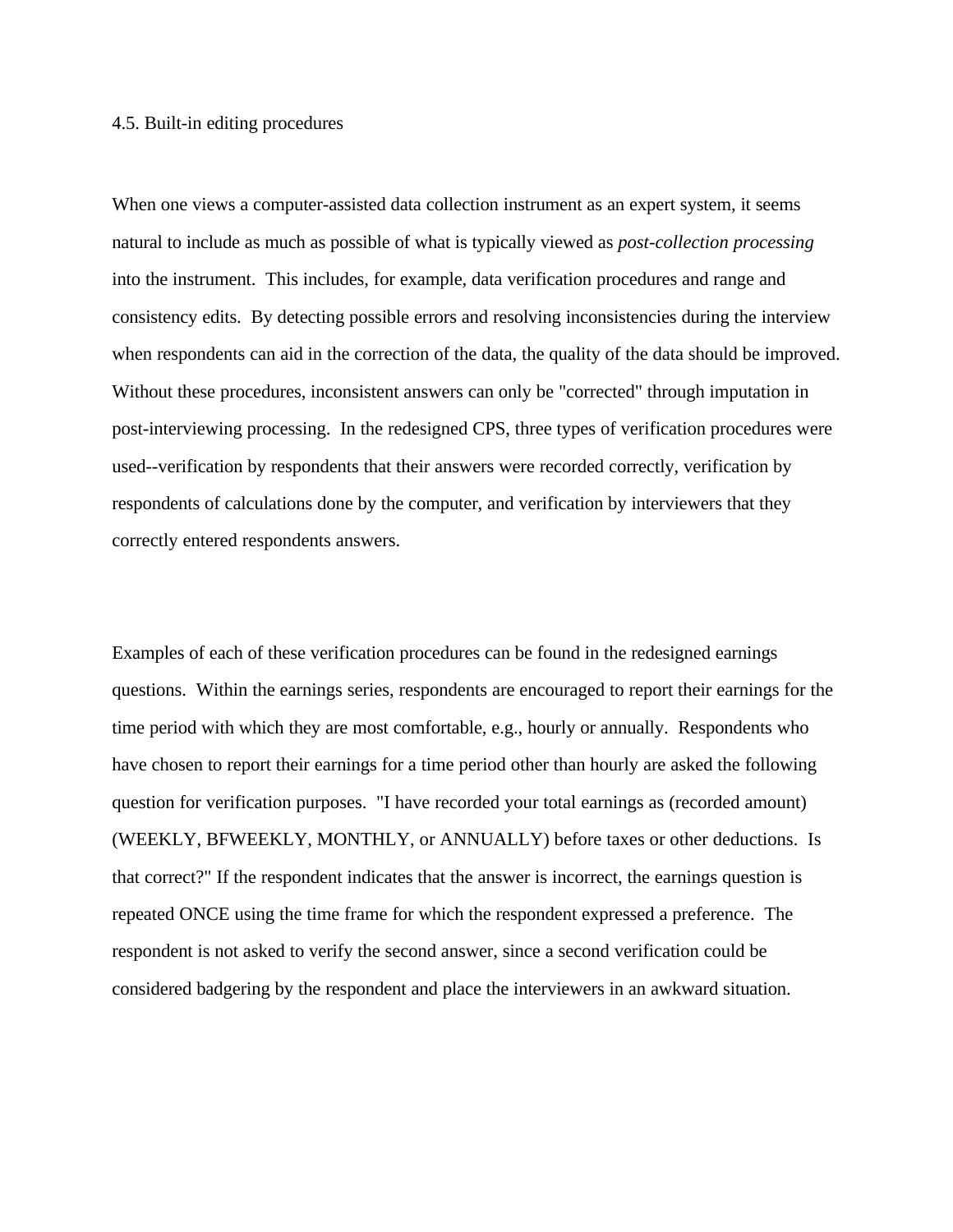Persons who choose to report their earnings hourly are also asked to report how many hours they usually work at that rate of pay. Further, if these individuals indicate that they receive overtime pay, tips, or commissions, they are asked to report these earnings separately. The computer than calculates usual weekly earnings, and respondents are asked to verify the computer's calculations through the question, "I have estimated your usual WEEKLY earnings as (computer calculated amount) before taxes or other deductions. Does that sound correct?" If a respondent indicates that the calculated usual weekly earnings does not sound correct, a question is asked to determine which piece of information is incorrect. When the respondent identifies the incorrect piece or pieces of information, the question or questions used to collect the information are repeated. The computer then recalculates the usual weekly earnings, and the respondent is asked to verify the second calculation. If the respondent says the calculation still does not seem correct, the interviewer indicates that the respondent still thinks the answer is incorrect. The irreconcilable difference is logged within the instrument, and the interview continues with the next series of questions in order to avoid badgering the respondent or placing the interviewer in an awkward position.

The third type of verification in the redesign--interviewer verification of data entry--also occurs in the earnings series. If a recorded answer falls outside of a prespecified range, the following message appears on the screen

#### \*\*\*DO NOT READ\*\*\*

Weekly earnings recorded as (fill) weekly<sup>6</sup> IS THIS ENTRY CORRECT?

 $\overline{a}$ 

<sup>&</sup>lt;sup>6</sup> If the respondent is reporting hourly, biweekly, monthly, or annually, the periodicity which appears on the screen is changed accordingly.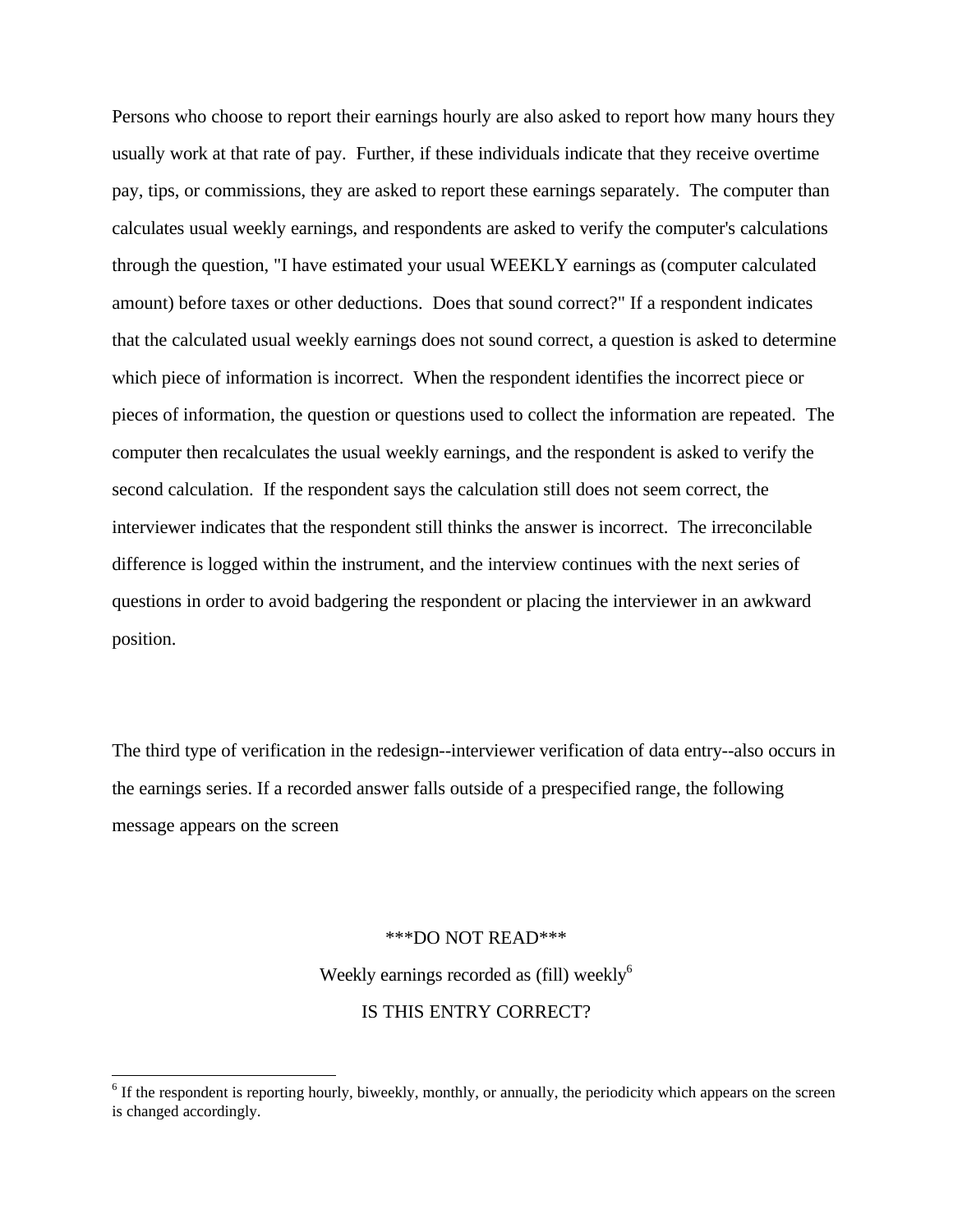Interviewers receiving an indication that an error in recording the answer has been made are asked to reenter the answer. If the computer does not indicate any typing errors, the interview continues to the next series of questions.

5. Effects of redesign on major labor force estimates

For 18 months prior to incorporating the redesigned instrument and collection methods into the CPS in January 1994, they were tested in a parallel survey. While designed to provide annual average labor force estimates for the total United States which could be compared to similar estimates from CPS to assess the overall effect of the redesign, the Parallel Survey contained subpanels which could be used to estimate the effects of specific combinations of centralization<sup>7</sup>, computer-assisted interviewing, and questionnaire changes. Since the total sample for the Parallel Survey (PS) was relatively small (12,000 households per month, as compared to 60,000 in CPS), the size of the subpanels was in many cases as little as 450 households per month. While we recognized from the onset that the possibility was small of finding statistical evidence that some of the redesigned procedures were affecting labor force estimates, we felt it was important to design the Parallel Survey to obtain as much information as possible.

5. 1. Overall effect of changes in the questionnaire and collection methodology

 $\overline{a}$ 

The overall estimated annual unemployment rate as measured in the Parallel Survey for 1993 was 0.5 percentage point higher than the overall estimated annual unemployment rate as measured by CPS. The difference between the estimated unemployment rates for the two surveys was

 $<sup>7</sup>$  Data collection from the two Census centralized CATI facilities in Hagerstown, MD, and Tucson, AZ.</sup>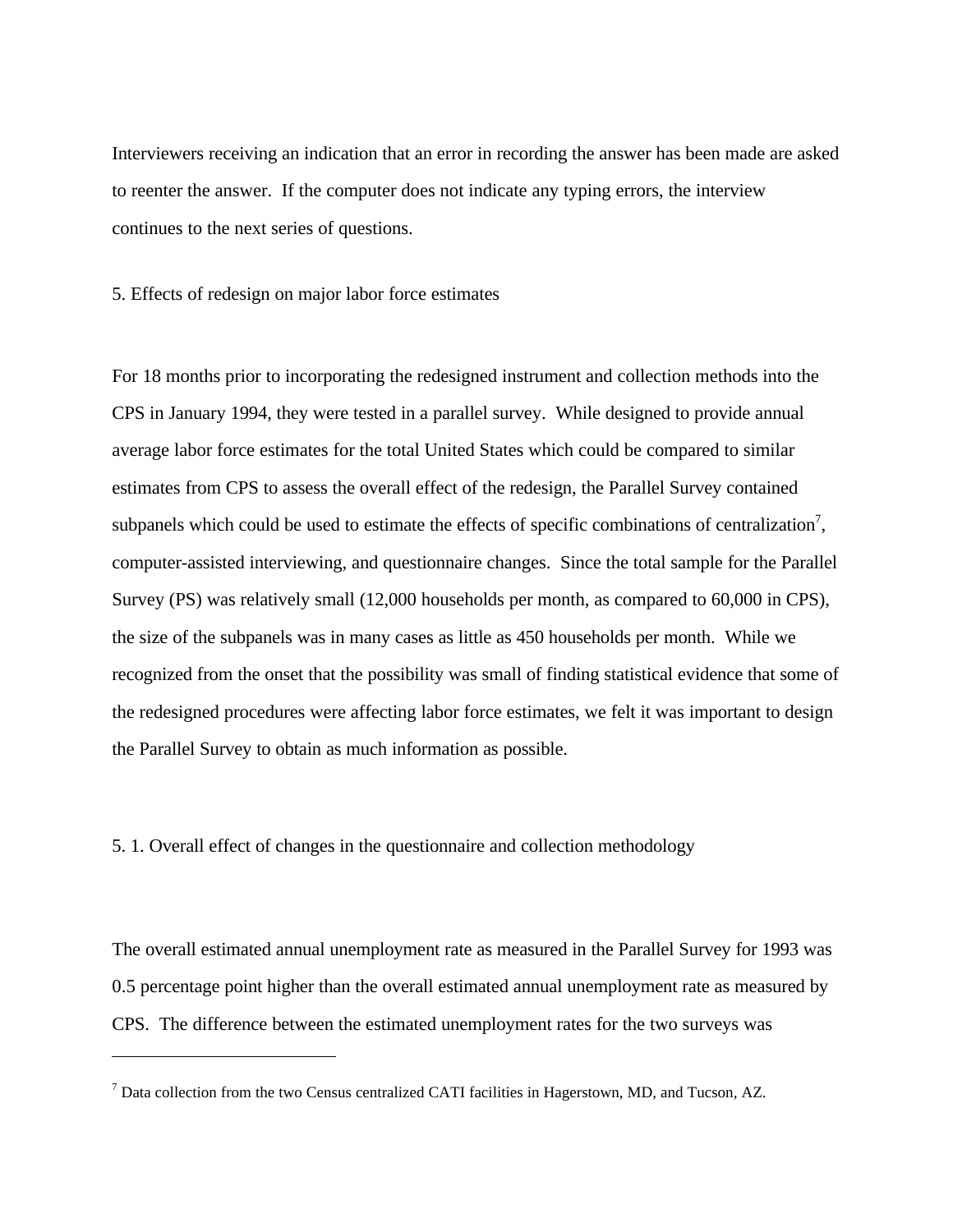significant for women (adult women, white women, black women, other race women and Hispanic women), teenagers, and those 65 years and older. Moreover, the effect of the redesign changes was differential by sex, with the percentage increase in women's unemployment rate (10.2 percent) being significantly higher than the percentage increase in men's unemployment rate (4.0 percent), although there was not sufficient evidence to conclude there was an increase for men.

While the estimate of the overall employment-to-population ratio was not affected by the redesign, the redesign had a differential effect by gender. The estimated ratio for men was significantly lower in the Parallel Survey (69.3 percent) than in CPS (69.9 percent), while the estimated ratio for women was significantly higher (54.9 percent in the Parallel Survey compared to 54.2 percent in CPS).

Given these important differences, detailed analysis were conducted, comparing estimates from the two surveys (Polivka 1994) and assessing the effects of the redesign on data quality (Rothgeb 1994). Moreover, extraordinary efforts were put into developing estimates which would help users bridge the gap between the two surveys. These efforts included providing monthly estimates for 1993 from the Parallel Survey using a measurement error model (Miller 1994), predicting monthly estimates for early 1994 of what the old procedures would have measured (Tiller and Welch 1994), and assessing whether other design differences could be contributing to the estimated 0.5 percentage point difference in the unemployment rate (Kostanich and Cahoon 1994).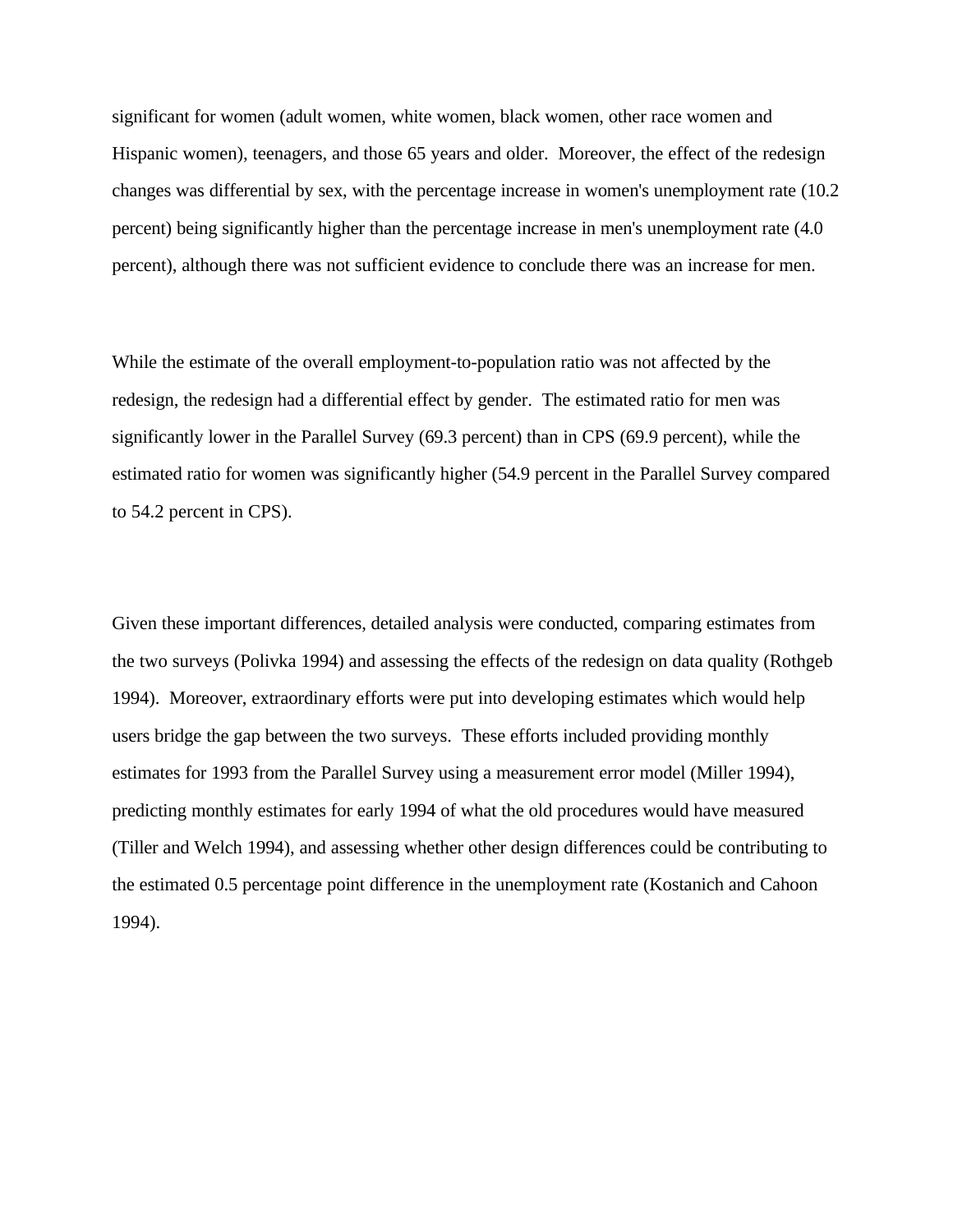# 5.2. Effects by selected methodological change

Using subpanels embedded in the CPS and Parallel Survey, we were able to conduct an analysis of four potential data collection effects--combined questionnaire and computer-assisted interviewing, combined centralization and computer-assisted interviewing, centralization, and questionnaire. Considerably larger sample sizes were available for testing the two combined effects, whereas the sample sizes for the two singular effects were much smaller. Consequently, we would only be able to detect extremely large centralization or questionnaire effects. Thus, in this respect, the results from each of the tested hypothesis are not comparable. Other differences in the design of the subpanels further limits the comparability of the tested effects. See Thompson (1994) for a more extensive discussion of the designs and limitations of this analysis.

We found evidence to reject the hypothesis that the combined effect of changing the questionnaire and using computer-assisted interviewing had no effect on estimates of the unemployment rate (overall and for various demographic subpopulations) and women's (total and white) labor force participation rate. Tests of this hypothesis were based on month-in-sample panels I and 5 from the Parallel Survey and CPS, when almost all interviews are conducted by Census field representatives making personal visits to sample households and there is no telephone interviewing from the centralized CATI facilities.

We also found evidence to reject the hypothesis that the combined effect of computer-assisted interviewing and centralization had no effect on estimates of the unemployment rate (overall and for white men and women and black women). However, we found no evidence of computerassisted interviewing combined with centralization on civilian labor force participation rate. Tests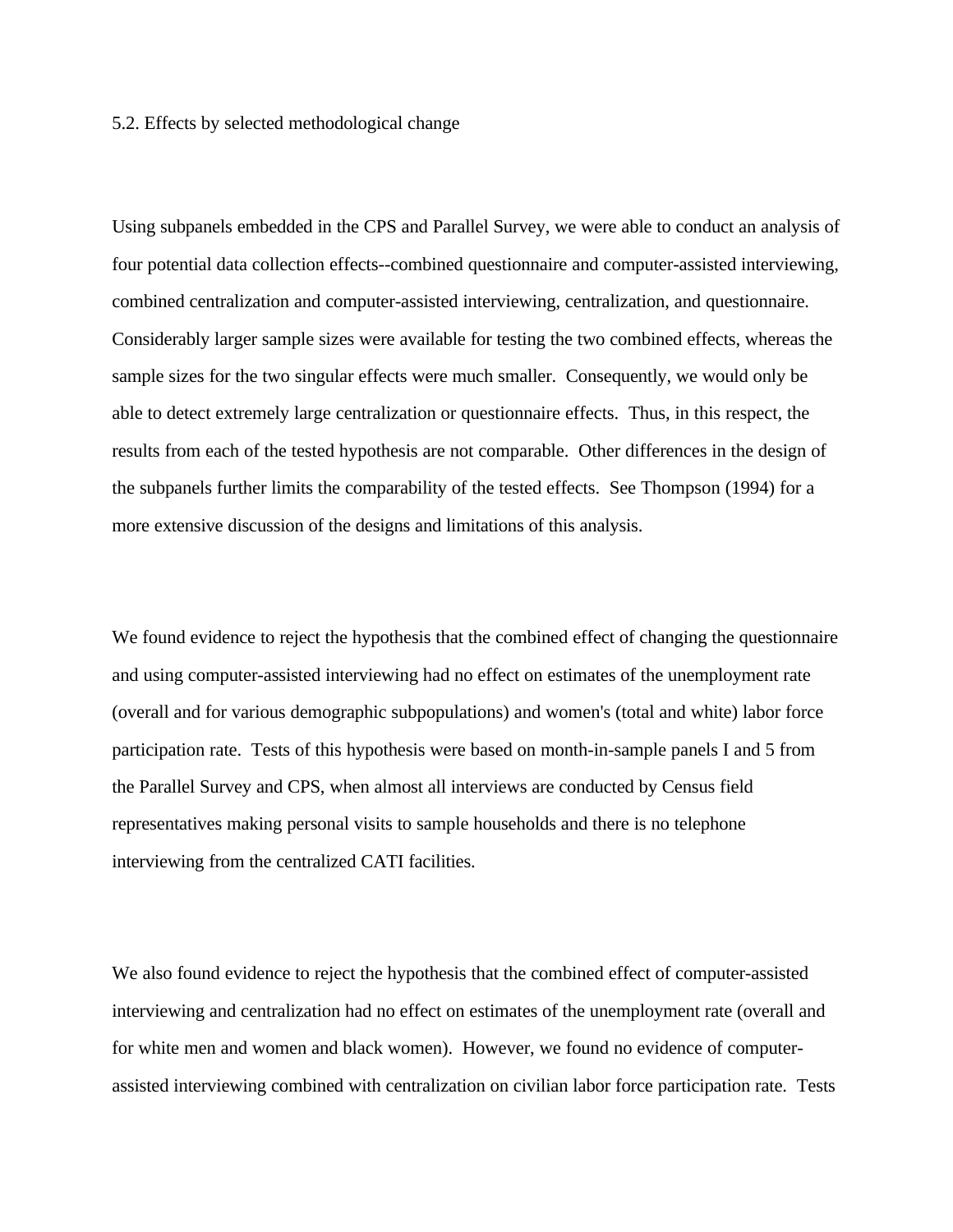of this hypothesis were based on subpanels created from CPS sample in purposely selected large metropolitan areas. Within these areas, statistically representative split panels were formed such that sample in one of the panels was eligible for a computer-assisted interview from a centralized facility and the remaining sample was interviewed by field representatives using the paper-andpencil questionnaire. The old questionnaire was administered to both panels, although the computer version was a slight modification of the paper-and-pencil version. See Shoemaker (1993) and Thompson (1994) for more details.

Tests of the hypotheses related to a centralization effect and a questionnaire effect were less conclusive. In both cases, only the estimates of the unemployment rate for all blacks were found to be significantly different<sup>8</sup> at a lower level of confidence. However, as noted above, these tests were based on extremely small sample sizes and can only detect very large differences. Tests of the centralization hypothesis were based on subpanels created from the Parallel Survey sample in all areas that had a multiple number of interviewers. Split panels were formed in a manner similar to CPS with sample in one panel eligible for centralized interviewing. Only one-tenth of the sample in these areas was not eligible for centralized interviewing. The new questionnaire was administered in both panels. Tests of the questionnaire hypothesis were based on panels in the CPS and Parallel Survey that were eligible for centralized interviewing and were representing the same geographic areas.

This analysis presents convincing evidence that data collection method does effect estimates, particularly the two combined effects of centralization plus computer-assisted interviewing and questionnaire plus computer-assisted interviewing. We cannot, however, determine how each of

 $\overline{a}$ 

<sup>&</sup>lt;sup>8</sup> The black male rate was significant for the centralization effect, while the black female rate was significant for the questionnaire effect.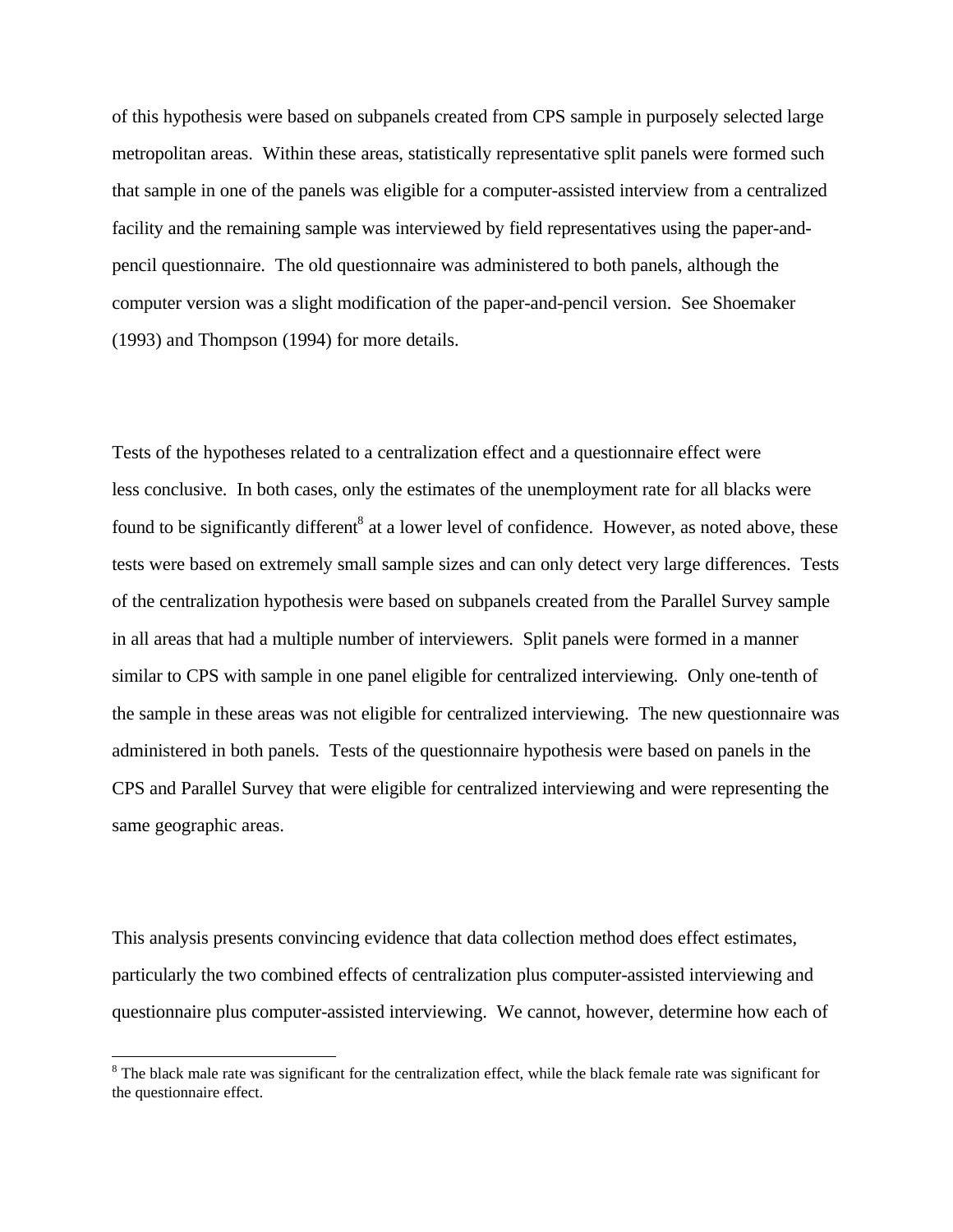these data collection methods is contributing to the overall redesign effect, nor can we determine which method of data collection is having the strongest effect.

6. Issues for the future

As stated in section 2.3, the goals for this redesign of the CPS questionnaire were to improve data quality by facilitating the cognitive processes used by interviewers and respondents. We concentrated on issues of word and concept comprehension. To a lesser extent, we attempted to reduce errors in recall by building specific recall strategies into the questioning process and to reduce errors in judgment by reducing the reliance on respondent's volunteering of information.

We in no way attempted to tackle all the factors which may affect the cognitive processes of respondents and interviewers. Even if we ignore behavioral, personality, and learning issues related to interviewer selection, interviewer training, respondents' decision to participate or not in the survey, etc., and limit the discussion of issues for the future to the cognitive issues and the questionnaire, the list is long. Therefore, we present just a few to aid the reader's understanding of the breadth of issues needed to be considered when designing a questionnaire for computerassisted interviewing.

The use of a computer for displaying questions and entering responses instead of paper and pencil brings about a different set of "form design" concerns. Video intensity, character size, video display type and angle, keyboard layout, and weight (for CAPI) are factors which may affect interviewer behavior (Couper, Groves, and Jacobs 1990). Compared to what is known about the effects of form design parameters, such as white space, font type, and paper or print color, on the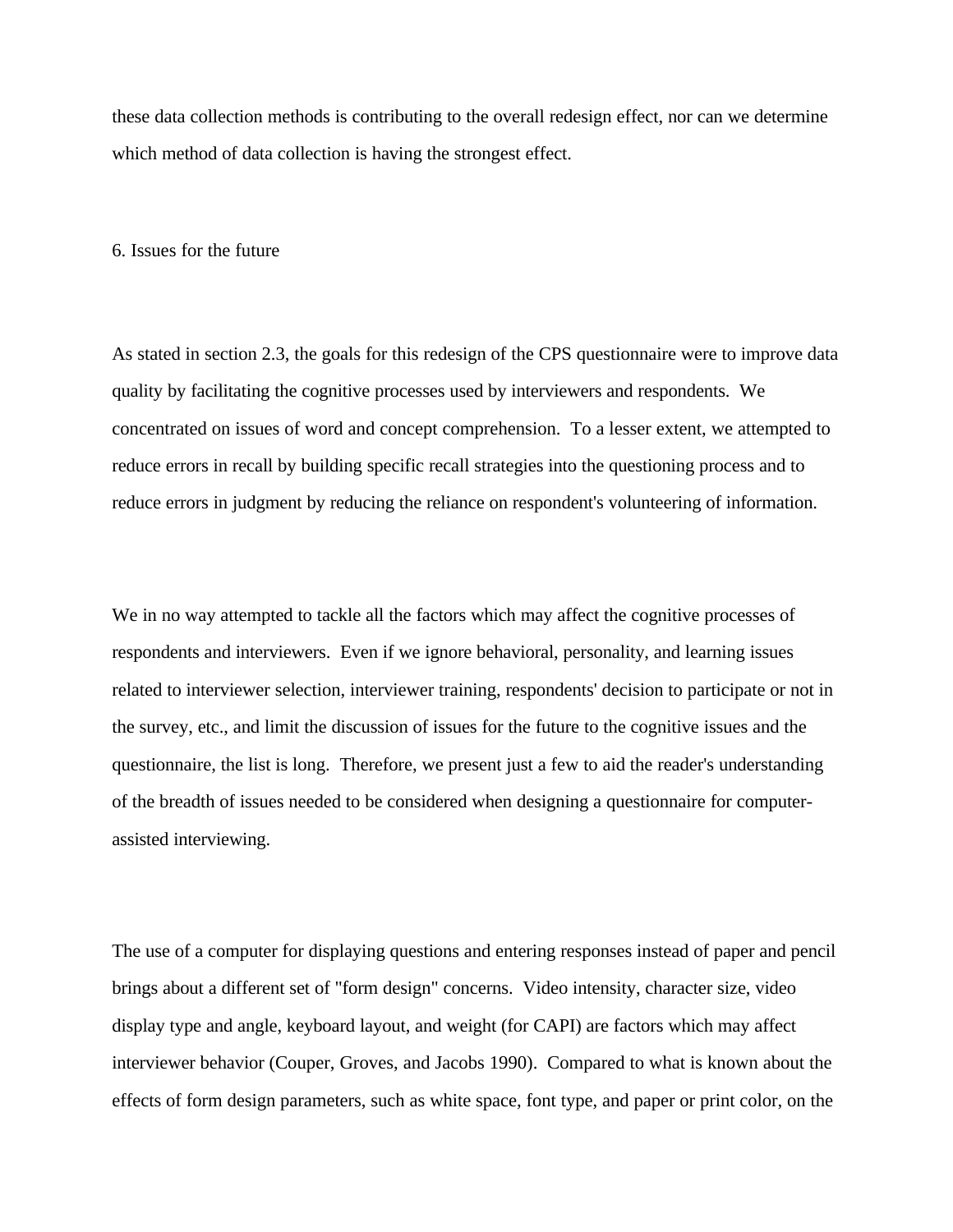mental processing of respondents using self-administered questionnaires, little is know about the effects of screen layout on interviewer's mental processing.

Some of the hardware and software issues often cited with respect to objective 4 (see section 2.2) are also relevant when considering the questionnaire as an aid to the mental processing of respondents and interviewers. For example, screen delay and slow computer response times may promote discomfort or anxiety in interviewers and thus affect their behavior. They might, for example, resort to question paraphrasing or recall. (Nervousness and anxiety have been shown to affect memory processing (Eysenck 1982, Reason 1988).) Evidence of the possible effects were found in CATI and CAPI tests for the National Health Interview Survey. More than half of the interviewers involved in a CATI test cited response time as a problem (Groves and Mathiowetz 1984), and interviewers involved in a CAPI test tended to enter briefer comments than when using paper and pencil because of a perceived need to reduce the "dead" time between questions (Rice, Wright and Rowe 1988).

Groves, Berry, and Mathiowetz (1980) discussed the need for research on segmentation or the inability of interviewers to examine or access the questionnaire as a whole. Despite their call for research over 10 years ago, there are no known studies to determine if contextual ignorance exists when a physical questionnaire does not exist, much less what the effects are.

Nor are all the issues for the future related to the interface of humans with computers. There is much to be done to convert the CPS into an expert system containing all of the knowledge currently contained in the interviewer's manual and training guide, coding manuals, and other paper documents. Moreover, even in the area of question wording where we concentrated our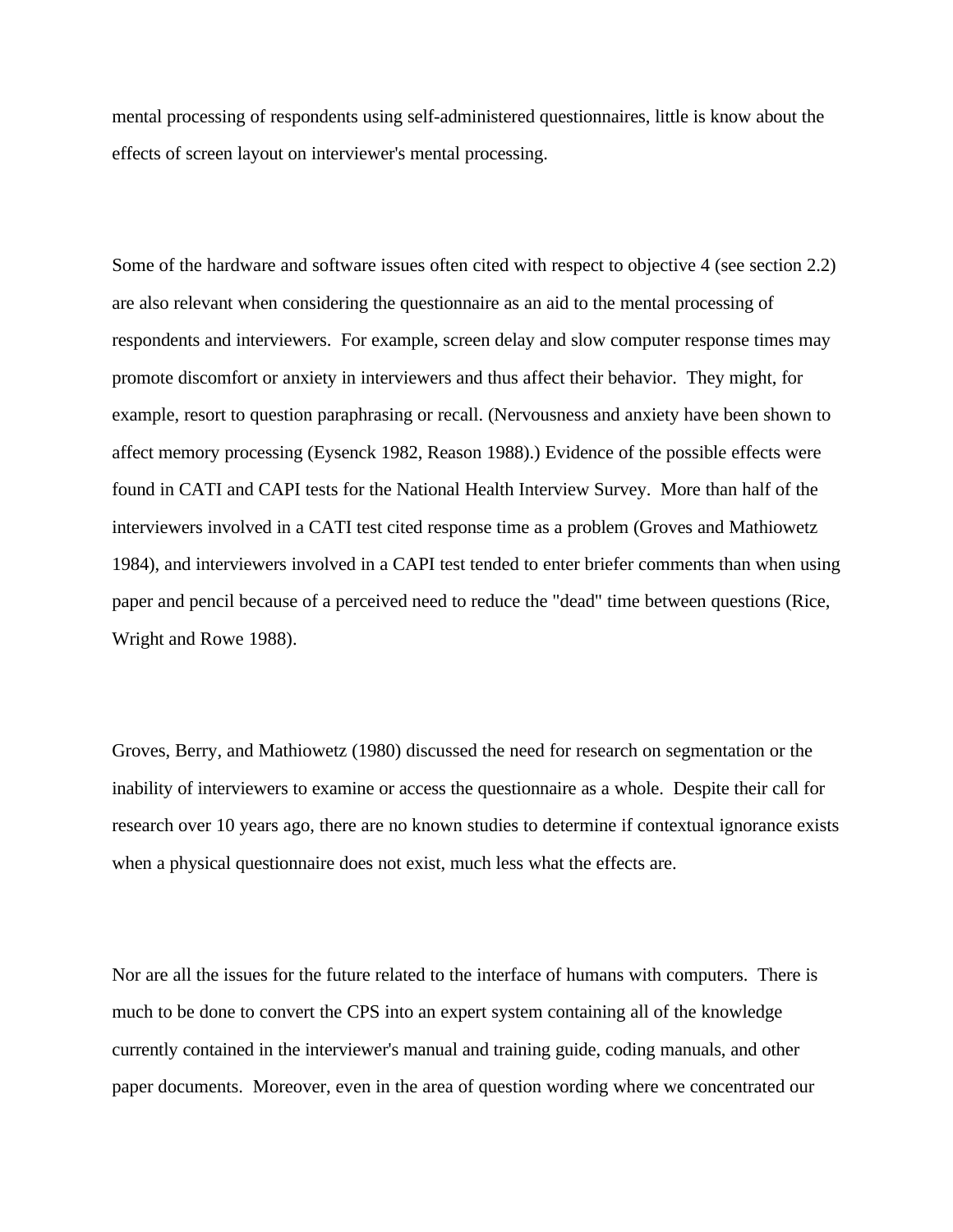efforts, we feel that we were particularly unsuccessful with one set of questions--the identification of industry and occupation. The problem of accurate classification is not simply a coding problem, nor is it a simple question design problem. The complexities of the current Standard Industrial Classification and Standard Occupational Classification systems are such that the information needed for accurate coding varies, making it impossible to devise 4 or 5 standard questions to collect the data necessary to categorize everyone accurately. In addition, an investigation of the translation of the verbal responses by respondents into industry and occupational codes indicated inconsistencies in the conversion of the verbal responses into written descriptions by the interviewers sometimes resulted in different codes. Thus, one issue for the future is the development of a true expert system within the CPS instrument for associating an accurate, detailed industry and occupation code to each employed person.

#### 7. Summary

The data produced from the CPS are closely-watched by economic forecasters and policy analysts. Therefore, all changes need to be carefully researched prior to implementation. By concentrating on facilitating the cognitive processes used by respondents and interviewers, research on alternative measurement processes can result in reduced nonsampling errors. By capitalizing on the power and versatility of the computer, new research tools can be developed to provide the evidence needed to understand the effects of changes in data collection procedures. We hope that the approach we have used for developing the new measurement process for CPS will serve as a model for future survey redesign projects.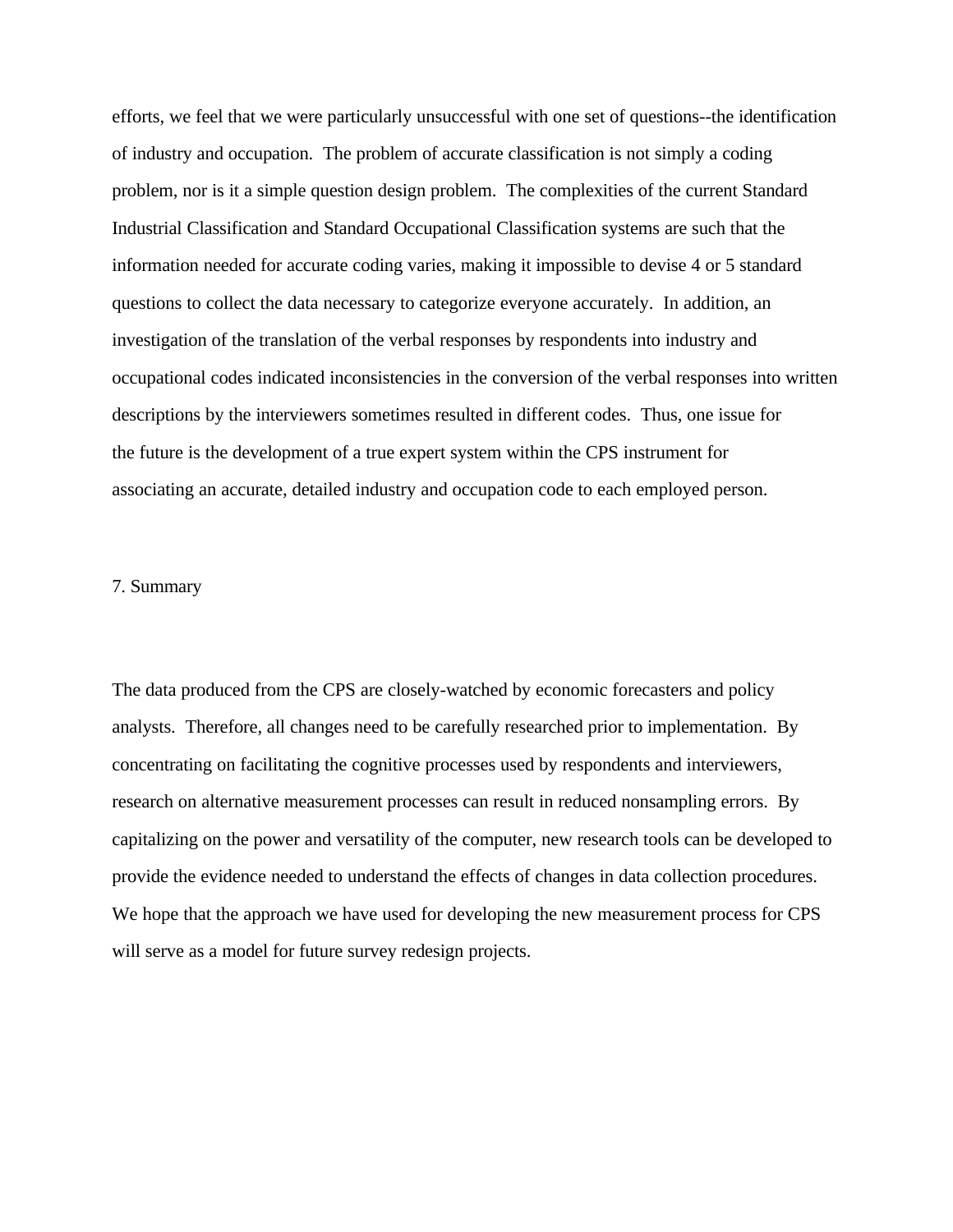# References

Alexander, C.S. and Becker, H.J. (1978). The Use of Vignettes in Survey Research. Public Opinion Quarterly, 42, 93-104.

Belson, W. A. (I 981). The Design and Understanding of Survey Questions. London: Gower.

Bienias, J. (1988). Preliminary Laboratory Research on Current Population Survey Questionnaires with Employed Persons. Proceedings of the Section on Survey Research Methods, American Statistical Association, 185-190.

Boehm L.E. (1989). Reliability of Proxy Response in the Current Population Survey. Proceedings of the Section on Survey Research Methods, American Statistical Association, 486-489.

Bowers, N. and Horvath, F. (1984). Keeping Time: An Analysis of Errors in Measurement of Unemployment Duration. Joumal of Business and Economic Statistics, 2, 140- 49.

Bradbum, M. and Sudman, S. (1991). The Current Status of Questionnaire Research. In P. Biemer, et al. (eds.), Measurement Effors in Surveys, New York: Wiley.

Bregger, J., et al. (1986). Report of the BLS-Census Bureau Questionnaire Design Task Force. Staff report dated November, Washington, DC: U.S. Department of Labor, Bureau of Labor Statistics.

Butz, W.P. and Plewes, T.J. (1989). A Current Population Survey for the 21st Century. Proceedings of the Fifth Annual Research Conference, Bureau of the Census, 3-13.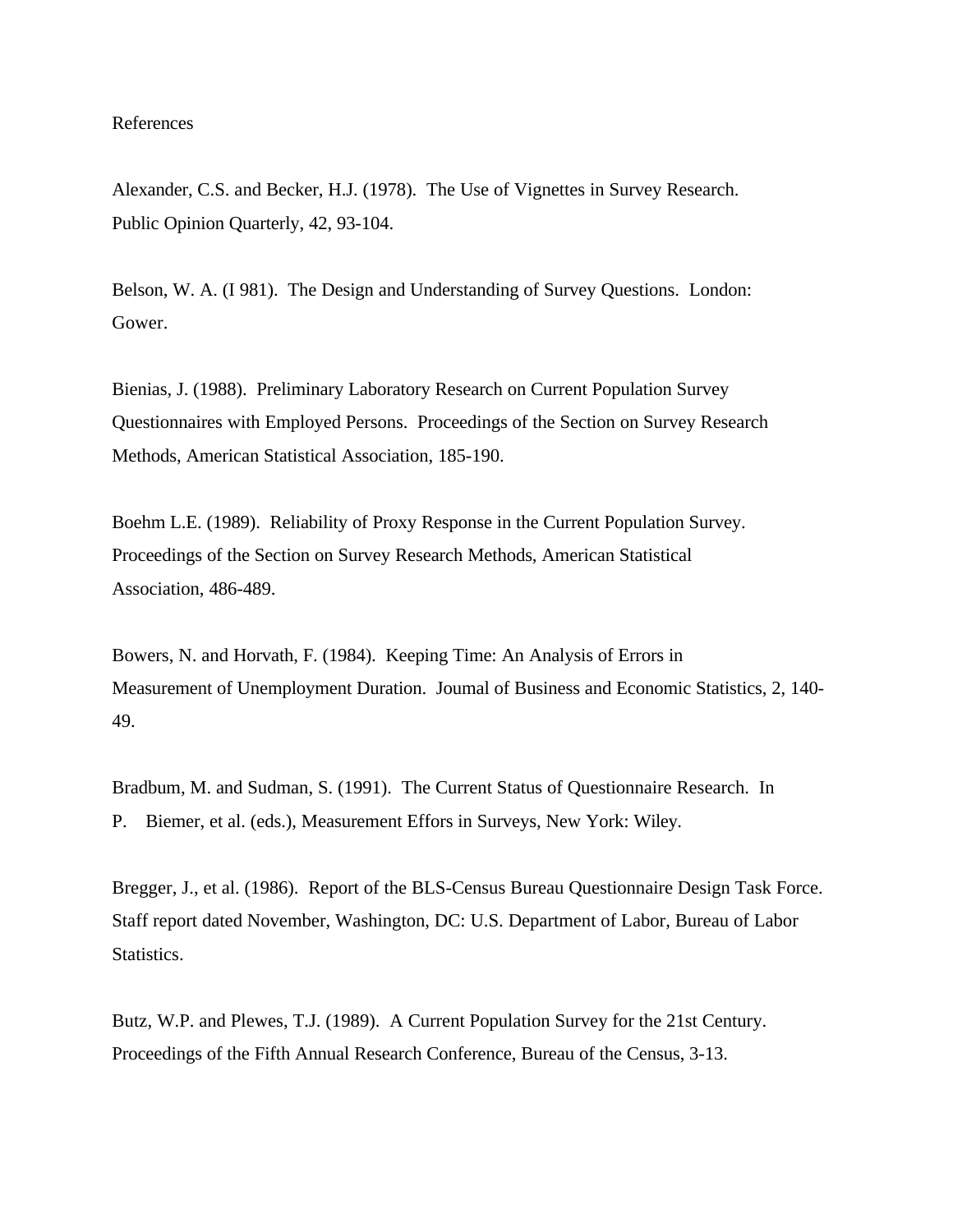Campanelli. P.C., Martin, E.A., and Creighton, K. P. (1989). Respondents' Understanding of Labor Force Concepts: Insights from Debriefing Studies. Proceedings of the Fifth Annual Research Conference, Bureau of the Census, 361-374.

Campanelli, P.C., Martin, E.A., and Rothgeb, J.M. (1991). The Use of Respondent and Interviewer Debriefing Studies as a Way to Study Response Error in Survey Data. The Statistician, 40, 253-264.

Canamucio, A. and Bushery, J.M. (1986). The Rewording of Item 22E and Its Effects on CPS Data. Internal Memorandum Dated June 12, Washington, DC: U.S. Department of Commerce, Bureau of the Census.

Cannell, C.F., Lawson, S.A., and Hausser, D.L. (1975). A Technique for Evaluating Interviewer Performance. Ann Arbor, MI: The University of Michigan.

Cannell, C.F., and Oksenberg, L. (I 988). Observation of Behavior in Telephone Interviews. In R.M. Groves, et al. (eds.), Telephone Survey Methodology, New York: Wiley.

Cannell, C., Kalton, G., Oksenberg, L. and Bischoping, K. (1989). New Techniques for Pretesting Survey Questions. Final Report for Grant No. HS 05616 from the National Center for Health Services Research and Health Care Technology Assessment, Ann Arbor, MI: Survey Research Center, University of Michigan.

Collins, C. (1975). Comparison of Month-to-Month Changes in Industry and Occupation Codes with Respondent's Report of Change: CPS Job Mobility Study. Unpublished Bureau of the Census Response Research Staff Report No. 75-5 dated May 15.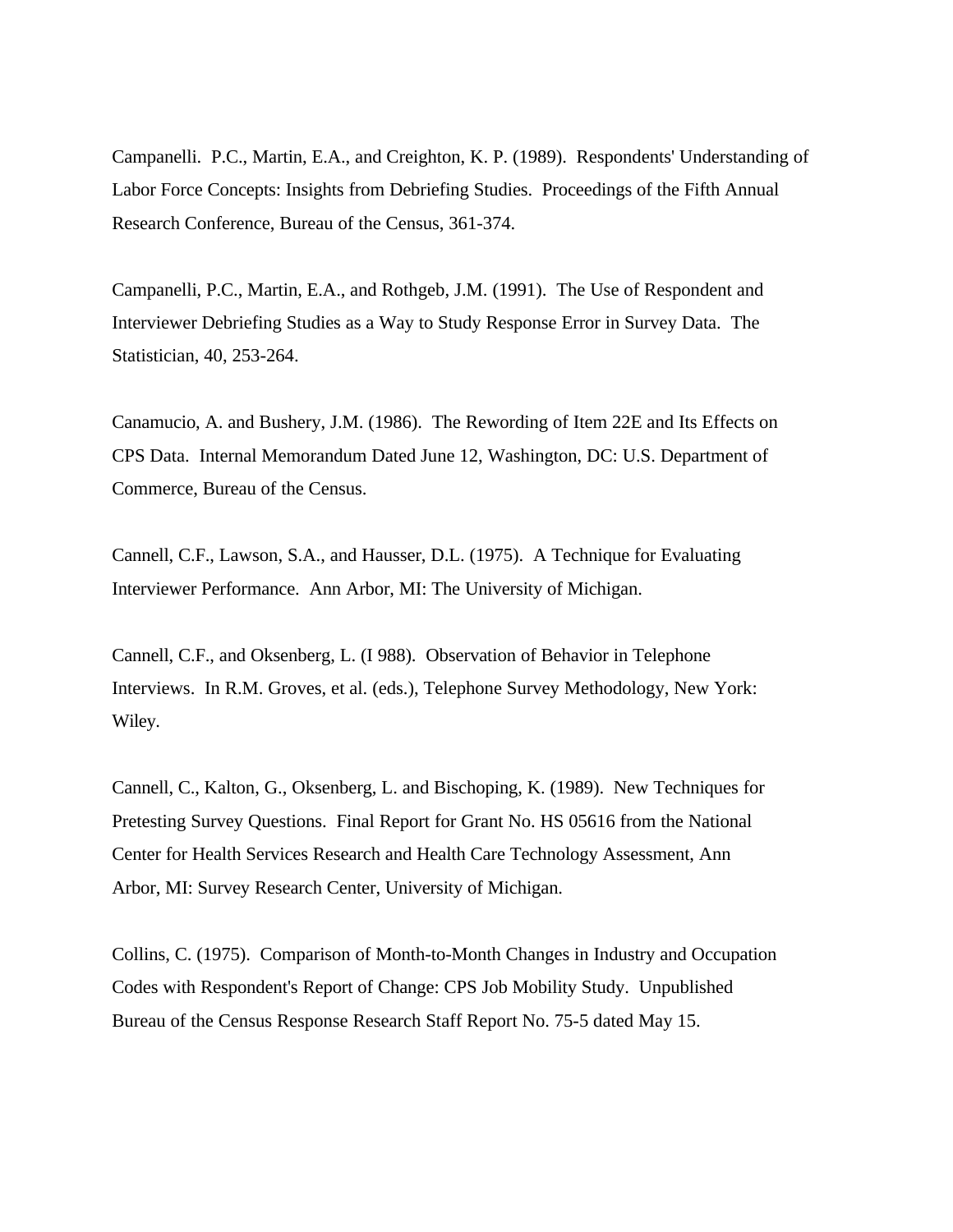Converse, J. M. and Presser, S. (1986). Survey Questions: Handcrafting the Standardized Questionnaire. Beverly Hills, CA: Sage Publications.

Couper, M., Groves, R.M., and Jacobs, C.A. (1990). Building Predictive Models of CAPI Acceptance in a Field Interviewing Staff. Proceedings of the 1990 Annual Research Conference, Bureau of the Census, 685-702.

DeMaio, T. J., ed. (1983). Approaches to Developing Questionnaires. Statistical Policy Working Paper 10, U.S. Office of Management and Budget, Office of Information and Regulatory Affairs, Washington, DC: Government Printing Office.

Edwards, W.S., Levine, R., and Cohany, S. (1989). Procedures for Validating Reports of Hours Worked and for Classifying Discrepancies Between Questionnaire Reports and Validation Totals. Proceedings of the Section on Survey Research Methods, American Statistical Association, 496-501.

Ericsson, K.A. and Simon, H.A. (1980). Verbal Reports as Data. Psychological Review, 87, 215-251.

Esposito, J.L. and Jobe, J.B. (1991). A General Model of the Survey Interaction Process. Proceedings of the 1991 Annual Research Conference, Bureau of the Census, 537-560.

Eysenck, M.W. (1982). Attention and Arousal: Cognition and Performance. Heidelberg: Springer-Verlag.

Fink, J.C. (I 983). CATI's First Decade: The Chilton Experience. Sociological Methods & Research, 12, 153-168.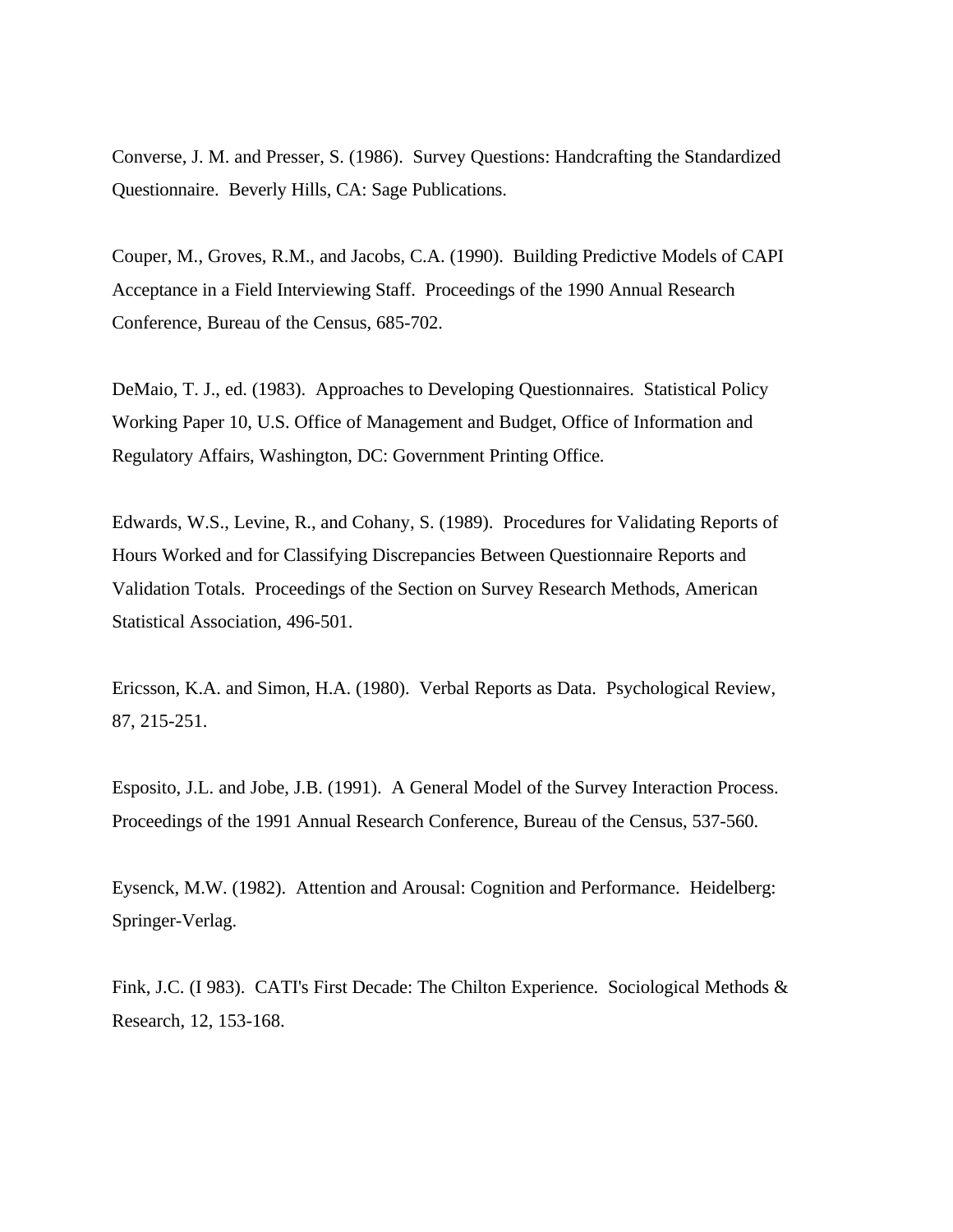Forsyth. B. and Lessler, J. (1991). Cognitive Laboratory Methods: A Taxonomy. In P. Biemer, et al. (eds.), Measurement Errors in Surveys, New York: Wiley.

Fowler, F.J. (1991). Reducing Interviewer-Related Error Through Interviewer Training, Supervision, and Other Means. In P. Biemer, et al. (eds.), Measurement Errors in Surveys, New York: Wiley.

Fowler, F.J., and Mangione, T.W. (1990). Standardized Survey Interviewing: Minimizing Interviewer-Related Error. Newbury Park, CA: Sage Publications.

Fracasso, M.P. (1989). Categorization of Responses to the Open-ended Labor Force Questions in the Current Population Survey (CPS). Proceedings of the Section on Survey Research Methods, American Statistical Association, 481-485.

Futterman, M. (1988). CATI Instrument Logical Structures: An Analysis With Applications. Journal of Official Statistics, 4, 333-348.

Gaertner, G.H., Cantor, D., Gay, N.L., and Shank, S.E. (1989). Tests of Alternative Questions for Measuring Industry and Occupation in the CPS. Proceedings of the Section on Survey Research Methods, American Statistical Association, 490-495.

Groves, R.M. (1989). Survey Errors and Survey Costs. New York: Wiley.

Groves, R.M., Berry, M., and Mathiowetz, N. (1980). Some Impacts of Computer Assisted Telephone Interviewing on Survey Methods. Proceedings of the Section on Survey Research Methods, American Statistical Association, 519-524.

Groves, R.M. and Mathiowetz, N.A. (1984) Computer Assisted Telephone Interviewing: Effects on Interviewers and Respondents. Public Opinion Quarterly, 48, 356-369.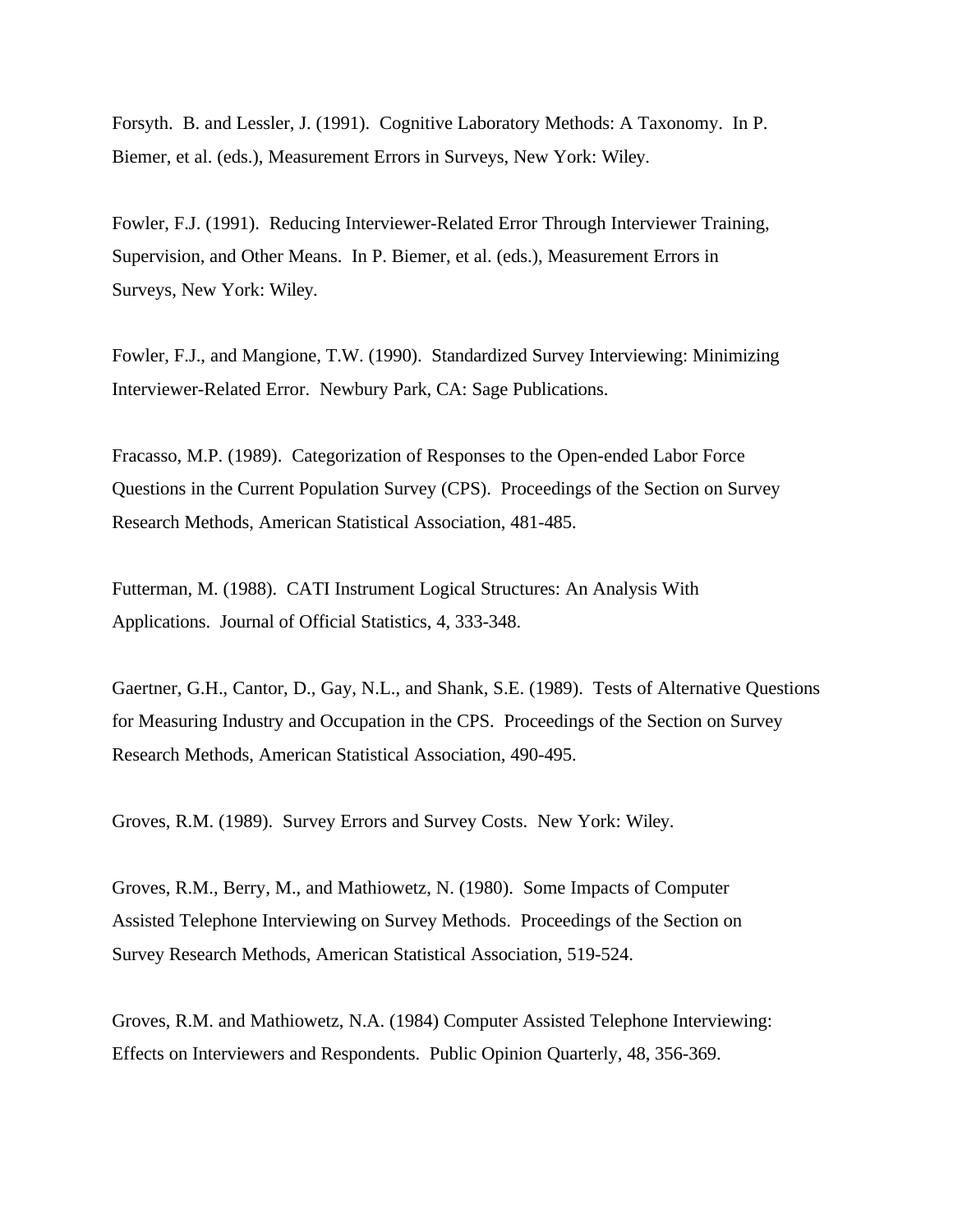Groves, R.M. and Nicholls, W.L. (1986). The Status of Computer-Assisted Telephone Interviewing Part H: Data Quality Issues. Journal of Official Statistics, 2, 117-134.

Hansen, M., Hurwitz, E., and Bershad, M. (I 96 1). Measurement Errors in Censuses and Surveys. Bulletin of the International Statistical Institute, 38, 359-374.

House, C.C. and Nicholls, W.L. (1988). Questionnaire Design for CATI: Design Objectives and Methods. In R.M. Groves, et al. (eds.), Telephone Survey Methodology, New York: Wiley.

Jabine, T., Straf, M., Tanur, J., and Tourangeau, R. (1984). Cognitive Aspects of Survey Methodology: Building a Bridge Between Disciplines. Washington, DC: National Academy Press.

Kostanich, D.L. and Cahoon, L.S. (1994). Effect of Design Differences Between the Parallel Survey and the New CPS. CPS Bridge Team Technical Report 3, Washington, DC: Bureau of Labor Statistics.

Martin, E. (1986). Report on the Development of Alternative Screening Procedures for the National Crime Survey. Unpublished Report Dated January 15.

Martin, E. (1987). Some Conceptual Problems in the Current Population Survey. Proceedings of the Section on Survey Research Methods, American Statistical Association, 420-424.

Martin, E., Campanelli, P., and Fay, R. (I 99 1). An Application of Rasch Analysis to Questionnaire Design: Using Vignettes to Study the Meaning of 'Work' in the Current Population Survey. The Statistician, 40, 265-276.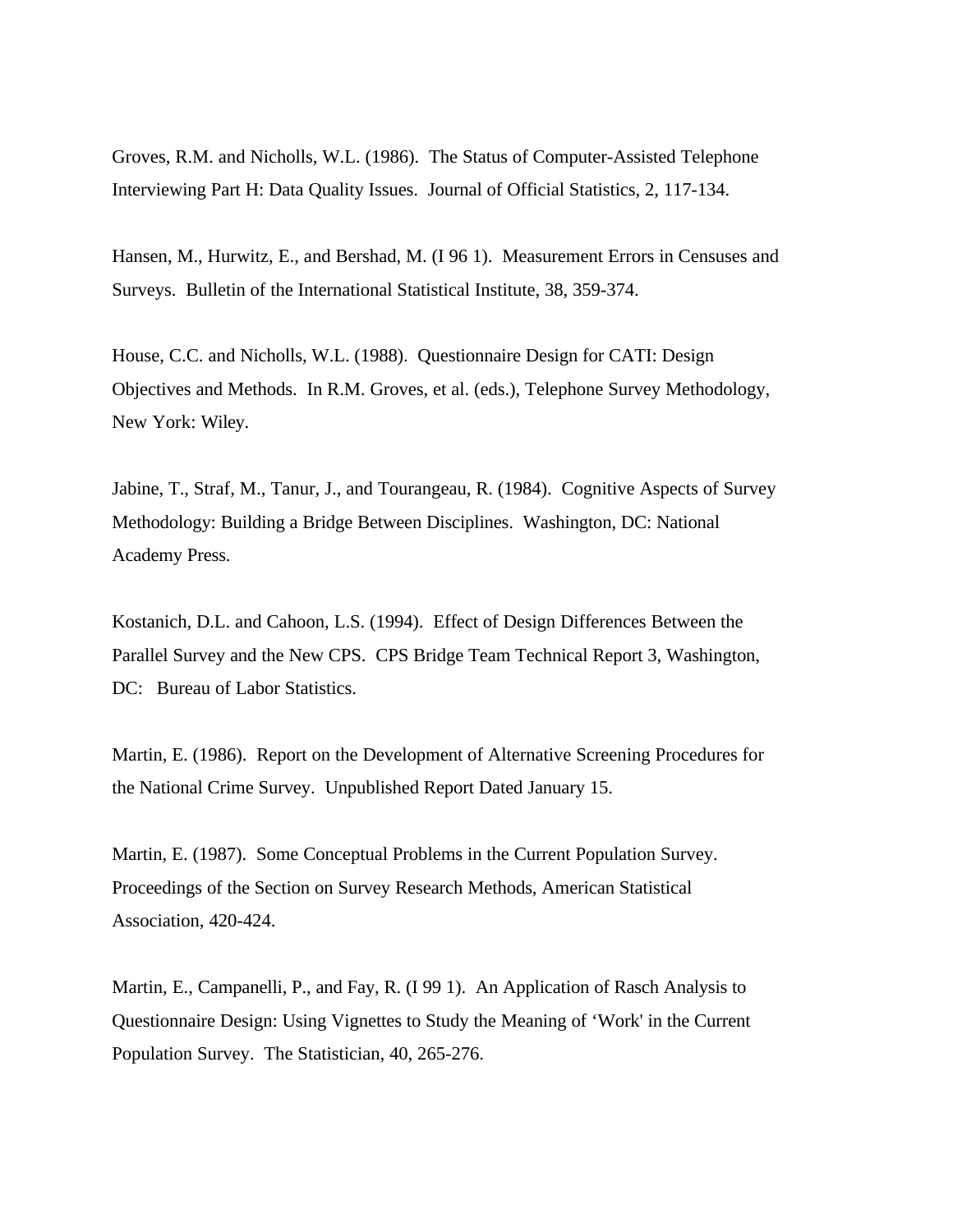Miller, S. (I 994). What Would the Unemployment Rate Have Been Had the Redesigned Current Population Survey Been in Place From September 1992 to December 1993?: A Measurement Error Analysis. CPS Bridge Team Technical Report 1, Washington, DC: Bureau of Labor Statistics.

Mullin, P., Conrad, F., Sander, J., and Herrmann, D. (I 993). Cognitive Process Models of the Survey Interview. Unpublished Manuscript.

Nicholls, W.L. and House, C.C. (1987). Designing Questionnaires for Computer-Assisted Interviewing: A Focus on Program Correctness. Proceedings of the Third Annual Research Conference, Bureau of the Census, 95-101.

Palit, C. (I 987). Discussion of 'Questionnaire Design for Automated Interviewing'. Proceedings of the Third Annual Research Conference, Bureau of the Census, 128-129.

Palmisano, M. (1989). Respondent Understanding of Key Labor Force Concepts Used in the CPS. Paper presented at the Annual Meetings of the American Statistical Association, Washington, DC.

Payne, S. (1951). The Art of Asking Questions. Princeton, NJ: Princeton University Press.

Perreault, W.D. (1975). Controlling Order-Effect Bias. Public Opinion Quarterly, 39, 544-551.

Platek, R. (1985). Some Important Issues in Questionnaire Development. Journal of Official Statistics, 1, 119-136.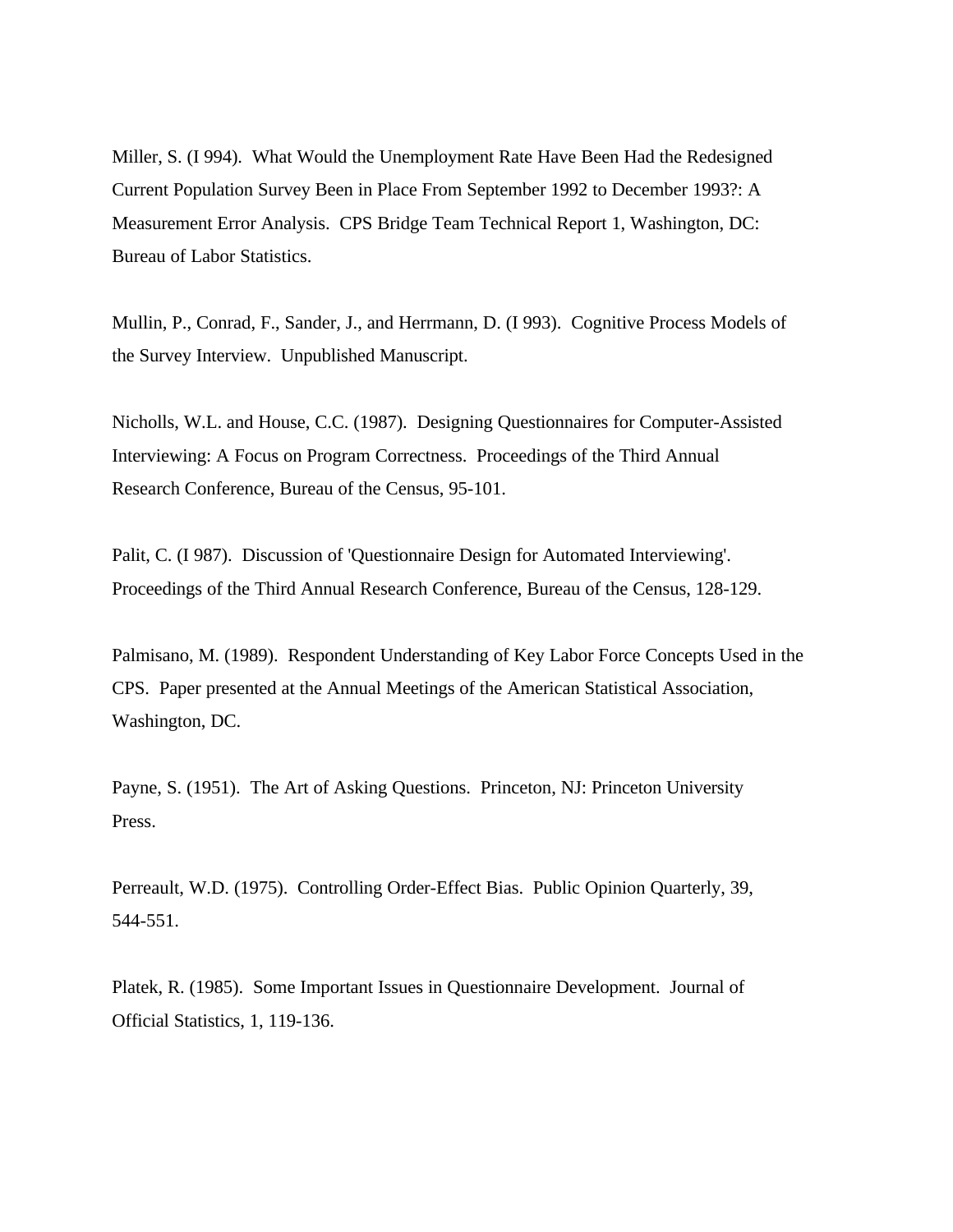Polivka, A.E. (1994). Comparisons of Labor Force Estimates for the Parallel Survey and the Current CPS. CPS Overlap Analysis Team Technical Report 1. Washington, DC: Bureau of Labor Statistics.

Reason, J.T. (1988). Human Error. Cambridge, England: Cambridge University Press.

Rice, S.C., Wright, R.A., and Rowe, B. (1988). Development of Computer Assisted Personal Interview for the National Health Interview Survey. Proceedings of the Section on Survey Research Methods, American Statistical Association, 397-400.

Rothgeb, J.M. (1994). Revisions to the CPS Questionnaire: Effects on Data Quality. CPS Overlap Analysis Team Technical Report 2, Washington, DC: Bureau of Labor Statistics. Shoemaker, H. H. (1993). Results from the Current Population Survey CATI Phase-In Project. Proceedings of the Section on Survey Research Methods, American Statistical Association.

ScfLwartz, N. (1987). Cognitive Aspects of Labor Surveys in a Multi-National Context. Paper Prepared for the OECD Working Party on Employment and Unemployment Statistics, June.

Sudman, S. and Bradburn, N. (1974). Asking Questions: A Practical Guide to Questionnaire Design. San Francisco, CA: Jossey-Bass.

Tanur, J. M. ed. (1991). Questions About Questions: Inquiries into the Cognitive Bases of Surveys. New York: Russell Sage Foundation.

T'homas, R. (1979). Discussion of 'The Limitations of Human Memory'. In L. Moss and H. Goldenstein, (eds.), The Recall Method in Social Surveys, University of London Institute of Education.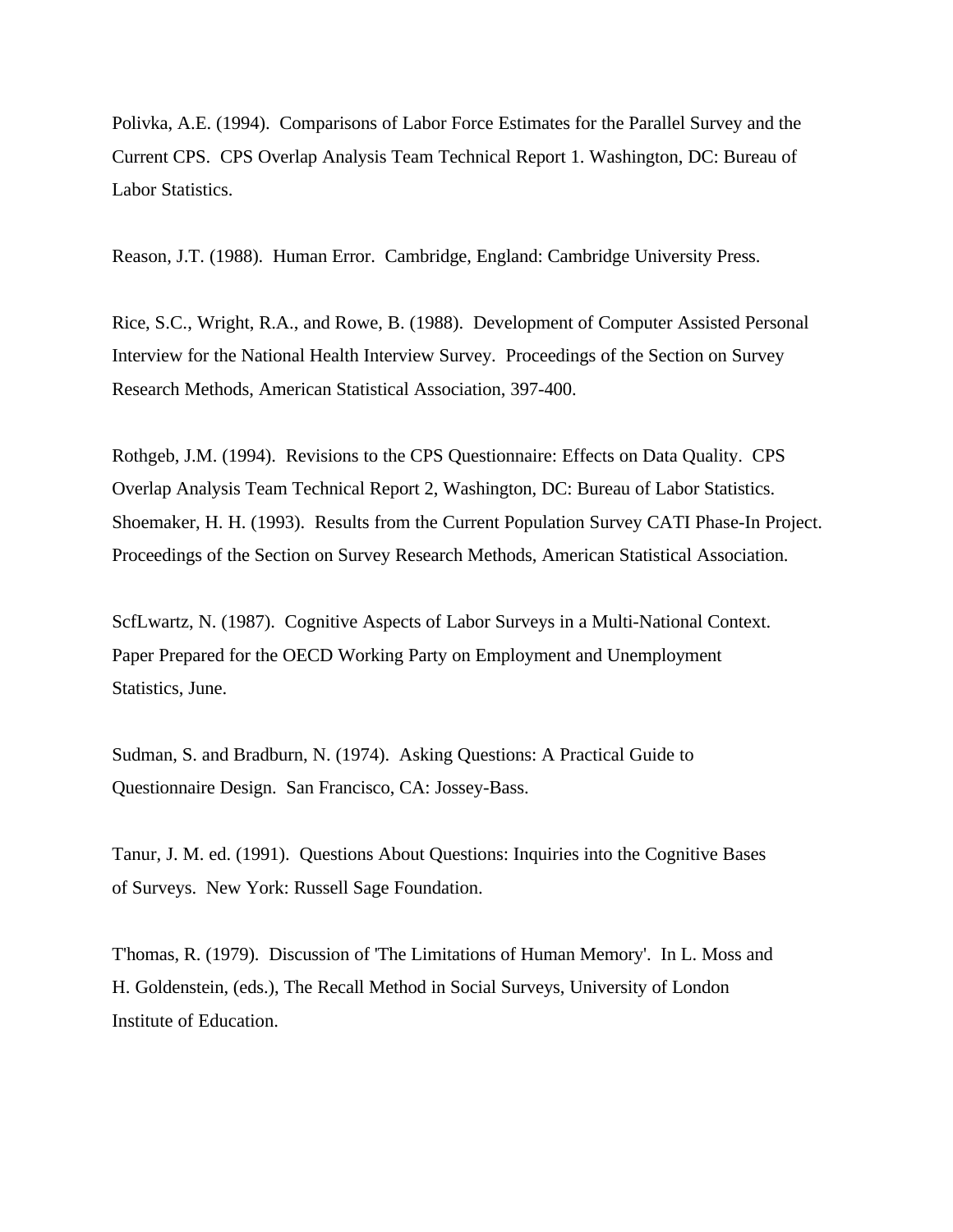Thompson, J. (1994). Mode Effects Analysis of Labor Force Estimates. CPS Overlap Analysis Team Technical Report 3, Washington, DC: Bureau of Labor Statistics.

Thorslund, M. and Wdrneryd, B. (1985). Testing/Assessing Question Quality -- Some Swedish Experiences. Journal of Official Statistics, 1, 159-178.

Tiller, R. and Welch, M. (I 994). Predicting the National Unemployment Rate that the 'Old' CPS Would Have Produced. CPS Bridge Team Technical Report 2, Washington, DC: Bureau of Labor Statistics.

Tourangeau, R. (1984). Cognitive Sciences and Survey Methods. In T. Jabine, et al., Cognitive Aspects of Survey Methodology: Building a Bridge Between Disciplines, Washington, DC: National Academy Press.

Turner, C. and Martin, E., eds. (1984). Surveying Subjective Phenomena. New York: Russell Sage.

U.S. Bureau of Labor Statistics (1988). Response Errors on Labor Force Questions Based on Consultations with Current Population Survey Interviewers in the United States. Paper Prepared for the OECD Working Party on Employment and Unemployment Statistics, June.

U.S. Department of Commerce, Bureau of the Census and U.S. Department of Labor, Bureau of Labor Statistics (1976). Concepts and Methods Used in Labor Force Statistics Derived From the Current Population Survey. Current Population Reports. Special Studies Series P-23, No. 62. Washington, DC: Government Printing Office.